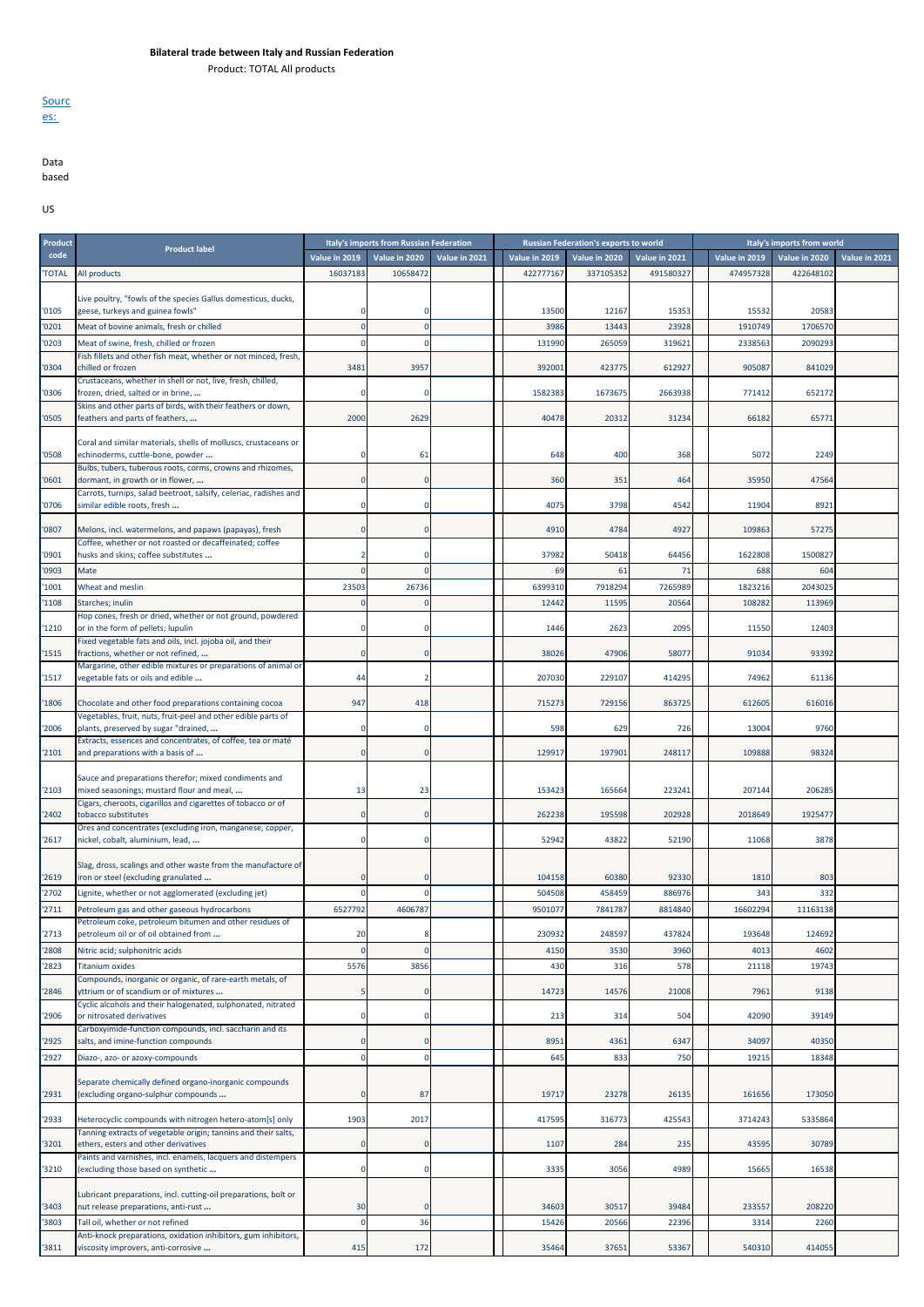| '3813          | Preparations and charges for fire-extinguishers; charged fire-<br>extinguishing grenades (excluding                                                                  |              |             | 3494       | 1878    | 2248     | 11101           | 7389            |  |
|----------------|----------------------------------------------------------------------------------------------------------------------------------------------------------------------|--------------|-------------|------------|---------|----------|-----------------|-----------------|--|
| '3818          | Chemical elements and compounds doped for use in<br>electronics, in the form of discs, wafers,                                                                       |              | 0           | 99144      | 60905   | 46279    | 24513           | 269031          |  |
| '3824          | Prepared binders for foundry moulds or cores; chemical<br>products and preparations for the chemical                                                                 | 770          | 558         | 172186     | 17035   | 242968   | 1171151         | 1119962         |  |
| '3826          | Biodiesel and mixtures thereof, not containing or containing <<br>70 % by weight of petroleum                                                                        | $\Omega$     | $\Omega$    | 11         | 28      | 64       | 719356          | 1148768         |  |
| '3902          | Polymers of propylene or of other olefins, in primary forms                                                                                                          | 1863         | 33542       | 368314     | 659094  | 1138938  | 2325822         | 2021839         |  |
| '3903          | Polymers of styrene, in primary forms                                                                                                                                | 981          |             | 168863     | 14261   | 218295   | 770447          | 558329          |  |
| '3905          | Polymers of vinyl acetate or of other vinyl esters, in primary<br>forms; other vinyl polymers,                                                                       |              |             | 9978       | 965     | 15879    | 244696          | 233056          |  |
| '3910          | Silicones in primary forms                                                                                                                                           | $\Omega$     |             | 6990       | 6862    | 8661     | 361649          | 309609          |  |
| '3912          | Cellulose and its chemical derivatives, n.e.s., in primary forms                                                                                                     |              |             | 8863       | 6980    | 11286    | 200982          | 188346          |  |
| '3919          | Self-adhesive plates, sheets, film, foil, tape, strip and other<br>flat shapes, of plastics, whether                                                                 | 284          | 86          | 34077      | 37398   | 60500    | 426048          | 406715          |  |
| '4102          | Raw skins of sheep or lambs, fresh, or salted, dried, limed,<br>pickled or otherwise preserved,                                                                      |              |             |            | 106     | 289      | 51072           | 38975           |  |
| '4104          | Tanned or crust hides and skins of bovine "incl. buffalo" or<br>equine animals, without hair on,                                                                     | 1575         | 304         | 149        | 895     | 2918     | 713535          | 506955          |  |
| '4404          | Hoopwood; split poles; piles, pickets and stakes of wood,<br>pointed but not sawn lengthwise;                                                                        | 0            | 0           | 2195       | 3124    | 3607     | 10707           | 11727           |  |
| '4406          | Railway or tramway sleepers "cross-ties" of wood                                                                                                                     | $\Omega$     | $\Omega$    | 11544      | 8781    | 9140     | 6766            | 4722            |  |
| '4413          | Metallised wood and other densified wood in blocks, plates,<br>strips or profile shapes                                                                              |              |             | <b>600</b> | 554     | 1347     | 9683            | 8522            |  |
| '4415          | Packing cases, boxes, crates, drums and similar packings, of<br>wood; cable-drums of wood; pallets,                                                                  | 345          | 120         | 22810      | 22313   | 76454    | 198239          | 195472          |  |
| '4810          | Paper and paperboard, coated on one or both sides with<br>kaolin "China clay" or other inorganic                                                                     | 369          | 376         | 28181      | 25721   | 67044    | 942349          | 876349          |  |
| '4822          | Bobbins, spools, cops and similar supports of paper pulp,<br>paper or paperboard, whether or not                                                                     |              | 5           | 1268       | 1274    | 2199     | 6744            | 7364            |  |
| '4901          | Printed books, brochures and similar printed matter, whether<br>or not in single sheets (excluding                                                                   | 24           | 62          | 370068     | 395199  | 358973   | 314855          | 261821          |  |
|                | Unused postage, revenue or similar stamps of current or new                                                                                                          |              |             |            |         |          |                 |                 |  |
| '4907          | issue in the country in which they<br>Silk yarn (excluding that spun from silk waste and that put up                                                                 | 699          | 860         | 123816     | 45978   | 94364    | 3447            | 4366            |  |
| '5004          | for retail sale)<br>Yarn spun from silk waste (excluding that put up for retail                                                                                      | $\Omega$     | $\Omega$    |            |         | $\Omega$ | 79742           | 46143           |  |
| '5005<br>'5101 | sale)<br>Wool, neither carded nor combed                                                                                                                             | 80           | 17          | 13036      | 7498    | 9481     | 21605<br>234952 | 17254<br>115239 |  |
|                |                                                                                                                                                                      |              |             |            |         |          |                 |                 |  |
| '5107          | Yarn of combed wool (excluding that put up for retail sale)<br>Woven fabrics of coarse animal hair or of horsehair                                                   |              |             | 39         | 55      |          | 336999          | 237869          |  |
| '5113          | (excluding fabrics for technical uses of<br>Cotton yarn containing predominantly, but < 85% cotton by                                                                | $\Omega$     |             | 68         | 28      | 41       | 2496            | 825             |  |
| '5206          | weight (excluding sewing thread and<br>Woven fabrics of cotton, containing >= 85% cotton by weight                                                                   |              |             | 1266       | 1426    | 1559     | 20433           | 19049           |  |
| '5208          | and weighing $<= 200 g/m^2$<br>Jute and other textile bast fibres, raw or processed, but not                                                                         |              |             | 27236      | 30283   | 31143    | 354504          | 272090          |  |
| '5303<br>'5516 | spun; tow and waste of such fibres,                                                                                                                                  |              |             | 21<br>969  | 30      | 17       | 130<br>97506    | 138             |  |
|                | Woven fabrics of artificial staple fibres<br>Metallised yarn, whether or not gimped, being textile yarn, or                                                          |              |             |            | 106     | 1609     |                 | 6381            |  |
| '5605          | strip or the like of heading<br>Woven pile fabrics and chenille fabrics (excluding terry                                                                             | 0            | 0           | 65         | 52      | 67       | 18164           | 10293           |  |
| '5801          | towelling and similar woven terry<br>Labels, badges and similar articles, of textile materials, in the                                                               | 3            | $\Omega$    | 3491       | 3631    | 4705     | 62614           | 51872           |  |
| '5807          | piece, in strips or cut to<br>Woven fabrics of metal thread and woven fabrics of                                                                                     |              |             | 820        | 1190    | 1483     | 14601           | 12784           |  |
| '5809          | metallised yarn of heading 5605, of a kind<br>Pile fabrics, incl. "long pile" fabrics and terry fabrics, knitted                                                     | 0            | $\mathbf 0$ | 11         | 18      | 16       | 456             | 467             |  |
| '6001          | or crocheted<br>Women's or girls' overcoats, car coats, capes, cloaks, anoraks,                                                                                      | $\mathbf{1}$ | $\Omega$    | 9884       | 11269   | 16544    | 46857           | 37699           |  |
| '6102          | incl. ski jackets, windcheaters,                                                                                                                                     | 10           | 17          | 4984       | 4887    | 6160     | 135146          | 117858          |  |
| '6210          | Garments made up of felt or nonwovens, whether or not<br>impregnated, coated, covered or laminated;<br>Walking sticks, seat-sticks, whips, riding-crops and the like | 29           | 23          | 6778       | 16632   | 15870    | 330844          | 946532          |  |
| '6602          | (excluding measure walking sticks,                                                                                                                                   | 0            | $\mathbf 0$ | 225        | 162     | 245      | 5156            | 4362            |  |
| '6805          | Natural or artificial abrasive powder or grain, on a base of<br>textile material, paper, paperboard                                                                  | 8            | 101         | 8042       | 9193    | 10691    | 131149          | 152952          |  |
| '6807          | Articles of asphalt or of similar materials, e.g. petroleum<br>bitumen or coal tar pitch                                                                             | 805          | 929         | 192352     | 193077  | 246034   | 13895           | 13914           |  |
| 16811          | Articles of asbestos-cement, cellulose fibre-cement or the like                                                                                                      | $\Omega$     | $\Omega$    | 20496      | 20271   | 26364    | 5584            | 7452            |  |
| '6903          | Retorts, crucibles, mufflers, nozzles, plugs, supports, cupels,<br>tubes, pipes, sheaths, rods                                                                       | 38           | $\Omega$    | 7780       | 5586    | 5521     | 101621          | 78701           |  |
| '6905          | Roofing tiles, chimney pots, cowls, chimney liners,<br>architectural ornaments and other ceramic                                                                     |              | $\Omega$    | 260        | 46      | 76       | 4142            | 4318            |  |
| '7016          | Paving blocks, slabs, bricks, squares, tiles and other articles of<br>pressed or moulded glass,                                                                      | 102          | 195         | 2413       | 3002    | 988      | 24785           | 18696           |  |
|                | Glass beads, imitation pearls, imitation precious or semi-                                                                                                           | 1031         |             |            |         | 15826    |                 |                 |  |
| 7018           | precious stones and similar glass<br>Base metals clad with silver, not further worked than semi-                                                                     |              | 867         | 13064      | 11395   |          | 63015           | 44536           |  |
| 7107           | manufactured<br>Base metals or silver, clad with gold, not further worked than                                                                                       | n            |             |            |         | $\Omega$ | 7633            | 16356           |  |
| '7109          | semi-manufactured                                                                                                                                                    | $\Omega$     | $\Omega$    |            |         |          | 355             | 623             |  |
| '7110          | Platinum, incl. palladium, rhodium, iridium, osmium and<br>ruthenium, unwrought or in semi-manufactured                                                              | 679153       | 696980      | 5121876    | 7842129 | 8456249  | 1716649         | 2726661         |  |
| 7113           | Articles of jewellery and parts thereof, of precious metal or of<br>metal clad with precious metal                                                                   | 177          | 241         | 96837      | 90084   | 142675   | 1902573         | 1173289         |  |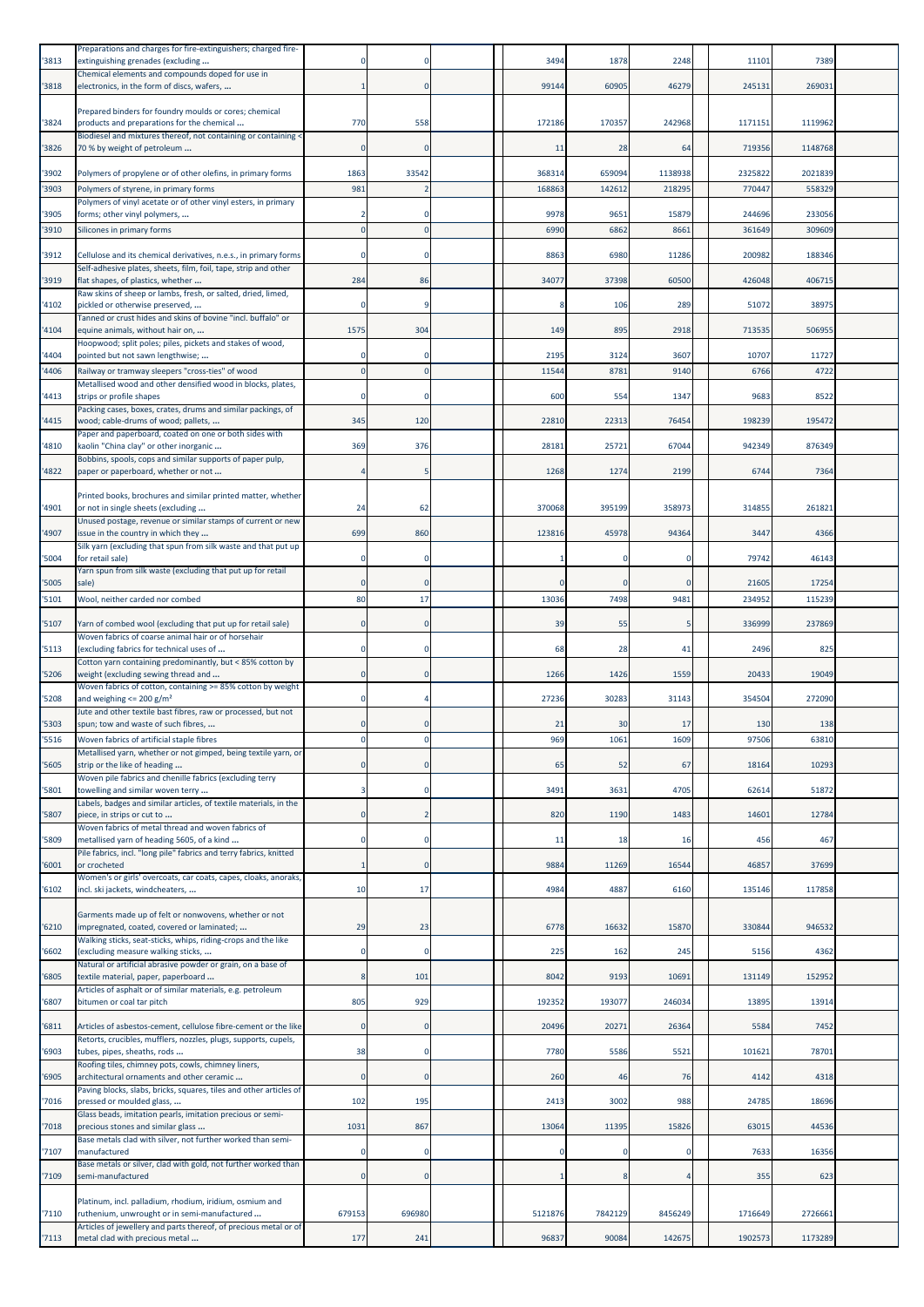| '7115 | Articles of precious metal or of metal clad with precious<br>metal, n.e.s.                                 |          |                | 103183  | 109829  | 213868  | 19717   | 33881   |  |
|-------|------------------------------------------------------------------------------------------------------------|----------|----------------|---------|---------|---------|---------|---------|--|
| '7203 | Ferrous products obtained by direct reduction of iron ore and<br>other spongy ferrous products,            | 211636   | 216398         | 1064179 | 926122  | 1591614 | 272008  | 231128  |  |
| '7209 | Flat-rolled products of iron or non-alloy steel, of a width of >=<br>600 mm, cold-rolled "cold-reduced",   | 34       | 19             | 512757  | 394913  | 697621  | 547385  | 429547  |  |
| 7211  | Flat-rolled products of iron or non-alloy steel, of a width of <<br>600 mm, hot-rolled or cold-rolled      | 137      | 71             | 66466   | 59996   | 115278  | 99568   | 90646   |  |
| '7222 | Other bars and rods of stainless steel; angles, shapes and<br>sections of stainless steel, n.e.s.          | 298      | $\Omega$       | 13649   | 19149   | 16408   | 325041  | 244240  |  |
| 7224  | Steel, alloy, other than stainless, in ingots or other primary<br>forms, semi-finished products            |          | 82             | 295821  | 189967  | 604208  | 202010  | 151939  |  |
| '7302 | Railway or tramway track construction material of iron or<br>steel, the following : rails, check-rails     |          | 7              | 146100  | 175921  | 150170  | 209136  | 206763  |  |
| '7304 | Tubes, pipes and hollow profiles, seamless, of iron or steel<br>(excluding products of cast iron)          | 795      | 29             | 780450  | 709770  | 748766  | 744512  | 545421  |  |
| '7317 | Nails, tacks, drawing pins, corrugated nails, staples and<br>similar articles of iron or steel,            |          |                | 13497   | 16870   | 25163   | 30724   | 30685   |  |
| 7319  | Sewing needles, knitting needles, bodkins, crochet hoods,<br>embroidery stilettos and similar              |          | $\Omega$       | 339     | 332     | 381     | 3494    | 2993    |  |
| '7320 | Springs and leaves for springs, of iron or steel (excluding clock<br>and watch springs, springs            |          |                | 39731   | 29964   | 39911   | 153122  | 123881  |  |
| 7412  | Copper tube or pipe fittings "e.g., couplings, elbows, sleeves"                                            |          | 68             | 16095   | 19172   | 14470   | 102817  | 101871  |  |
| '7419 | Other articles of copper, n.e.s.<br>Nickel mattes, nickel oxide sinters and other intermediate             | 431      | 106            | 9917    | 20181   | 10356   | 84043   | 71099   |  |
| 7501  | products of nickel metallurgy :<br>Tubes, pipes and tube or pipe fittings "e.g., couplings, elbows,        |          |                | 1038835 | 1062970 | 1078437 |         | 266     |  |
| '7507 | sleeves", of nickel                                                                                        |          | $\mathbf 0$    | 3438    | 64      | 756     | 51288   | 37301   |  |
| '7608 | Aluminium tubes and pipes (excluding hollow profiles)                                                      |          | 19             | 25614   | 24124   | 33712   | 37861   | 33288   |  |
| 7612  | Casks, drums, cans, boxes and similar containers, incl. rigid or<br>collapsible tubular containers,        |          |                | 94528   | 111846  | 122120  | 170298  | 170557  |  |
| '7802 | Lead waste and scrap (excluding ashes and residues from<br>lead production "heading No 2620",              |          |                | 59      |         | 14      | 2452    | 5242    |  |
|       | Hand-operated spanners and wrenches, incl. torque meter                                                    |          |                |         |         |         |         |         |  |
| '8204 | wrenches (excluding tap wrenches),<br>Sets of two or more tools of heading 8202 to 8205, put up in         |          |                | 7101    | 7233    | 10235   | 56657   | 50914   |  |
| '8206 | sets for retail sale<br>Knives with cutting blades, serrated or not, incl. pruning                         | 13       | 0              | 6159    | 6789    | 8020    | 17948   | 14516   |  |
| '8211 | knives, and blades therefor, of<br>Scissors, tailors' shears and similar shears, and blades                | n        |                | 6464    | 5634    | 9452    | 58302   | 46984   |  |
| '8213 | therefor, of base metal (excluding                                                                         |          |                | 1309    | 1363    | 1960    | 17584   | 17952   |  |
| '8415 | Air conditioning machines comprising a motor-driven fan and<br>elements for changing the temperature       | 86       |                | 64012   | 50868   | 66626   | 1620923 | 1476425 |  |
| '8423 | Weighing machinery, incl. weight-operated counting or<br>checking machines (excluding balances             |          |                | 15013   | 13615   | 16666   | 130228  | 126647  |  |
| '8425 | Pulley tackle and hoists (other than skip hoists); winches and<br>capstans; jacks                          | 141      | 417            | 33782   | 21232   | 45142   | 113831  | 86746   |  |
| '8440 | Bookbinding machinery, incl. book-sewing machines<br>(excluding machinery of heading 8441, general-purpose | 7        | $\overline{2}$ | 941     | 219     | 789     | 30061   | 23066   |  |
| '8449 | Machinery for the manufacture or finishing of felt or<br>nonwovens in the piece or in shapes,              |          |                | 116     | 137     | 195     | 17174   | 58732   |  |
| '8451 | Machinery (excluding of heading 8450) for washing, cleaning,<br>wringing, drying, ironing, pressing        | 19       |                | 4804    | 5254    | 8329    | 326987  | 290509  |  |
| '8457 | Machining centres, unit construction machines "single<br>station" and multi-station transfer machines      |          |                | 5007    | 3306    | 1984    | 408135  | 202577  |  |
|       | Machine tools for working stone, ceramics, concrete,                                                       |          |                |         |         |         |         |         |  |
| '8464 | asbestos-cement or like mineral materials<br>Parts and accessories suitable for use solely or principally  |          | 114            | 1496    | 1824    | 1900    | 29058   | 15651   |  |
| '8466 | with the machine tools of heading<br>Automatic data-processing machines and units thereof;                 | 928      | 462            | 12975   | 9128    | 13529   | 642925  | 531240  |  |
| '8471 | magnetic or optical readers, machines<br>Machinery for working rubber or plastics or for the               | 27       | 88             | 413557  | 195350  | 399680  | 5381525 | 6131140 |  |
| '8477 | manufacture of products from these materials,                                                              | 1052     | 1720           | 23229   | 23820   | 29811   | 624245  | 508486  |  |
| '8483 | Transmission shafts, incl. camshafts and crankshafts, and<br>cranks; bearing housings and plain            | 405      | 705            | 226736  | 170262  | 191261  | 1723505 | 1495030 |  |
| '8504 | Electrical transformers, static converters, e.g. rectifiers, and<br>inductors; parts thereof               | 14204    | 3298           | 202139  | 175751  | 264870  | 1846464 | 1822587 |  |
| '8512 | Electrical lighting or signalling equipment (excluding lamps of<br>heading 8539), windscreen wipers,       | 344      | 235            | 73510   | 54224   | 62589   | 528640  | 500412  |  |
| '8514 | Industrial or laboratory electric furnaces and ovens, incl.<br>those functioning by induction              | 169      | 71             | 22443   | 18148   | 24865   | 112162  | 86121   |  |
| '8530 | Electrical signalling, safety or traffic control equipment for<br>railways, tramways, roads, inland        | 22       |                | 11248   | 18961   | 24622   | 31742   | 18592   |  |
| '8532 | Electrical capacitors, fixed, variable or adjustable "pre-set";<br>parts thereof                           | $\Omega$ | 22             | 6645    | 6047    | 7724    | 210879  | 194287  |  |
| '8539 | Electric filament or discharge lamps, incl. sealed beam lamp<br>units and ultraviolet or infra-red         | 46       | 61             | 62149   | 64211   | 61185   | 331769  | 293080  |  |
| '8541 | Diodes, transistors and similar semiconductor devices;<br>photosensitive semiconductor devices,            | 1396     | 760            | 65108   | 101874  | 111979  | 1005529 | 831912  |  |
|       | Electrical machines and apparatus, having individual                                                       |          |                |         |         |         |         |         |  |
| '8543 | functions, n.e.s. in chapter 85 and parts<br>Waste and scrap of primary cells, primary batteries and       | 138      | 654            | 134891  | 185956  | 201153  | 692611  | 634912  |  |
| '8548 | electric accumulators; spent primary<br>Carriages for disabled persons, whether or not motorised or        |          | 3              | 2683    | 1795    | 3754    | 61099   | 59375   |  |
| '8713 | otherwise mechanically propelled                                                                           | $\Omega$ | $\Omega$       | 2871    | 2969    | 2798    | 43148   | 33317   |  |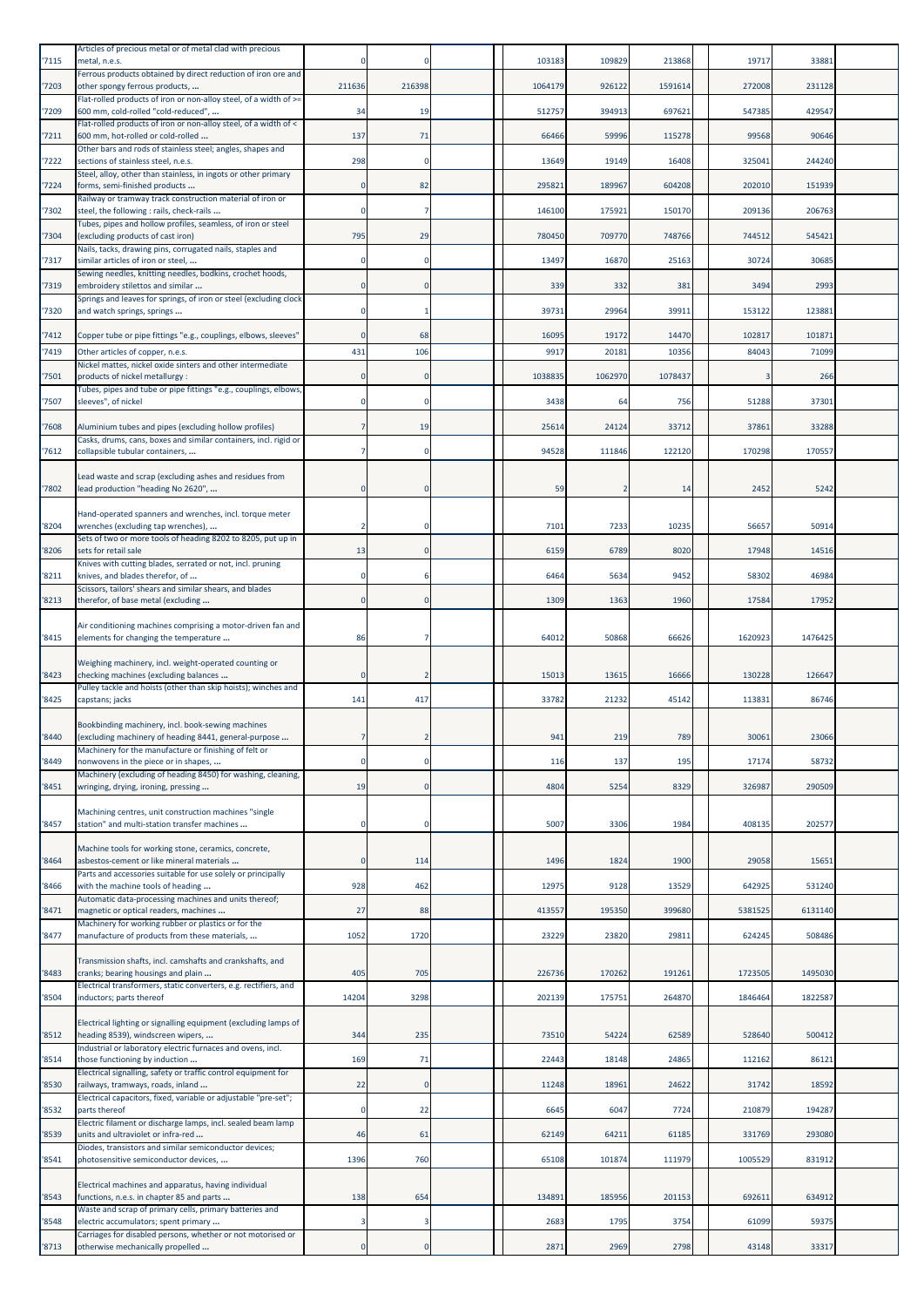| '8715 | Baby carriages and parts thereof, n.e.s.                                                                                                                          |                |                |         |         |          | 63035   | 54373   |  |
|-------|-------------------------------------------------------------------------------------------------------------------------------------------------------------------|----------------|----------------|---------|---------|----------|---------|---------|--|
| '9001 | Optical fibres and optical fibre bundles; optical fibre cables<br>(excluding made up of individually                                                              | 147            | 156            | 33490   | 29268   | 47341    | 603262  | 538377  |  |
|       | Image projectors, and photographic enlargers and reducers                                                                                                         |                |                |         |         |          |         |         |  |
| '9008 | (excluding cinematographic)                                                                                                                                       |                | $\overline{2}$ | 60      | 3331    | 1911     | 2135    | 2132    |  |
| '9011 | Optical microscopes, incl. those for photomicrography,<br>cinephotomicrography or microprojection                                                                 | $\mathbf 0$    | 25             | 266     | 2583    | 3521     | 40320   | 3306    |  |
| '9015 | Surveying, incl. photogrammetrical surveying, hydrographic,<br>oceanographic, hydrological, meteorological                                                        | 136            | 37             | 48787   | 26289   | 33466    | 83417   | 70967   |  |
| '9021 | Orthopaedic appliances, incl. crutches, surgical belts and<br>trusses; splints and other fracture                                                                 | 70             | 28             | 25519   | 24799   | 40125    | 1965443 | 1557128 |  |
|       |                                                                                                                                                                   |                |                |         |         |          |         |         |  |
| '9026 | Instruments and apparatus for measuring or checking the<br>flow, level, pressure or other variables<br>Clocks (excluding wrist-watches, pocket-watches and other  | 268            | 318            | 89440   | 74391   | 91243    | 575048  | 530729  |  |
| '9105 | watches of heading 9101 or 9102,                                                                                                                                  | $\mathbf 0$    | $\Omega$       | 2436    | 1480    | 2767     | 26929   | 16380   |  |
| '9111 | Cases for wrist-watches, pocket-watches and other watches,<br>incl. stop-watches, of heading 9101<br>Musical instruments, the sound of which is produced, or must | $\mathbf 0$    |                |         |         |          | 10958   | 4890    |  |
| '9207 | be amplified, electrically, e.g.                                                                                                                                  | $\overline{2}$ | <sub>9</sub>   | 2872    | 5003    | 6132     | 47183   | 45444   |  |
| '9209 | Parts and accessories for musical instruments, e.g.<br>mechanisms for musical boxes, cards, discs                                                                 | 16             |                | 348     | 551     | 721      | 34632   | 30552   |  |
| '9402 | Medical, surgical, dental or veterinary furniture, e.g.<br>operating tables, examination tables,                                                                  |                | $\mathbf 0$    | 3502    | 5191    | 5691     | 70779   | 10976:  |  |
| '9606 | Buttons, press-fasteners, snap-fasteners and press studs,<br>button moulds and other parts of                                                                     | $\mathbf 0$    | $\Omega$       | 1812    | 2065    | 3083     | 37856   | 3084    |  |
| '9706 | Antiques of > 100 years old                                                                                                                                       | $\Omega$       |                |         |         | $\Omega$ | 12522   | 6983    |  |
| '0101 | Live horses, asses, mules and hinnies                                                                                                                             | $\Omega$       | $\Omega$       | 131     | 1630    | 3379     | 48549   | 40078   |  |
| '0103 | Live swine<br>Fish, fresh or chilled (excluding fish fillets and other fish meat                                                                                  |                |                | 1356    | 8701    | 8164     | 118924  | 128732  |  |
| '0302 | of heading 0304)<br>Cabbages, cauliflowers, kohlrabi, kale and similar edible                                                                                     | 0              |                | 3375    | 4439    | 8809     | 1240684 | 1048736 |  |
| '0704 | brassicas, fresh or chilled<br>Apricots, cherries, peaches incl. nectarines, plums and sloes,                                                                     | $\mathbf 0$    | $\mathbf 0$    | 2407    | 2403    | 2832     | 47826   | 43900   |  |
| '0809 | fresh<br>Cereal grains otherwise worked, e.g. hulled, rolled, flaked,                                                                                             | $\mathbf 0$    | $\Omega$       | 909     | 1143    | 1464     | 172144  | 230701  |  |
| '1104 | pearled, sliced or kibbled; germ<br>Flour, meal and powder of peas, beans, lentils and other                                                                      | $\mathbf 0$    | 3              | 73343   | 93255   | 119797   | 49459   | 58652   |  |
| '1106 | dried leguminous vegetables of heading<br>Locust beans, seaweeds and other algae, sugar beet and                                                                  | $\mathbf 0$    | $\Omega$       | 345     | 500     | 813      | 13442   | 12650   |  |
| '1212 | sugar cane, fresh, chilled, frozen or<br>Swedes, mangolds, fodder roots, hay, alfalfa, clover, sainfoin,                                                          | $\mathbf 0$    | $\mathbf 0$    | 1443    | 2382    | 4411     | 85788   | 97853   |  |
| '1214 | forage kale, lupines, vetches                                                                                                                                     | $\mathbf 0$    | $\Omega$       | 2377    | 19622   | 3133     | 6452    | 3798    |  |
| '1502 | Fats of bovine animals, sheep or goats (excluding oil and<br>oleostearin)                                                                                         | $\Omega$       | $\Omega$       | 482     | 447     | 1989     | 17795   | 19881   |  |
| '1605 | Crustaceans, molluscs and other aquatic invertebrates,<br>prepared or preserved (excluding smoked)                                                                | $\mathbf 0$    | $^{\circ}$     | 9610    | 11583   | 13426    | 161677  | 155993  |  |
| '2002 | Tomatoes, prepared or preserved otherwise than by vinegar<br>or acetic acid                                                                                       | 8              | $\mathbf 0$    | 9069    | 11612   | 11115    | 109092  | 124367  |  |
|       | Fruits, nuts and other edible parts of plants, prepared or                                                                                                        |                |                |         |         |          |         |         |  |
| '2008 | preserved, whether or not containing<br>Waters, incl. natural or artificial mineral waters and aerated                                                            | 297            | 499            | 115967  | 152162  | 172070   | 225742  | 234393  |  |
| '2201 | waters, not containing added<br>Acorns, horse-chestnuts, marc and other vegetable materials                                                                       | 2              | 11             | 26294   | 26441   | 29729    | 12690   | 10527   |  |
| '2308 | and vegetable waste, vegetable                                                                                                                                    | $\Omega$       | $\Omega$       | 15218   | 12542   | 20864    | 17344   | 18391   |  |
| '2403 | Manufactured tobacco and manufactured tobacco<br>substitutes and "homogenised" or "reconstituted"                                                                 | 26             |                | 245943  | 316320  | 358760   | 113655  | 127861  |  |
| '2502 | Unroasted iron pyrites                                                                                                                                            | 4801           | 1972           | 360     | 1832    | 2801     | 4959    | 2154    |  |
| '2511 | Natural barium sulphate "barytes"; natural barium carbonate<br>'witherite", whether or not calcined<br>Slate, whether or not roughly trimmed or merely cut, by    | $\mathbf 0$    | $\mathbf 0$    | 1098    | 1563    | 1290     | 30135   | 24135   |  |
| '2514 | sawing or otherwise, into blocks or<br>Limestone flux; limestone and other calcareous stone, of a                                                                 | 17             | 2              | 643     | 619     | 526      | 4902    | 4167    |  |
| '2521 | kind used for the manufacture of                                                                                                                                  | $\mathbf 0$    | $\Omega$       | 11555   | 10433   | 11039    | 200     | 172     |  |
| '2523 | Cement, incl. cement clinkers, whether or not coloured                                                                                                            | $\overline{2}$ | $\Omega$       | 67808   | 86813   | 78167    | 144789  | 170820  |  |
| '2601 | Iron ores and concentrates, incl. roasted iron pyrites                                                                                                            | $\Omega$       | 65301          | 2090433 | 1977715 | 3795951  | 671589  | 575484  |  |
| '2613 | Molybdenum ores and concentrates<br>Niobium, tantalum, vanadium or zirconium ores and                                                                             | $\mathbf 0$    | $\Omega$       | 983     | 1322    | 1040     | 136407  | 82474   |  |
| '2615 | concentrates<br>Coke and semi-coke of coal, of lignite or of peat, whether or                                                                                     | $\mathbf 0$    | $\Omega$       | 33403   | 13466   | 30868    | 65514   | 49053   |  |
| '2704 | not agglomerated; retort carbon<br>Tar distilled from coal, from lignite or from peat, and other                                                                  | 1600           | 6680           | 651450  | 487977  | 1066521  | 182081  | 116948  |  |
| '2706 | mineral tars, whether or not                                                                                                                                      | $\mathbf 0$    | $\Omega$       | 56994   | 23887   | 23073    |         |         |  |
| '2715 | Bituminous mastics, cut-backs and other bituminous mixtures<br>based on natural asphalt, on natural                                                               |                | 4              | 69066   | 214485  | 1070136  | 3754    | 4714    |  |
| '2804 | Hydrogen, rare gases and other non-metals                                                                                                                         | 2223           | 610            | 80419   | 74057   | 95234    | 207887  | 177475  |  |
| '2806 | Hydrogen chloride "hydrochloric acid"; chlorosulphuric acid                                                                                                       | $\Omega$       |                | 2845    | 2216    | 2260     | 7659    | 8523    |  |
| '2819 | Chromium oxides and hydroxides                                                                                                                                    | 2395           | 1436           | 28990   | 21415   | 32862    | 12815   | 884     |  |
| '2821 | Iron oxides and hydroxides; earth colours containing >= 70%<br>by weight of combined iron evaluated                                                               | $\Omega$       | $\Omega$       | 1624    | 1796    | 2172     | 25206   | 13509   |  |
|       | Radioactive chemical elements and radioactive isotopes, incl.                                                                                                     |                |                |         |         | O        |         |         |  |
| '2844 | their fissile or fertile chemical<br>Sulphonated, nitrated or nitrosated derivatives of                                                                           | 491            | 20             | 92533   | 78761   |          | 42464   | 43274   |  |
| '2904 | hydrocarbons, whether or not halogenated                                                                                                                          | $\mathbf 0$    | $\Omega$       | 3416    | 3162    | 11803    | 23033   | 19071   |  |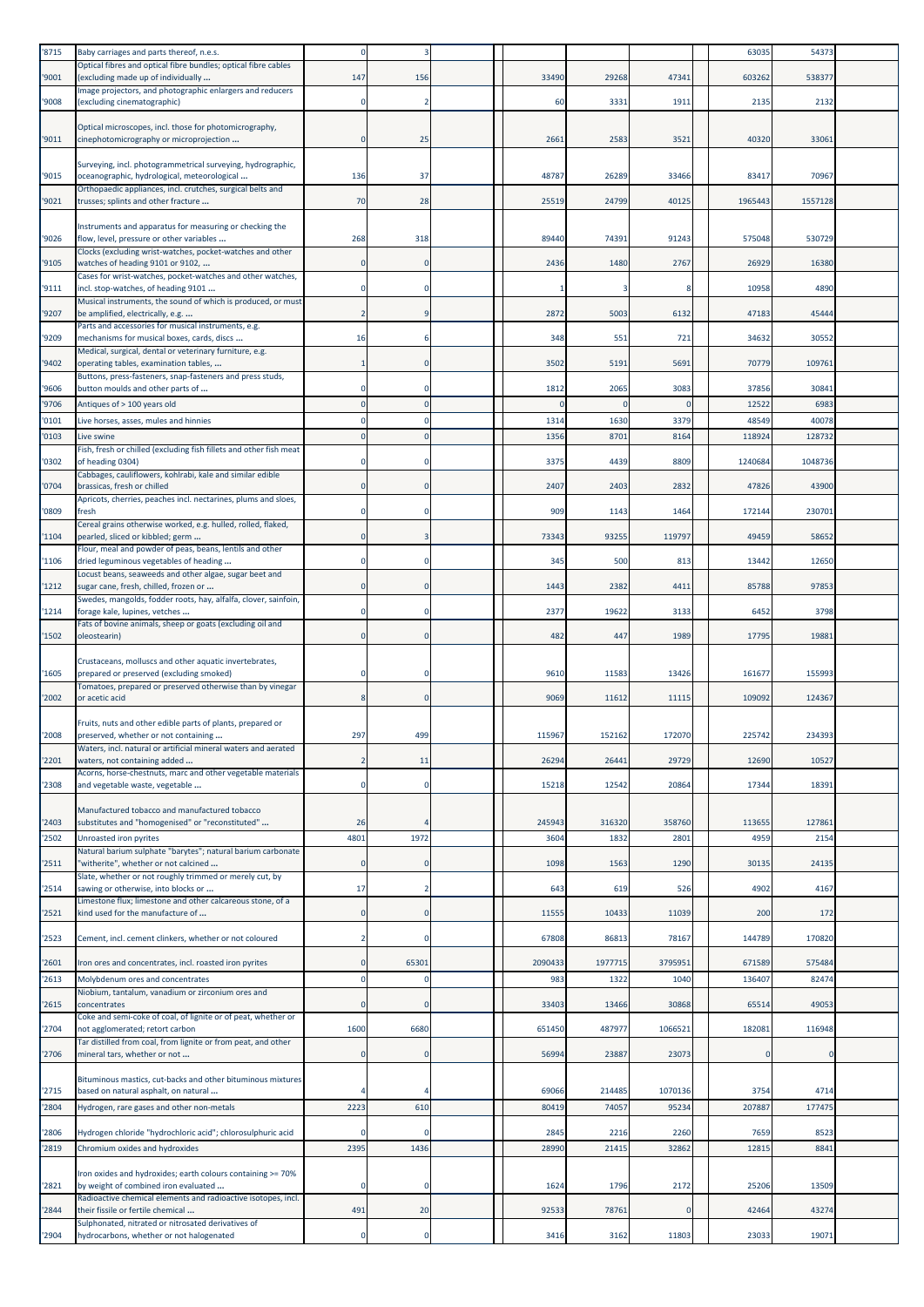| '2916         | Unsaturated acyclic monocarboxylic acids, cyclic<br>monocarboxylic acids, their anhydrides, halides,   | 704        | 154         | 113964          | 93931          | 202333          | 362839           | 298819           |  |
|---------------|--------------------------------------------------------------------------------------------------------|------------|-------------|-----------------|----------------|-----------------|------------------|------------------|--|
| '2918         | Carboxylic acids with additional oxygen function and their<br>anhydrides, halides, peroxides and       |            | 5           | 6356            | 6971           | 10696           | 356639           | 390493           |  |
| '2921         | Amine-function compounds                                                                               | 22         | $\Omega$    | 20421           | 1788           | 21645           | 246473           | 223794           |  |
|               | Quaternary ammonium salts and hydroxides; lecithins and                                                |            |             |                 |                |                 |                  |                  |  |
| '2923         | other phosphoaminolipids, whether or                                                                   | 113        |             | 11983           | 13171          | 17552           | 77478            | 74780            |  |
| '2935         | Sulphonamides<br>Hormones, prostaglandins, thromboxanes and leukotrienes,                              |            |             | 2149            | 3399           | 4745            | 238523           | 249501           |  |
| '2937         | natural or reproduced by synthesis;                                                                    | 11         | $\mathbf 0$ | 22              | 783            | 217             | 2151536          | 1777979          |  |
| '3006         | Pharmaceutical preparations and products of subheadings<br>3006.10.10 to 3006.60.90                    | 126        | $\Omega$    | 19832           | 17951          | 17686           | 502448           | 482595           |  |
| '3102         | Mineral or chemical nitrogenous fertilisers (excluding those in<br>pellet or similar forms, or         | 36631      | 10813       | 2896240         | 2484576        | 4468582         | 365778           | 338478           |  |
|               | Colouring matter of vegetable or animal origin, incl. dye                                              |            |             |                 |                |                 |                  |                  |  |
| '3203         | extracts (excluding animal black),                                                                     |            | $\Omega$    | 3327            | 3298           | 4298            | 70295            | 75954            |  |
| '3205         | Colour lakes (other than Chinese or Japanese lacquer and<br>paints); preparations based on colour      | $\Omega$   |             | 149             | 199            | 229             | 4658             | 4035             |  |
|               | Glaziers' putty, grafting putty, resin cements, caulking                                               |            |             |                 |                |                 |                  |                  |  |
| 3214          | compounds and other mastics; painters'<br>Perfumes and toilet waters (excluding aftershave lotions,    | 26         | 57          | 58116           | 61067          | 84653           | 216797           | 200631           |  |
| '3303         | personal deodorants and hair lotions)                                                                  | 15         |             | 68891           | 91792          | 80635           | 598062           | 470128           |  |
| '3305         | Preparations for use on the hair                                                                       | 236        | 36          | 233803          | 228922         | 262514          | 285532           | 275326           |  |
| '3307         | Shaving preparations, incl. pre-shave and aftershave<br>products, personal deodorants, bath and        | 2682       | 2554        | 156585          | 173592         | 249830          | 258774           | 234410           |  |
|               |                                                                                                        |            |             |                 |                |                 |                  |                  |  |
| '3503         | Gelatin, whether or not in square or rectangular sheets,<br>whether or not surface-worked or coloured, |            | $\Omega$    | 2575            | 3196           | 2881            | 40943            | 39318            |  |
|               |                                                                                                        |            |             |                 |                |                 |                  |                  |  |
| '3505         | Dextrins and other modified starches, e.g. pregelatinised or<br>esterified starches; glues based       |            |             | 7192            | 7140           | 7969            | 100523           | 99116            |  |
| '3601         | Propellent powders                                                                                     |            |             | 9143            | 22436          |                 | 26303            | 19297            |  |
| '3805         | Gum, wood or sulphate turpentine and other terpenic oils<br>produced by the distillation or other      | $\Omega$   |             | 9217            | 5067           | 5086            | 1270             | 865              |  |
|               | Wood tar; wood tar oils; wood creosote; wood naphtha;                                                  |            |             |                 |                |                 |                  |                  |  |
| '3807         | vegetable pitch; brewer's pitch and similar                                                            | $\Omega$   | $\Omega$    | 220:            | 3157           | 2827            | 2298             | 1969             |  |
| '3820         | Anti-freezing preparations and prepared de-icing fluids<br>(excluding prepared additives for mineral   | $\Omega$   | $\Omega$    | 59062           | 43683          | 64334           | 22118            | 19628            |  |
| '3822         | Diagnostic or laboratory reagents on a backing, prepared<br>diagnostic or laboratory reagents          | 2503       | 9118        | 40410           | 91661          | 92853           | 1200128          | 1928887          |  |
| '3925         | Builders' ware of plastics, n.e.s.                                                                     | 673        | 447         | 125183          | 133478         | 189707          | 225799           | 220185           |  |
| '4003         | Reclaimed rubber in primary forms or in plates, sheets or<br>strip                                     |            |             | 1502            | 796            | 1038            | 3072             | 2137             |  |
|               | Compounded rubber, unvulcanised, in primary forms or in                                                |            |             |                 |                |                 |                  |                  |  |
| '4005         | plates, sheets or strip (excluding<br>Articles of leather or composition leather (excluding saddlery   | 152        | 82          | 19879           | 19144          | 23248           | 205633           | 184802           |  |
| '4205         | and harness bags; cases and<br>Raw furskins, incl. heads, tails, paws and other pieces or              | 48         | 18          | 2406            | 2043           | 769             | 120321           | 81857            |  |
| '4301         | cuttings suitable for use in furriery                                                                  | 12239      | 8457        | 41660           | 24908          | 39445           | 58486            | 28770            |  |
| '4303         | Articles of apparel, clothing accessories and other furskin<br>articles (excluding gloves made         | 447        | 270         | 5099            | 3185           | 2516            | 75608            | 50414            |  |
| '4402         | Wood charcoal, incl. shell or nut charcoal, whether or not<br>agglomerated (excluding wood charcoal    | $\Omega$   | $\Omega$    | 16506           | 13245          | 16240           | 27160            | 30386            |  |
|               | Fibreboard of wood or other ligneous materials, whether or                                             |            |             |                 |                |                 |                  |                  |  |
| 4411<br>'4421 | not agglomerated with resins or<br>Other articles of wood, n.e.s.                                      | 13<br>2184 | 10<br>3637  | 339955<br>54741 | 319068<br>6815 | 480103<br>80142 | 278903<br>239641 | 288782<br>191368 |  |
|               |                                                                                                        |            |             |                 |                |                 |                  |                  |  |
| '4501         | Natural cork, raw or merely surface-worked or otherwise<br>cleaned; cork waste; crushed, powdered      | $\Omega$   | $\Omega$    | 10              | 6              | 7               | 3489             | 3642             |  |
| '4704         | Chemical wood pulp, sulphite (excluding dissolving grades)                                             | 29         | 29          | 4304            | 5267           | 8944            | 14298            | 16917            |  |
|               | Pulps of fibres derived from recovered "waste and scrap"                                               |            |             |                 |                |                 |                  |                  |  |
| '4706         | paper or paperboard or of other fibrous<br>Uncoated paper and paperboard, of a kind used for writing,  |            | $\Omega$    | 1044            | 1475           | 2400            | 31296            | 33609            |  |
| '4802         | printing or other graphic purposes,<br>Uncoated kraft paper and paperboard, in rolls of a width > 36   | 6771       | 10910       | 419084          | 306003         | 294213          | 688595           | 566240           |  |
| 4804          | cm or in square or rectangular                                                                         | 86748      | 83653       | 600059          | 649492         | 849087          | 963636           | 836863           |  |
| '4905         | Maps and hydrographic or similar charts of all kinds, incl.<br>atlases, wall maps, topographical       | 0          | 28          | 579             | 747            | 1233            | 3324             | 2874             |  |
| '4910         | Calendars of any kinds, printed, incl. calendars blocks                                                |            | $\Omega$    | 842             | 684            | 946             | 6803             | 4985             |  |
| '5002         | Raw silk "non-thrown"                                                                                  | $\Omega$   | $\Omega$    | 13              |                | $\Omega$        | 40944            | 32023            |  |
| '5007         | Woven fabrics of silk or of silk waste                                                                 |            |             | 60              | 84             | 153             | 154472           | 90122            |  |
| '5103         | Waste of wool or of fine or coarse animal hair, incl. yarn<br>waste (excluding garnetted stock,        | 366        | 58          | 541             | 120            | 222             | 61338            | 26943            |  |
| '5202         | Cotton waste, incl. yarn waste and garnetted stock                                                     | $\Omega$   | $\Omega$    | 80              | 41             | 16              | 15375            | 13690            |  |
| '5204         | Cotton sewing thread, whether or not put up for retail sale                                            | $\Omega$   | n           | 184             | 185            | 219             | 5022             | 3445             |  |
| '5306         | Flax yarn                                                                                              | $\Omega$   | n           | 52              | 26             | 21              | 99546            | 72104            |  |
| '5308         | Yarn of vegetable textile fibres; paper yarn (excluding flax<br>yarn, yarn of jute or of other         | $\Omega$   | $\Omega$    | 148             | 205            | 137             | 2796             | 2902             |  |
|               | Woven fabrics of other vegetable textile fibres; woven fabrics                                         | O          | $\Omega$    |                 |                |                 |                  |                  |  |
| '5311         | of paper yarn (excluding those<br>Woven fabrics of artificial filament yarn, incl. monofilament        |            |             | 22              | 22             | 280             | 2010             | 5058             |  |
| 5408          | of >= 67 decitex and a maximum<br>Wadding of textile materials and articles thereof; textile           | 0          |             | 939             | 964            | 756             | 87660            | 48934            |  |
| '5601         | fibres with a length of <= 5 mm                                                                        | 3          | 391         | 67905           | 63533          | 68261           | 47468            | 44268            |  |
| '5603         | Nonwovens, whether or not impregnated, coated, covered or<br>laminated, n.e.s.                         | 505        | 1466        | 65527           | 83717          | 86769           | 474810           | 610018           |  |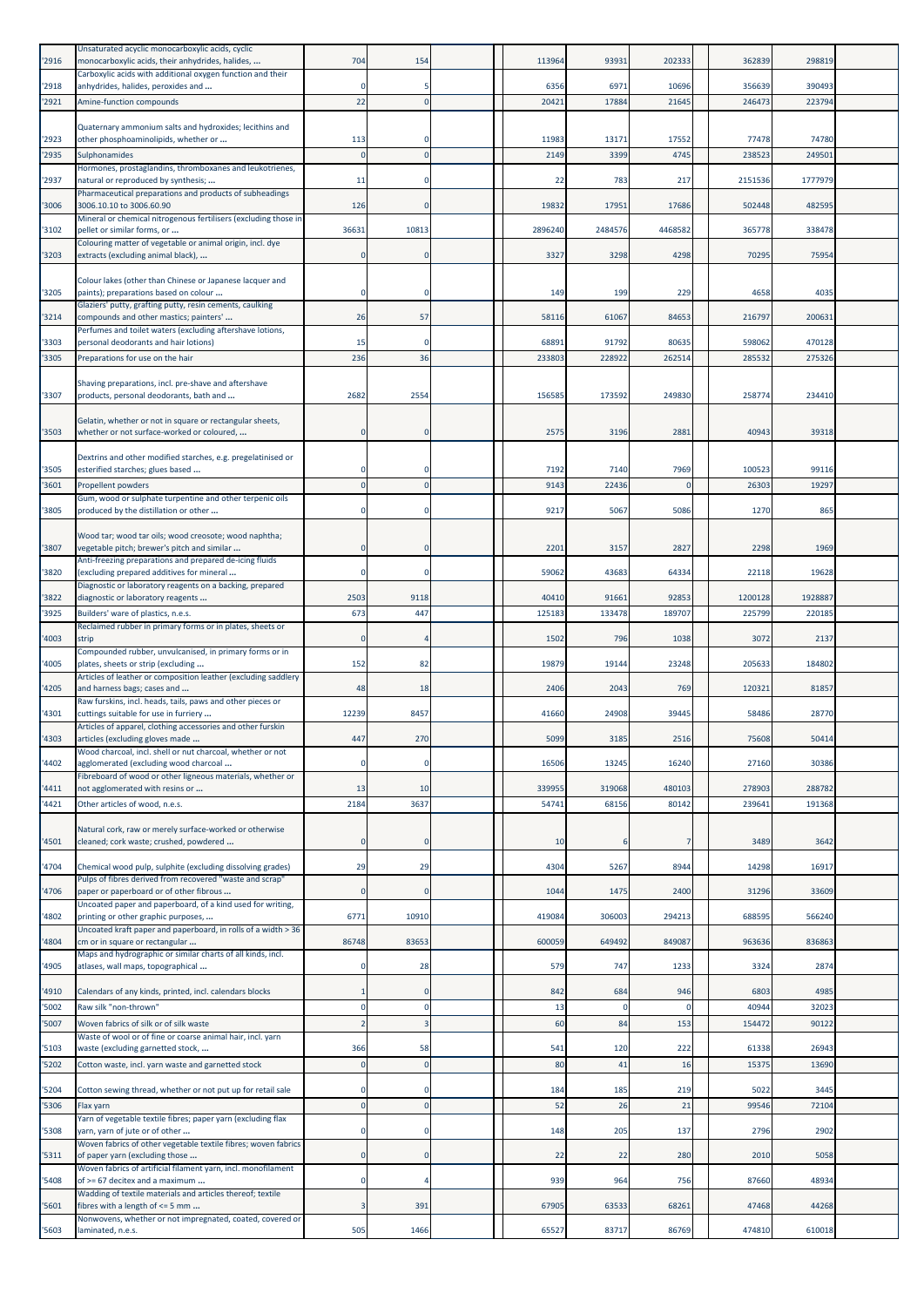| '5702          | Carpets and other textile floor coverings, woven, not tufted<br>or flocked, whether or not made            |           |                | 4064            | 4309           | 6440            | 64293            | 54192            |  |
|----------------|------------------------------------------------------------------------------------------------------------|-----------|----------------|-----------------|----------------|-----------------|------------------|------------------|--|
| '5805          | Hand-woven tapestries of the type Gobelin, Flanders,<br>Aubusson, Beauvais and the like, and needle-worked |           |                |                 |                | n               | 159              | 32               |  |
| '5909          | Textile hosepiping and similar textile tubing, whether or not<br>impregnated or coated, with or            | $\Omega$  | $\mathbf 0$    | 3934            | 2396           | 4124            | 11263            | 6630             |  |
| '6108          | Women's or girls' slips, petticoats, briefs, panties,<br>nightdresses, pyjamas, négligés, bathrobes,       | 26        | 11             | 9720            | 10639          | 12931           | 368023           | 317450           |  |
| '6110          | Jerseys, pullovers, cardigans, waistcoats and similar articles,<br>knitted or crocheted (excluding         | 529       | 204            | 45225           | 61509          | 71773           | 2353754          | 2047218          |  |
|                | Women's or girls' suits, ensembles, jackets, blazers, dresses,                                             |           |                |                 |                |                 |                  |                  |  |
| '6204          | skirts, divided skirts, trousers,<br>Women's or girls' blouses, shirts and shirt-blouses (excluding        | 1492      | 288            | 53707           | 61069          | 68205           | 1951774          | 1646925          |  |
| '6206          | knitted or crocheted and vests)<br>Bedlinen, table linen, toilet linen and kitchen linen of all types      | 215       | 72             | 10527           | 9646           | 9945            | 405843           | 300118           |  |
| '6302          | of textile materials (excluding<br>Worn clothing and clothing accessories, blankets and                    | 202       | 185            | 21555           | 22510          | 24444           | 457941           | 390332           |  |
| '6309          | travelling rugs, household linen and articles                                                              | 122       | $\Omega$       | 1133            | 763            | 1000            | 44915            | 32434            |  |
| '6801          | Setts, curbstones and flagstones, of natural stone (excluding<br>slate)                                    | $\Omega$  | $\Omega$       | 116             | 688            | 6843            | 10798            | 9530             |  |
| '6803          | Worked slate and articles of slate or of agglomerated slate<br>(excluding slate granules, chippings        | 70        | 74             | 1779            | 2341           | 3392            | 6247             | 5118             |  |
| 16812          | Fabricated asbestos fibres; mixtures with a basis of asbestos<br>or with a basis of asbestos and           |           |                | 10132           | 9368           | 12308           | 30482            | 8539             |  |
| 16814          | Worked mica and articles of mica, incl. agglomerated or<br>reconstituted mica, whether or not              |           |                | 7994            | 6684           | 8545            | 11875            | 10282            |  |
| '6907          | Unglazed ceramic flags and paving, hearth or wall tiles;<br>unglazed ceramic mosaic cubes and              | 1496      | 1545           | 145670          | 151730         | 171029          | 190328           | 151166           |  |
| '6909          | Ceramic wares for laboratory, chemical or other technical<br>uses; ceramic troughs, tubs and similar       |           | $\Omega$       | 2367            | 2318           | 3264            | 100528           | 75575            |  |
| '6911          | Tableware, kitchenware, other household articles and toilet<br>articles, of porcelain or china             |           |                | 6189            | 6096           | 8637            | 188348           | 139568           |  |
| '6912          | Tableware, kitchenware, other household articles and toilet<br>articles, of ceramics other than            |           |                | 4195            | 4834           | 7209            | 84421            | 64684            |  |
| '6914          | Ceramic articles, n.e.s.                                                                                   |           |                | 12790           | 8788           | 14762           | 30021            | 28348            |  |
| 7003           | Cast glass and rolled glass, in sheets or profiles, whether or<br>not having an absorbent, reflecting      | 11        | $\Omega$       | 273             | 157            | 386             | 18517            | 9597             |  |
| '7005          | Float glass and surface ground or polished glass, in sheets,<br>whether or not having an absorbent,        | 385       | 112            | 175862          | 173607         | 242261          | 98149            | 72691            |  |
|                | Precious stones and semi-precious stones, whether or not                                                   | 29        |                |                 |                | 17825           |                  | 233425           |  |
| 7103           | worked or graded, but not strung,<br>Dust and powder of natural or synthetic precious or semi-             |           | 23             | 10804           | 8838           |                 | 495307           |                  |  |
| '7105<br>'7117 | precious stones<br>Imitation jewellery                                                                     | 117       | 26             | 7903<br>7476    | 3815<br>13525  | 5729<br>6520    | 27384<br>249057  | 15685<br>156110  |  |
| 7207           | Semi-finished products of iron or non-alloy steel                                                          | 556495    | 250882         | 6090983         | 4854776        | 9176394         | 2183659          | 1371343          |  |
| '7217          | Wire of iron or non-alloy steel, in coils (excluding bars and<br>rods)                                     | 1973      | 448            | 197256          | 147327         | 243020          | 161323           | 134075           |  |
| '7221          | Bars and rods of stainless steel, hot-rolled, in irregularly<br>wound coils                                |           |                | 18              | 25             | 19              | 249095           | 220540           |  |
| '7306          | Tubes, pipes and hollow profiles "e.g., open seam or welded,<br>riveted or similarly closed",              | 1820      | 2840           | 474635          | 501095         | 835220          | 257808           | 188071           |  |
|                | Structures and parts of structures "e.g., bridges and bridge-                                              |           |                |                 |                |                 |                  |                  |  |
| '7308<br>'7325 | sections, lock-gates, towers,<br>Articles of iron or steel, cast, n.e.s.                                   | 639<br>83 | 132<br>101     | 546494<br>28263 | 543643<br>2267 | 733308<br>32583 | 447374<br>434070 | 382668<br>392593 |  |
|                | Master alloys of copper (excluding phosphorus-copper                                                       |           |                |                 |                |                 |                  |                  |  |
| '7405          | compounds "copper phosphide" containing                                                                    |           | 27             | 293             | 235            | 1988            | 6807             | 5331             |  |
| '7407          | Bars, rods and profiles, of copper, n.e.s.<br>Copper foil "whether or not printed or backed with paper,    | 961       | 2245           | 29312           | 2491           | 44018           | 376586           | 347567           |  |
| 7410           | paperboard, plastics or similar backing                                                                    |           | $\Omega$       | 1927            | 185            | 3627            | 26278            | 23783            |  |
| '7505          | Bars, rods, profiles and wire, of nickel (excluding electrically<br>insulated products)                    | 0         | $\mathbf 0$    | 17004           | 16035          | 21036           | 155041           | 144835           |  |
| '7614          | Stranded wire, cables, plaited bands and the like, of<br>aluminium (excluding such products electrically   | $\Omega$  | $\Omega$       | 8317            | 8434           | 11750           | 14078            | 12312            |  |
| 7902           | Zinc waste and scrap (excluding ash and residues from zinc<br>production "heading 2620", ingots            | $\Omega$  | $\mathbf 0$    | 23              | 475            | 1129            | 123652           | 104353           |  |
| '8101          | Tungsten "wolfram" and articles thereof, n.e.s.; tungsten<br>waste and scrap (excluding ash and            | 0         | $\mathbf 0$    | 5030            | 5280           | 3568            | 20532            | 14311            |  |
|                | Tantalum and articles thereof, n.e.s.; tantalum waste and                                                  |           |                |                 |                |                 |                  |                  |  |
| '8103          | scrap (excluding ash and residues<br>Knives and cutting blades, of base metal, for machines or for         |           | $\Omega$       | 661             | 1719           | 7120            | 602              | 560              |  |
| '8208          | mechanical appliances<br>Spoons, forks, ladles, skimmers, cake-servers, fish-knives,                       | 6         | 210            | 7184            | 7763           | 9703            | 111118           | 77911            |  |
| '8215          | butter-knives, sugar tongs and<br>Padlocks and locks "key, combination or electrically                     | $\Omega$  | $\overline{2}$ | 1908            | 2762           | 3104            | 46658            | 39574            |  |
| '8301          | operated", of base metal; clasps and frames<br>Armoured or reinforced safes, strongboxes and doors and     |           | 16             | 24490           | 22715          | 27399           | 237462           | 209633           |  |
| '8303          | safe deposit lockers for strongrooms,                                                                      | 0         | $\mathbf 0$    | 4934            | 4263           | 7924            | 27515            | 23174            |  |
| '8404          | Auxiliary plant for use with boilers of heading 8402 or 8403,<br>e.g. economizers, superheaters,           | $\Omega$  | $\mathbf 0$    | 25962           | 20168          | 15262           | 14507            | 13411            |  |
| '8407          | Spark-ignition reciprocating or rotary internal combustion<br>piston engine                                | 15        | 75             | 100810          | 143770         | 170946          | 1104404          | 1078785          |  |
| '8409          | Parts suitable for use solely or principally with internal<br>combustion piston engine of heading          | 131       | 119            | 132500          | 109276         | 133976          | 2002637          | 1772134          |  |
| '8411          | Turbojets, turbopropellers and other gas turbines                                                          | 1332      | 7024           | 2352861         | 207020         | 2870267         | 2221109          | 2003814          |  |
| '8413          | Pumps for liquids, whether or not fitted with a measuring<br>device (excluding ceramic pumps and           | 943       | 456            | 311290          | 384146         | 471114          | 1770879          | 1647455          |  |
|                | Lifting, handling, loading or unloading machinery, e.g. lifts,                                             | 484       | 96             | 68371           | 4728           | 65985           | 513303           | 436493           |  |
| '8428          | escalators, conveyors, teleferics<br>Moving, grading, levelling, scraping, excavating, tamping,            |           |                |                 |                |                 |                  |                  |  |
| '8430          | compacting, extracting or boring                                                                           | 40        | $\mathbf 0$    | 45242           | 41117          | 50580           | 95685            | 86700            |  |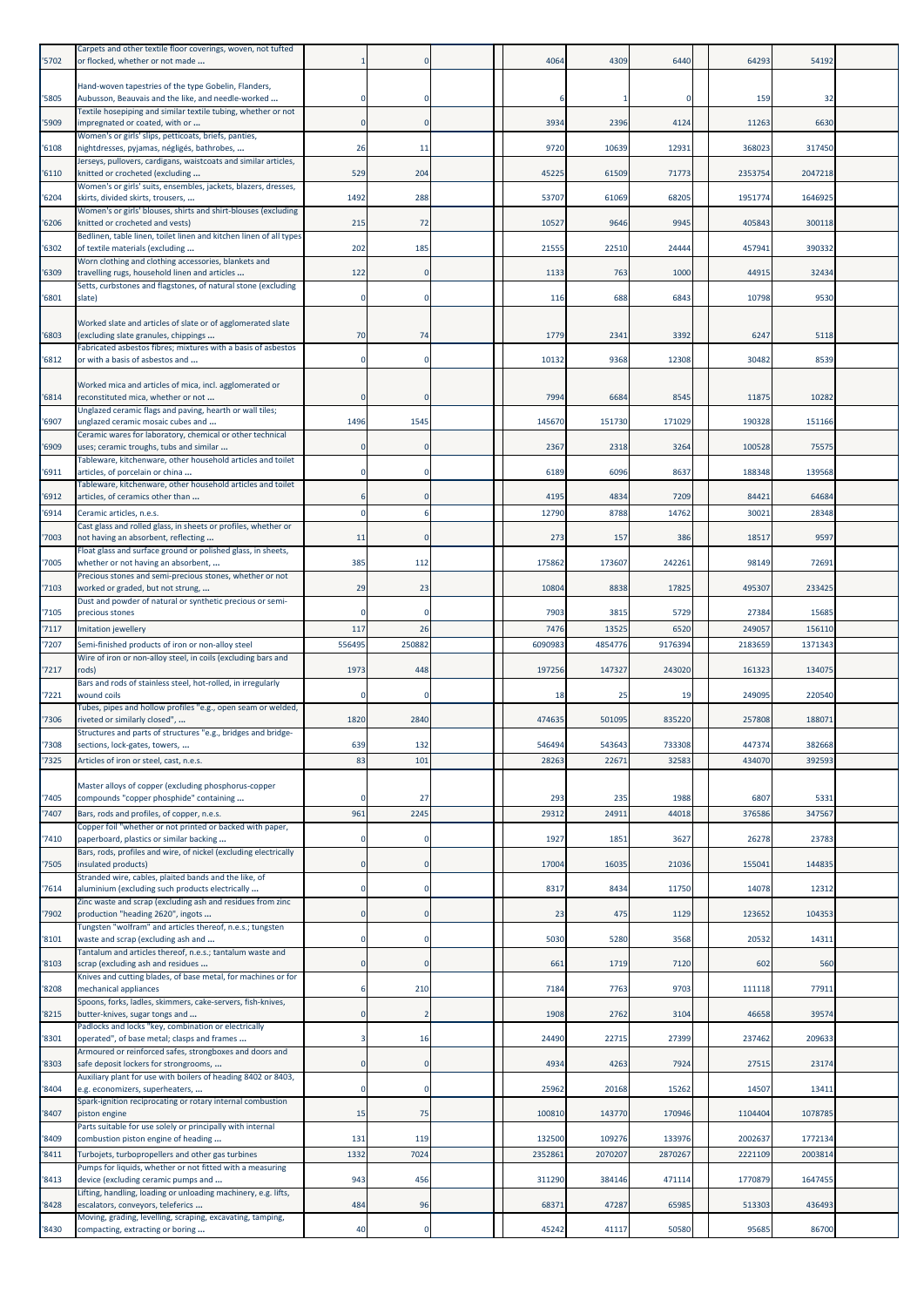| '8453          | Machinery for preparing, tanning or working hides, skins or<br>leather or for making or repairing                            | 71       | 99          | 500       | 573           | 222           | 27805            | 23747         |  |
|----------------|------------------------------------------------------------------------------------------------------------------------------|----------|-------------|-----------|---------------|---------------|------------------|---------------|--|
|                | Machine tools for deburring, sharpening, grinding, honing,                                                                   | 101      | $\mathbf 0$ | 3964      | 3684          | 6696          | 96248            | 56123         |  |
| '8460          | lapping, polishing or otherwise<br>Machine tools, incl. presses, for working metal by forging,                               |          |             |           |               |               |                  |               |  |
| '8462          | hammering or die-stamping; machine<br>Parts and accessories (other than covers, carrying cases and                           | 2034     | 3734        | 37667     | 33336         | 38158         | 254871           | 162999        |  |
| '8473          | the like) suitable for use solely<br>Taps, cocks, valves and similar appliances for pipes, boiler                            | 11       | 45          | 25863     | 19441         | 52797         | 656111           | 588563        |  |
| '8481          | shells, tanks, vats or the like,                                                                                             | 873      | 419         | 343240    | 334809        | 416468        | 2160306          | 2099101       |  |
| '8487          | Machinery parts, n.e.s. in chapter 84 (excluding parts<br>containing electrical connectors, insulators,                      | 132      | 558         | 10506     | 22032         | 18326         | 148197           | 147475        |  |
| '8507          | Electric accumulators, incl. separators therefor, whether or<br>not square or rectangular; parts                             |          | $\Omega$    | 83258     | 71553         | 86590         | 1009734          | 1304702       |  |
| '8510          | Electric shavers, hair clippers and hair-removing appliances,<br>with self-contained electric                                |          |             | 12370     | 14859         | 16831         | 120442           | 141403        |  |
| '8607          | Parts of railway or tramway locomotives or rolling stock,<br>n.e.s.                                                          |          | 0           | 264580    | 220834        | 297930        | 579028           | 585288        |  |
|                | Containers, incl. containers for the transport of fluids,                                                                    |          |             |           |               |               |                  |               |  |
| '8609          | specially designed and equipped for<br>Motor cars and other motor vehicles principally designed for                          | 110      |             | 7453      | 6777          | 19320         | 41120            | 35670         |  |
| '8703          | the transport of persons, incl<br>Special purpose motor vehicles (other than those principally                               | 504      | 250         | 1603884   | 987121        | 1395757       | 30858987         | 22703002      |  |
| '8705          | designed for the transport of<br>Fishing vessels; factory ships and other vessels for processing                             |          |             | 365031    | 414129        | 407577        | 156848           | 117674        |  |
| '8902          | or preserving fishery products                                                                                               |          |             | 22610     | 7353          | 26757         | 1016             | 1780          |  |
| '9003          | Frames and mountings for spectacles, goggles or the like, and<br>parts thereof, n.e.s.                                       | 304      | 29          | 2399      | 1833          | 3469          | 664403           | 493860        |  |
| '9005          | Binoculars, monoculars, astronomical and other optical<br>telescopes, and mountings therefor;                                |          | 24          | 37443     | 7010          | 42778         | 18647            | 17131         |  |
| '9023          | Instruments, apparatus and models designed for<br>demonstrational purposes, e.g. in education                                | 13       | 17          | 46078     | 37606         | 35510         | 30151            | 31216         |  |
|                | Hydrometers, areometers and similar floating instruments,                                                                    |          |             |           |               |               |                  |               |  |
| '9025          | thermometers, pyrometers, barometers,                                                                                        | 565      | 31          | 26928     | 22630         | 26778         | 137558           | 232516        |  |
| '9030          | Oscilloscopes, spectrum analysers and other instruments and<br>apparatus for measuring or checking                           | 724      | 259         | 116492    | 70054         | 89729         | 301329           | 310870        |  |
| '9101          | Wrist-watches, pocket-watches and other watches, incl. stop-<br>watches, with case of precious                               |          | 39          | 6548      | 4088          | 5715          | 428443           | 324705        |  |
| '9113          | Watch straps, watch bands and watch bracelets, and parts<br>thereof, n.e.s.                                                  |          | 0           | 222       | 89            | 208           | 29431            | 21460         |  |
| '9202          | String musical instruments, e.g. guitars, violins, and harps<br>(excluding with keyboard)                                    |          |             | 1377      | 2194          | 2925          | 14597            | 13263         |  |
|                | Mattress supports (excluding spring interiors for seats);                                                                    |          |             |           |               |               |                  |               |  |
| '9404          | articles of bedding and similar furnishing,<br>Prefabricated buildings, whether or not complete or already                   | 49       |             | 26410     | 30974         | 42385         | 301820           | 283951        |  |
| '9406          | assembled<br>Roundabouts, swings, shooting galleries and other fairground                                                    | 163      | 215         | 111300    | 78697         | 126102        | 114380           | 103970        |  |
| '9508          | amusements; travelling circuses<br>Scent sprays and similar toilet sprays, and mounts and heads                              | 52       |             | 14065     | 11572         | 11372         | 25012            | 11013         |  |
| '9616          | therefor; powder puffs and pads<br>Tailors' dummies and other lay figures, automata and other                                |          | 23          | 731       | 1052          | 1007          | 52293            | 46392         |  |
| '9618          | animated displays used for shop                                                                                              |          |             | 1139      | 665           | 760           | 21552            | 11856         |  |
| '9620<br>'9702 | Monopods, bipods, tripods and similar articles<br>Original engravings, prints and lithographs                                |          | 0<br>0      | 278<br>10 | 571           | 884           | 17760<br>4505    | 11684<br>5835 |  |
| '0204          | Meat of sheep or goats, fresh, chilled or frozen                                                                             |          |             | 52781     | 271           | 1144          | 166716           | 139354        |  |
| '0303          | Frozen fish (excluding fish fillets and other fish meat of<br>heading 0304)                                                  | 858      | 3644        | 2497053   | 2368699       | 2407817       | 357070           | 288219        |  |
| '0407          | Birds' eggs, in shell, fresh, preserved or cooked                                                                            |          | $\Omega$    | 36915     | 34969         | 43946         | 50509            | 63610         |  |
| '0510          | Ambergris, castoreum, civet and musk; cantharides; bile,<br>whether or not dried; glands and other                           |          |             | 15284     | 13370         | 16645         | 14010            | 8692          |  |
| '0701          | Potatoes, fresh or chilled                                                                                                   | $\Omega$ | $\Omega$    | 36814     | 50469         | 20519         | 264827           | 201321        |  |
| '0708          | Leguminous vegetables, shelled or unshelled, fresh or chilled<br>Vegetables provisionally preserved, e.g. by sulphur dioxide |          |             | 243       | 390           | 291           | 42648            | 42673         |  |
| '0711          | gas, in brine, in sulphur water                                                                                              | 138      | 642         | 3463      | 3605          | 5876          | 112770           | 101913        |  |
| '0801          | Coconuts, Brazil nuts and cashew nuts, fresh or dried,<br>whether or not shelled or peeled                                   |          | $\Omega$    | 817       | 1373          | 4944          | 93220            | 91908         |  |
| '0806          | Grapes, fresh or dried<br>Fruit and nuts, provisionally preserved, e.g. by sulphur                                           |          |             | 2157      | 2182          | 3432          | 95372            | 84441         |  |
| '0812          | dioxide gas, in brine, in sulphur<br>Pepper of the genus Piper; dried or crushed or ground fruits                            | 0        | 0           | 11        | 14            | 5             | 21833            | 16785         |  |
| '0904          | of the genus Capsicum or of the                                                                                              | $\Omega$ | $\Omega$    | 5035      | 5888          | 7582          | 27313            | 27553         |  |
| '1302          | Vegetable saps and extracts; pectic substances, pectinates<br>and pectates; agar-agar and other                              | 63       | 17          | 10407     | 9576          | 9541          | 201862           | 172742        |  |
| '1401          | Vegetable materials of a kind used primarily for plaiting, e.g.<br>bamboos, rattans, reeds, rushes,                          | 0        | 0           | 394       | 472           | 525           | 9693             | 10068         |  |
| '1504          | Fats and oils and their fractions of fish or marine mammals,<br>whether or not refined (excluding                            | n        | 0           | 661       | 3743          | 6338          | 28119            | 29189         |  |
| '1509          | Olive oil and its fractions obtained from the fruit of the olive<br>tree solely by mechanical                                | 0        |             | 866       | 989           | 1356          | 1579055          | 1519925       |  |
| '1514          | Rape, colza or mustard oil and fractions thereof, whether or<br>not refined, but not chemically                              |          |             | 514252    | 585513        | 986645        | 68999            | 40887         |  |
|                | Vegetable waxes, beeswax, other insect waxes and                                                                             |          |             |           |               |               |                  |               |  |
| 1521           | spermaceti, whether or not refined or coloured<br>Sausages and similar products, of meat, offal or blood; food               |          |             | 447       | 227           | 220           | 12405            | 9477          |  |
| '1601          | preparations based on these products<br>Extracts and juices of meat, fish or crustaceans, molluscs and                       | n        | $\Omega$    | 72911     | 92816         | 126330        | 78672            | 64340         |  |
| '1603          | other aquatic invertebrates<br>Other sugars, incl. chemically pure lactose, maltose, glucose                                 |          |             | 15        | 11            | 10            | 4289             | 3489          |  |
| 1702           | and fructose, in solid form;                                                                                                 | $\Omega$ | $\Omega$    | 11885     | 15530<br>1753 | 26690<br>2980 | 124418<br>117911 | 134991        |  |
| '1803          | Cocoa paste, whether or not defatted                                                                                         |          |             | 1503      |               |               |                  | 109410        |  |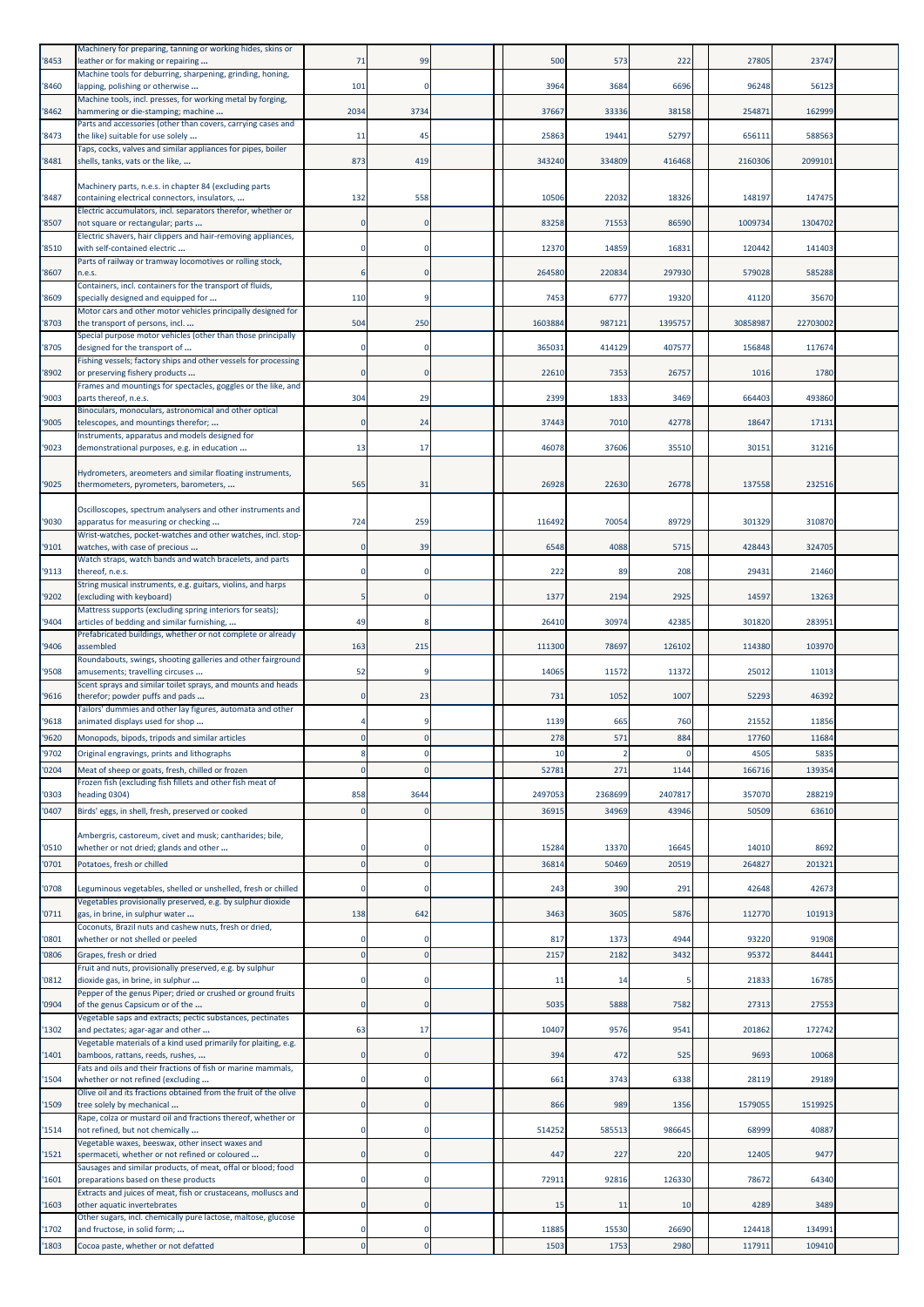| '2004          | Vegetables prepared or preserved otherwise than by vinegar<br>or acetic acid, frozen (excluding                                                                           |             |                  | 6187            | 6521            | 11063           | 323579        | 253623        |  |
|----------------|---------------------------------------------------------------------------------------------------------------------------------------------------------------------------|-------------|------------------|-----------------|-----------------|-----------------|---------------|---------------|--|
| '2204          | Wine of fresh grapes, incl. fortified wines; grape must, partly<br>fermented and of an actual                                                                             |             | 0                | 9898            | 9854            | 13236           | 373331        | 343286        |  |
| '2505          | Natural sands of all kinds, whether or not coloured (excluding<br>gold- and platinum-bearing sands,                                                                       |             | 0                | 4742            | 4478            | 6839            | 74492         | 60575         |  |
| '2516          | Granite, porphyry, basalt, sandstone and other monumental<br>or building stone, whether or not                                                                            |             |                  | 2378            | 2834            | 3208            | 153574        | 131850        |  |
| '2525          | Mica, whether or not rifted into sheets or splittings; mica<br>waste                                                                                                      |             | 0                | 309             | 339             | 1267            | 6908          | 4963          |  |
| '2603          | Copper ores and concentrates                                                                                                                                              |             |                  | 230714          | 663817          | 1250913         | 381           | 271           |  |
| '2608<br>'2611 | Zinc ores and concentrates                                                                                                                                                | 2780        | 1134<br>$\Omega$ | 211324<br>24327 | 174165<br>20435 | 322249<br>25163 | 156884<br>195 | 108351<br>124 |  |
| '2703          | Tungsten ores and concentrates<br>Peat, incl. peat litter, whether or not agglomerated                                                                                    | n           | $\Omega$         | 19463           | 22891           | 33564           | 56488         | 72789         |  |
|                | Petroleum oils and oils obtained from bituminous minerals                                                                                                                 |             |                  |                 |                 |                 |               |               |  |
| '2710          | (excluding crude); preparations containing<br>Bitumen and asphalt, natural; bituminous or oil-shale and tar                                                               | 1423091     | 1162659          | 66887411        | 45360052        | 69936820        | 8459924       | 5122042       |  |
| '2714          | sands; asphaltites and asphaltic                                                                                                                                          |             |                  | 78              | 1171<br>34      | 61              | 250<br>531    | 878<br>439    |  |
| '2802          | Sulphur, sublimed or precipitated; colloidal sulphur<br>Hydrazine and hydroxylamine and their inorganic salts;                                                            |             |                  |                 |                 |                 |               |               |  |
| '2825          | inorganic bases, metal oxides, hydroxides                                                                                                                                 |             |                  | 274029          | 174706          | 232320          | 78148         | 73206         |  |
| '2837          | Cyanides, cyanide oxides and complex cyanides                                                                                                                             |             |                  | 49354           | 46342           | 54217           | <b>7749</b>   | 7034          |  |
| '2842          | Salts of inorganic acids or peroxoacids, incl. aluminosilicates<br>whether or not chemically defined                                                                      | 12          | 0                | 3318            | 3652            | 3067            | 25799         | 26966         |  |
| '2845          | Non-radioactive isotopes; inorganic or organic compounds of<br>such isotopes, whether or not chemically<br>Inorganic compounds, incl. distilled or conductivity water and | 13          | 14               |                 |                 |                 | 3983          | 3954          |  |
| '2853          | water of similar purity, n.e.s.;                                                                                                                                          | 1677        | 933              | 2612            | 1510            | 3447            | 14569         | 15948         |  |
| '2901          | Acyclic hydrocarbons                                                                                                                                                      | 4195        | 2566             | 996627          | 468177          | 614789          | 259466        | 196312        |  |
| '2908          | Halogenated, sulphonated, nitrated or nitrosated derivatives<br>of phenols or phenol-alcohols                                                                             |             |                  | 27              | 47              | 89              | 12993         | 13756         |  |
| '2914          | Ketones and quinones, whether or not with other oxygen<br>function, and their halogenated, sulphonated,                                                                   | 262         | 440              | 24346           | 24686           | 50512           | 169886        | 164602        |  |
| '2930          | Organo-sulphur compounds                                                                                                                                                  | n           | 62               | 39663           | 37875           | 45197           | 156583        | 163637        |  |
| '3004          | Medicaments consisting of mixed or unmixed products for<br>therapeutic or prophylactic uses, put                                                                          | 81          | 3851             | 521278          | 692843          | 809288          | 16786496      | 18329307      |  |
| '3104          | Mineral or chemical potassic fertilisers (excluding those in<br>tablets or similar forms, or in                                                                           | 2531        | 10747            | 2337339         | 1776478         | 3320910         | 130957        | 125390        |  |
|                | Prepared pigments, prepared opacifiers and prepared                                                                                                                       |             |                  |                 |                 |                 |               |               |  |
| '3207          | colours, vitrifiable enamels and glazes,                                                                                                                                  | 212         | 215              | 3873            | 5563            | 8729            | 173872        | 143382        |  |
| '3212          | Pigments, incl. metallic powders and flakes, dispersed in non-<br>aqueous media, in liquid or paste                                                                       |             | 19               | 10873           | 8893            | 945             | 106524        | 84715         |  |
| '3402          | Organic surface-active agents (excluding soap); surface-active<br>preparations, washing preparations,                                                                     | 1118        | 975              | 309489          | 334216          | 385926          | 881137        | 866631        |  |
| '3507          | Enzymes; prepared enzymes, n.e.s.                                                                                                                                         |             | 88               | 5221            | 6017            | 6540            | 138924        | 143346        |  |
| 3602           | Prepared explosives (excluding propellent powders)                                                                                                                        |             |                  | 40010           | 41891           |                 | 16486         | 905           |  |
| '3707          | Chemical preparations for photographic uses (excluding<br>varnishes, glues, adhesives and similar                                                                         |             |                  | 7480            | 6818            | 7732            | 163397        | 79068         |  |
|                | Finishing agents, dye carriers to accelerate the dyeing or                                                                                                                |             |                  |                 |                 |                 |               |               |  |
| '3809          | fixing of dyestuffs and other products<br>Pickling preparations for metal surfaces; fluxes and other                                                                      | $\Omega$    | $\Omega$         | 1322            | 1353            | 2361            | 149944        | 146513        |  |
| '3810          | auxiliary preparations for soldering,                                                                                                                                     |             | $\Omega$         | 2149            | 2285            | 3252            | 34267         | 31797         |  |
| '3825          | Residual products of the chemical or allied industries, n.e.s.;<br>municipal waste; sewage sludge;                                                                        |             | $\Omega$         | 13854           | 3430            | 12095           | 1304          | 1095          |  |
| '3913          | Natural polymers, e.g. alginic acid, and modified natural<br>polymers, e.g. hardened proteins,                                                                            |             | $\overline{2}$   | 4445            | 4916            | 2565            | 76926         | 78890         |  |
| 3918           | Floor coverings of plastics, whether or not self-adhesive, in<br>rolls or in the form of tiles;                                                                           | $\Omega$    | 2                | 71710           | 77264           | 85237           | 132123        | 130087        |  |
| '4001          | Natural rubber, balata, gutta-percha, guayule, chicle and<br>similar natural gums, in primary                                                                             | 40          | 34               | 889             | 1044            | 1853            | 214024        | 191078        |  |
| '4008          | Plates, sheets, strip, rods and profile shapes, of vulcanised<br>rubber (excluding hard rubber)                                                                           |             |                  | 23993           | 16970           | 19792           | 117334        | 105773        |  |
| '4011          | New pneumatic tyres, of rubber                                                                                                                                            | 42676       | 41200            | 1195184         | 1110363         | 1352453         | 2397500       | 2015758       |  |
| '4103          | Other raw hides and skins, fresh, or salted, dried, limed,<br>pickled or otherwise preserved,                                                                             |             | $\Omega$         | 541             | 402             | 71              | 85755         | 70932         |  |
| '4115          | Composition leather with a basis of leather or leather fibre, in                                                                                                          |             | 0                | 183             | 149             | 184             | 6503          | 5581          |  |
| '4203          | slabs, sheets or strip, whether<br>Articles of apparel and clothing accessories, of leather or                                                                            | 246         | 52               | 5723            | 5185            | 6710            | 389685        | 332271        |  |
|                | composition leather (excluding<br>Artificial fur and articles thereof (excluding gloves made of                                                                           |             |                  |                 |                 |                 |               |               |  |
| '4304          | leather and artificial fur, footware<br>Wood, incl. strips and friezes for parquet flooring, not                                                                          |             | 3                | 745             | 791             | 944             | 13735         | 11885         |  |
| 4409           | assembled, continuously shaped "tongued,<br>Wooden frames for paintings, photographs, mirrors or similar                                                                  | 1155        | 2302             | 108095          | 129152          | 225206          | 83213         | 57178         |  |
| '4414          | objects<br>Articles of natural cork (excluding cork in square or                                                                                                          |             | 43               | 669             | 689             | 859             | 18026         | 17074         |  |
| 4503           | rectangular blocks, plates, sheets or<br>Basketwork, wickerwork and other articles, made directly to                                                                      |             |                  | 217             | 253             | 281             | 54932         | 53583         |  |
| '4602          | shape from plaiting materials or                                                                                                                                          |             | $\Omega$         | 488             | 641             | 862             | 34989         | 29698         |  |
| '4702          | Chemical wood pulp, dissolving grades<br>Corrugated paper and paperboard "with or without glued flat                                                                      | $\Omega$    | $\Omega$         |                 |                 | $\Omega$        | 1904          | 1133          |  |
| '4808          | surface sheets", creped, crinkled,<br>Carbon paper, self-copy paper and other copying or transfer                                                                         |             | 0                | 27568           | 23648           | 30094           | 53769         | 59089         |  |
| '4816          | papers, in rolls of a width of                                                                                                                                            | $\mathbf 0$ | $\mathbf{0}$     | 425             | 383             | 424             | 4240          | 3817          |  |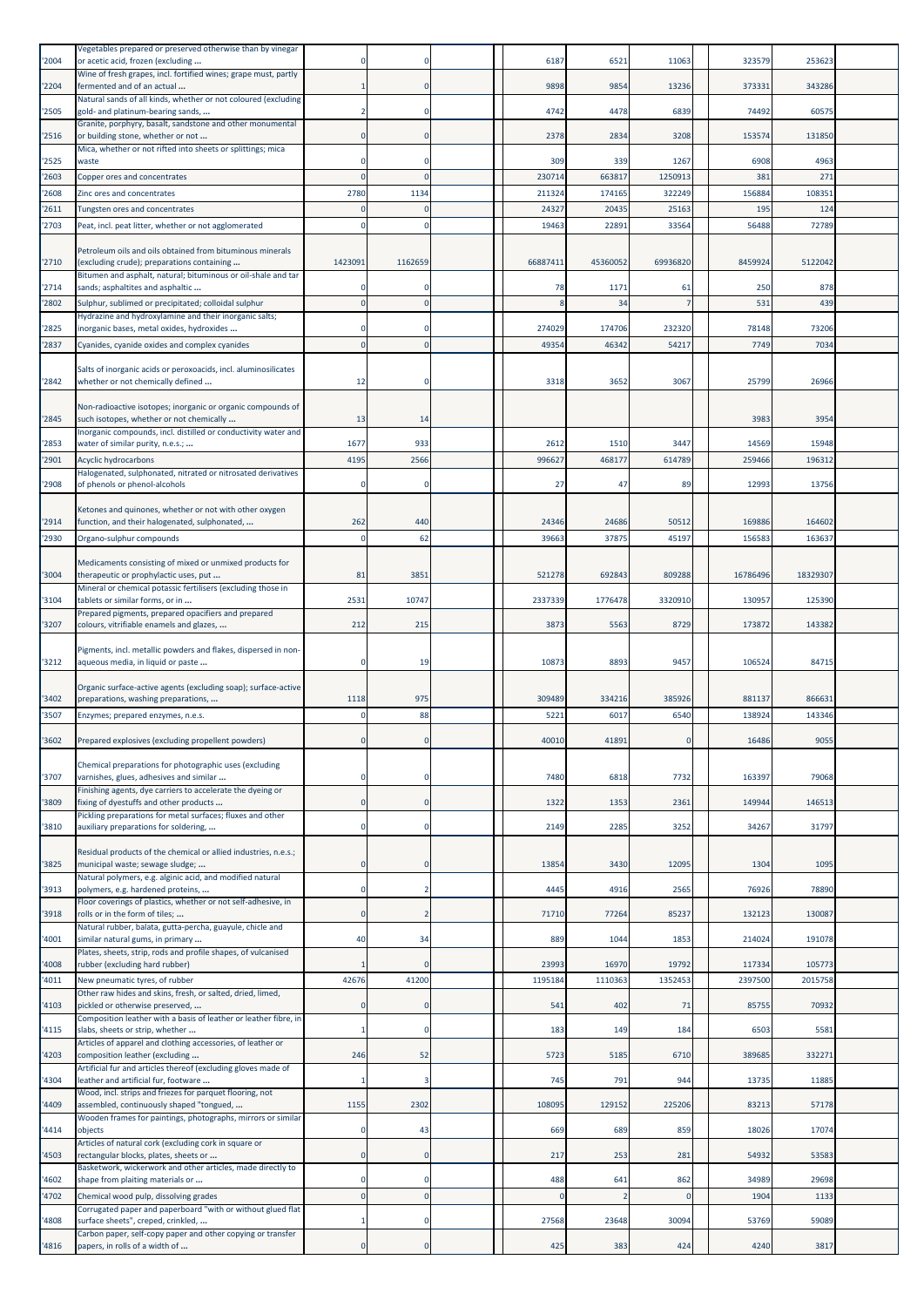| 4821           | Paper or paperboard labels of all kinds, whether or not<br>printed                                                          | 56          | 27                    | 16187            | 19157           | 21450            | 115569            | 105110            |  |
|----------------|-----------------------------------------------------------------------------------------------------------------------------|-------------|-----------------------|------------------|-----------------|------------------|-------------------|-------------------|--|
|                | Newspapers, journals and periodicals, whether or not                                                                        |             |                       |                  |                 |                  |                   |                   |  |
| 4902           | illustrated or containing advertising                                                                                       | 73          | 11                    | 21325            | 18840           | 17561            | 70161             | 47028             |  |
|                | Printed or illustrated postcards; printed cards bearing                                                                     |             |                       |                  |                 |                  |                   |                   |  |
| 4909           | personal greetings, messages or announcements,<br>Carded or combed yarn of fine animal hair (excluding that of              |             | 0                     | 1126             | 911             | 912              | 6708              | 4242              |  |
| '5108          | wool or that put up for retail                                                                                              | $\Omega$    | $\Omega$              | $\Omega$         |                 | $\mathbf 0$      | 27651             | 17252             |  |
| '5109          | Yarn of wool or fine animal hair, put up for retail sale                                                                    |             | 0                     | 221              | 310             | 404              | 5886              | 4124              |  |
|                | Woven fabrics of cotton, containing predominantly, but <                                                                    |             |                       |                  |                 |                  |                   |                   |  |
| 5211           | 85% cotton by weight, mixed principally<br>Flax, raw or processed, but not spun; flax tow and waste, incl.                  |             | 0                     | 10771            | 9457            | 9981             | 44021             | 43180             |  |
| '5301          | yarn waste and garnetted stock                                                                                              |             | $\Omega$              | 5194             | 3116            | 11143            | 8734              | 11086             |  |
| 5302           | True hemp "Cannabis sativa L.", raw or processed, but not<br>spun; tow and waste of true hemp,                              |             | 0                     | 40               | 52              | 363              | 424               | 607               |  |
| '5405          | Artificial monofilament of >= 67 decitex and with a cross<br>sectional dimension of <= 1 mm; strip                          |             | 0                     |                  |                 | 8                | 810               | 553               |  |
|                | Man-made filament yarn, put up for retail sale (excluding                                                                   |             |                       |                  |                 |                  |                   |                   |  |
| '5406          | sewing thread)<br>Synthetic staple fibres, not carded, combed or otherwise                                                  |             | $\Omega$              | 11               | 50              | 42               | 1197              | 779               |  |
| 5503           | processed for spinning                                                                                                      | 69          | $\Omega$              | 9075             | 9658            | 17154            | 351063            | 303662            |  |
| '5506          | Synthetic staple fibres, carded, combed or otherwise<br>processed for spinning                                              |             | $\mathbf 0$           | 285              | 234             | 250              | 13933             | 12899             |  |
|                | Yarn of artificial staple fibres (excluding sewing thread and                                                               |             |                       |                  |                 |                  |                   |                   |  |
| '5510          | yarn put up for retail sale)<br>Carpets and other floor coverings, of felt, not tufted or                                   |             | 0                     | 277              | 575             | 138              | 108590            | 7117              |  |
| 5704           | flocked, whether or not made up                                                                                             |             | $\mathbf 0$           | 546              | 524             | 752              | 6657              | 5564              |  |
| '5803          | Gauze (excluding narrow woven fabrics of heading 5806)                                                                      |             | $\Omega$              |                  |                 | 59               | 563               | 493               |  |
| '5905          | <b>Textile wallcoverings</b>                                                                                                |             | $\mathbf 0$           | 39               | 23              | 40               | 222               | 2143              |  |
| 5907           | Impregnated, coated or covered textile fabrics; painted<br>canvas being theatrical scenery, studio                          |             | 0                     | 1250             | 1324            | 1370             | 11894             | 12009             |  |
| '6101          | Men's or boys' overcoats, car coats, capes, cloaks, anoraks,<br>incl. ski jackets, windcheaters,                            |             |                       | 4811             | 7496            | 7206             | 101480            | 79263             |  |
|                |                                                                                                                             |             |                       |                  |                 |                  |                   |                   |  |
| 6112           | Track-suits, ski-suits and swimwear, knitted or crocheted<br>Special garments for professional, sporting or other purposes, |             | 12                    | 7042             | 7492            | 9835             | 249672            | 205073            |  |
| '6114          | n.e.s., knitted or crocheted                                                                                                |             | 27                    | 2668             | 1986            | 2813             | 174977            | 184602            |  |
| 6201           | Men's or boys' overcoats, car coats, capes, cloaks, anoraks,<br>incl. ski jackets, windcheaters,                            | 459         | 213                   | 34790            | 38093           | 41437            | 1026799           | 85954             |  |
|                | Women's or girls' singlets and other vests, slips, petticoats,                                                              | 10          | $\mathbf 0$           | 2429             | 2507            | 3130             | 96204             | 78806             |  |
| 6208           | briefs, panties, nightdresses,<br>Used or new rags, scrap twine, cordage, rope and cables and                               |             |                       |                  |                 |                  |                   |                   |  |
| '6310          | worn-out articles thereof, of textile<br>Hats and other headgear, knitted or crocheted, or made up                          |             | $\Omega$              | 204              | 269             | 545              | 27041             | 17903             |  |
| 6505           | from lace, felt or other textile                                                                                            | 59          | 22                    | 10351            | 10302           | 14342            | 162604            | 138763            |  |
| '6701          | Skins and other parts of birds with their feathers or down,<br>feathers, parts of feathers, down                            |             | $\mathbf 0$           | 941              | 675             | 586              | 2422              | 2143              |  |
|                | Ceramic building bricks, flooring blocks, support or filler tiles                                                           |             | $\Omega$              |                  |                 |                  |                   |                   |  |
| '6904          | and the like (excluding those<br>Glass mirrors, whether or not framed, incl. rear-view mirrors                              |             |                       | 13222            | 16939           | 30407            | 5524              | 5804              |  |
| '7009          | (excluding optical mirrors, optically<br>Carboys, bottles, flasks, jars, pots, phials, ampoules and other                   |             |                       | 23235            | 24330           | 43898            | 100705            | 87415             |  |
| '7010          | containers, of glass, of a                                                                                                  | 3579        | 529                   | 220472           | 200422          | 238201           | 586033            | 610155            |  |
| '7019          | Glass fibres, incl. glass wool, and articles thereof (excluding<br>mineral wools and articles                               | 1070        | 1620                  | 149102           | 139820          | 180871           | 429705            | 380053            |  |
|                | Pearls, natural or cultured, whether or not worked or graded,                                                               |             |                       |                  |                 |                  |                   |                   |  |
| 7101<br>'7202  | but not strung, mounted or set,<br>Ferro-alloys                                                                             | 5575        | $\Omega$<br>1288      | 41<br>1225434    | 44<br>884386    | 45<br>1476199    | 15397<br>1025919  | 8729<br>803259    |  |
|                | Flat-rolled products of iron or non-alloy steel, of a width >=                                                              |             |                       |                  |                 |                  |                   |                   |  |
| 7210           | 600 mm, hot-rolled or cold-rolled<br>Flat-rolled products of stainless steel, of a width of >= 600                          |             | 1                     | 711915           | 615638          | 1185509          | 1717031           | 1451738           |  |
| 7219           | mm, hot-rolled or cold-rolled                                                                                               | 101         | 58                    | 38129            | 41838           | 51313            | 2745115           | 2190185           |  |
| '7227          | Bars and rods of alloy steel other than stainless, hot-rolled, in<br>irregularly wound coils                                | $\Omega$    | $\Omega$              | 28901            | 21740           | 87663            | 290270            | 238257            |  |
| 7303           | Tubes, pipes and hollow profiles, of cast iron                                                                              | 74          | 281                   | 9050             | 7764            | 8394             | 47733             | 51638             |  |
| '7316          | Anchors, grapnels and parts thereof, of iron or steel<br>Stoves, ranges, grates, cookers, incl. those with subsidiary       | $\Omega$    | $\mathbf 0$           | 99               | 472             | 43               | 3972              | 4410              |  |
| 7321           | boilers for central heating, barbecues,                                                                                     | 33          | $\mathbf 0$           | 22034            | 23428           | 36603            | 229566            | 204137            |  |
| 7323           | Table, kitchen or other household articles, and parts thereof,<br>of iron or steel; iron or steel                           |             | $\mathbf 0$           | 50023            | 51635           | 61346            | 224223            | 197078            |  |
|                | Copper, refined, and copper alloys, unwrought (excluding                                                                    |             |                       |                  |                 |                  |                   |                   |  |
| '7403<br>'7411 | copper alloys of heading 7405)<br>Copper tubes and pipes                                                                    | 17379       | 64849<br>$\mathbf{0}$ | 4137272<br>21159 | 4644429<br>9385 | 3848080<br>18645 | 3423086<br>337605 | 3101413<br>285924 |  |
| '7502          | Unwrought nickel                                                                                                            |             | $\Omega$              | 1840194          | 1862506         | 795810           | 462661            | 42205             |  |
| 7602           | Waste and scrap, of aluminium (excluding slags, scale and the<br>like from iron and steel production,                       |             | $\mathbf 0$           | 975              | 720             | 1689             | 754574            | 661708            |  |
|                | Aluminium foil, "whether or not printed or backed with                                                                      |             |                       |                  |                 |                  |                   |                   |  |
| 7607           | paper, paperboard, plastics or similar<br>Structures and parts of structures "e.g., bridges and bridge-                     | 7           | 14                    | 86672            | 80345           | 62729            | 465572            | 495668            |  |
| '7610          | sections, towers, lattice masts,                                                                                            | 20          | 51                    | 24080            | 28592           | 49275            | 197996            | 164842            |  |
| 7804           | Lead plates, sheets, strip and foil; lead powders and flakes<br>(excluding grains of lead, and                              |             | $\mathbf 0$           | 2016             | 1523            | 2086             | 2720              | 1490              |  |
|                |                                                                                                                             |             |                       |                  |                 |                  |                   |                   |  |
| '8107          | Cadmium and articles thereof, n.e.s.; cadmium waste and<br>scrap (excluding ash and residues containing                     | $\Omega$    | $\mathbf 0$           | 1671             | 1376            | 1333             | 81                | 60                |  |
| 8113           | Cermets and articles thereof, n.e.s.; waste and scrap of<br>cermets (excluding ash and residues                             | $\mathbf 0$ | 0                     | 1480             | 966             | 684              | 41181             | 33869             |  |
|                | Hand tools, incl. glaziers' diamonds, of base metal, n.e.s.;                                                                |             |                       |                  |                 |                  |                   |                   |  |
| '8205          | blowlamps and the like; vices,<br>Hand-operated mechanical devices, of base metal, weighing                                 | 82          | 17                    | 15264            | 18470           | 32557            | 169363            | 157212            |  |
| 8210           | <= 10 kg, used in the preparation,                                                                                          |             | $\mathbf 0$           | 758              | 954             | 1238             | 10876             | 11780             |  |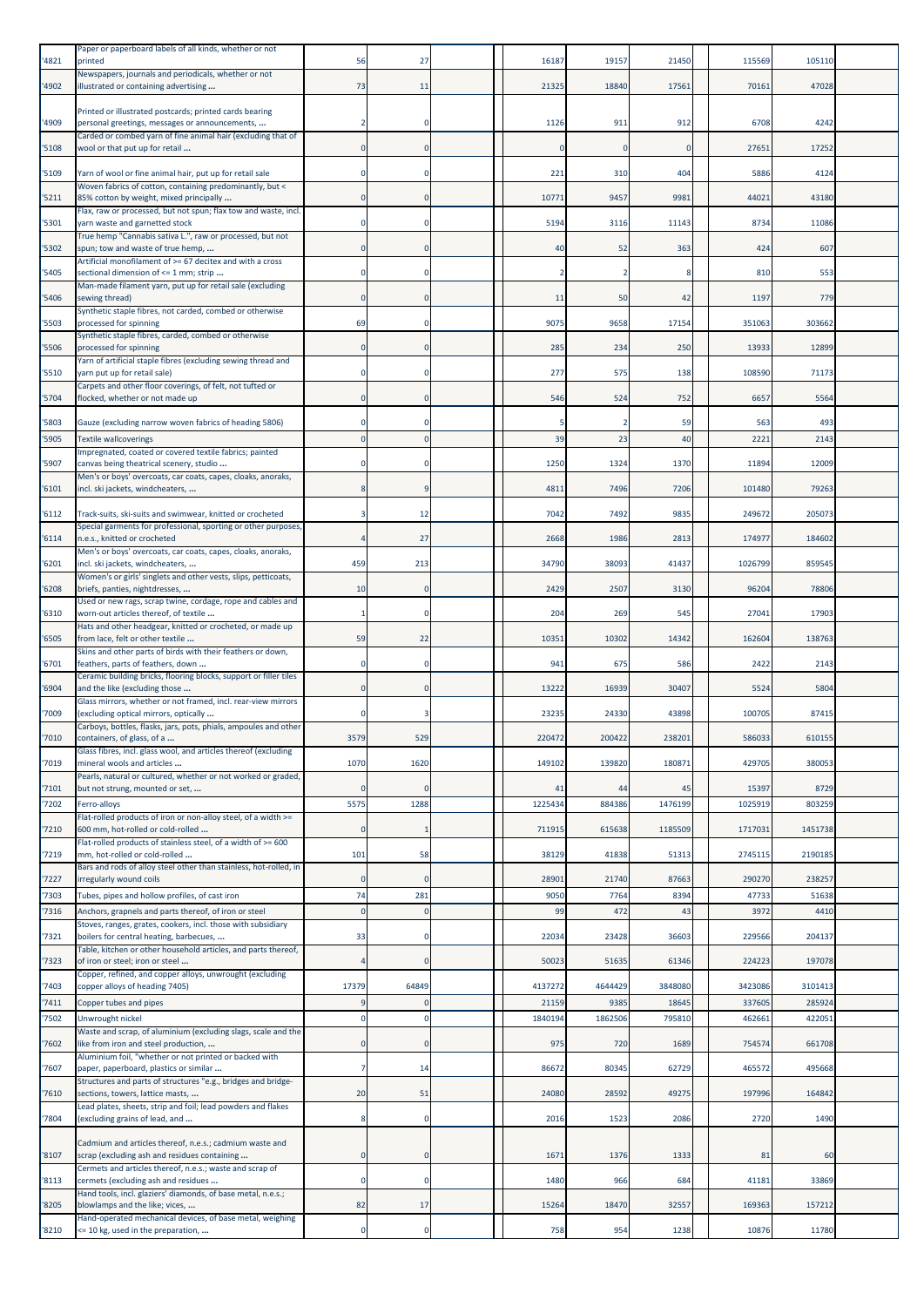| '8305          | Fittings for loose-leaf binders or files, letter clips, letter<br>corners, paper clips, indexing                                                              |             | 13           | 1945            | 2467            | 6319            | 12715           | 11505           |  |
|----------------|---------------------------------------------------------------------------------------------------------------------------------------------------------------|-------------|--------------|-----------------|-----------------|-----------------|-----------------|-----------------|--|
| '8406          | Steam turbines and other vapour turbines; parts thereof                                                                                                       | 237         | 249          | 52458           | 55889           | 275909          | 45137           | 67534           |  |
| '8422          | Dishwashing machines; machinery for cleaning or drying<br>bottles or other containers; machinery                                                              | 2111        | 930          | 62690           | 57334           | 75087           | 824879          | 804196          |  |
| '8432          | Agricultural, horticultural or forestry machinery for soil<br>preparation or cultivation (excluding                                                           | 840         | 945          | 68281           | 80003           | 127191          | 156077          | 161704          |  |
| '8441          | Machinery for making up paper pulp, paper or paperboard,<br>incl. cutting machines of all kinds,                                                              | 99          | 12           | 4260            | 5217            | 5227            | 279463          | 235442          |  |
| '8446          | Weaving machines "looms"<br>Machine tools for working any material by removal of                                                                              |             | $\Omega$     | 966             | 623             | 1324            | 20359           | 8116            |  |
| '8456          | material, by laser or other light or photon<br>Machine tools, incl. way-type unit head machines, for drilling,                                                | 2           | 65           | 927             | 10126           | 9033            | 260304          | 185480          |  |
| '8459          | boring, milling, threading                                                                                                                                    | 1402        | $\mathbf 0$  | 9622            | 9690            | 9044            | 133644          | 72682           |  |
| '8478          | Machinery for preparing or making up tobacco, not specified<br>or included elsewhere in this chapter;                                                         |             | 0            | 4282            | 10004           | 2823            | 21286           | 27439           |  |
| '8479          | Machines and mechanical appliances having individual<br>functions, not specified or included elsewhere                                                        | 1447        | 1033         | 170994          | 17456           | 183689          | 1688830         | 1563292         |  |
| '8502          | Electric generating sets and rotary converters<br>Parts suitable for use solely or principally with electric motors                                           | n           |              | 85603           | 44324           | 64715           | 200732          | 201605          |  |
| '8503          | and generators, electric                                                                                                                                      | 125         | 71           | 39194           | 44822           | 43338           | 671460          | 621380          |  |
| '8509          | Electromechanical domestic appliances, with self-contained<br>electric motor; parts thereof (excluding                                                        |             |              | 42448           | 50376           | 65914           | 397911          | 456428          |  |
| '8513          | Portable electric lamps designed to function by their own<br>source of energy, e.g. dry batteries,                                                            | $\Omega$    |              | 3522            | 3180            | 4021            | 48807           | 51044           |  |
| '8522          | Parts and accessories suitable for use solely or principally<br>with sound reproducing and recording                                                          | 69          | 21           | 625             | 230             | 337             | 7941            | 5627            |  |
| '8529          | Parts suitable for use solely or principally with transmission<br>and reception apparatus for                                                                 | 795         | 232          | 245896          | 196153          | 396155          | 414949          | 356278          |  |
| '8531          | Electric sound or visual signalling apparatus, e.g. bells, sirens,<br>indicator panels, burglar                                                               | 214         | 54           | 72452           | 51806           | 66783           | 373321          | 356919          |  |
| '8544          | Insulated "incl. enamelled or anodised" wire, cable "incl.<br>coaxial cable" and other insulated                                                              | 337         | 61           | 439806          | 397567          | 541617          | 2049124         | 1893579         |  |
|                | Railway or tramway maintenance or service vehicles,                                                                                                           |             |              |                 |                 |                 |                 |                 |  |
| '8604<br>'8904 | whether or not self-propelled, e.g., workshops,<br>Tugs and pusher craft                                                                                      |             |              | 28223<br>46158  | 10002<br>58138  | 10810<br>164019 | 107012<br>53752 | 31982<br>30326  |  |
| '8907          | Rafts, tanks, coffer-dams, landing stages, buoys, beacons and<br>other floating structures (excluding                                                         | $\Omega$    | 0            | 5186            | 3168            | 9488            | 20853           | 15498           |  |
| '9014          | Direction finding compasses; other navigational instruments<br>and appliances (excluding radio                                                                | 542         | 32           | 74638           | 67603           | 71279           | 308754          | 310613          |  |
| '9019          | Mechano-therapy appliances; massage apparatus;<br>psychological aptitude-testing apparatus; ozone                                                             |             | 17           | 17388           | 48809           | 34668           | 270215          | 440689          |  |
|                | Breathing appliances and gas masks (excluding protective                                                                                                      |             |              |                 |                 |                 |                 |                 |  |
| '9020          | masks having neither mechanical parts<br>Instruments and apparatus for physical or chemical analysis,                                                         |             |              | 14784           | 19654           | 16088           | 24487           | 85243           |  |
| '9027          | e.g. polarimeters, refractometers,<br>Instrument panel clocks and clocks of a similar type for                                                                | 549         | 723          | 76380           | 78437           | 95262           | 978038          | 1084986         |  |
| '9104          | vehicles, aircraft, vessels and other<br>Clock movements, complete and assembled (excluding watch                                                             |             | $\Omega$     | 284             | 197             | 307             | 1982            | 1246            |  |
| '9109          | movements)                                                                                                                                                    |             | 0            | 29              | 19              | 43              | 1003            | 1034            |  |
| '9307          | Swords, cutlasses, bayonets, lances and similar arms and<br>parts thereof, and scabbards and sheaths<br>Articles and equipment for general physical exercise, | 0           | $\mathbf{1}$ |                 |                 |                 | 335             | 244             |  |
| '9506          | gymnastics, athletics, other sports,<br>Worked ivory, bone, tortoiseshell, horn, antlers, coral,                                                              | 118         | 81           | 45125           | 48140           | 68720           | 627187          | 538304          |  |
| '9601          | mother-of-pearl and other animal carving<br>Travel sets for personal toilet, sewing or shoe or clothes                                                        | $\Omega$    | $\Omega$     | 88              | 24              | 36              | 10042           | 7201            |  |
| '9605          | cleaning (excluding manicure sets)<br>Sanitary towels (pads) and tampons, napkins and napkin                                                                  | 0           | $\Omega$     | 197             | 724             | 1895            | 3680            | 1891            |  |
| '9619          | liners for babies, and similar articles,<br>Postage or revenue stamps, stamp-postmarks, first-day                                                             |             | 1302         | 236974          | 244419          | 297158          | 252026          | 257988          |  |
| '9704          | covers, postal stationery, stamped paper<br>Meat of horses, asses, mules or hinnies, fresh, chilled or                                                        | $\Omega$    | $\Omega$     | 11              | 10              | 8               | 843             | 4179            |  |
| '0205          | frozen                                                                                                                                                        | 0           | 0            | 82              | 216             | 553             | 106657          | 125684          |  |
| '0207          | Meat and edible offal of fowls of the species Gallus<br>domesticus, ducks, geese, turkeys and<br>Aquatic invertebrates other than crustaceans and molluscs,   | $\Omega$    | $\Omega$     | 326475          | 427320          | 537985          | 167399          | 135975          |  |
| '0308          | live, fresh, chilled, frozen, dried,                                                                                                                          |             | $\Omega$     | 35316           | 3371:           | 37177           | 8753            | 7330            |  |
| '0404          | Whey, whether or not concentrated or containing added<br>sugar or other sweetening matter; products                                                           |             |              | 5718            | 11605           | 22198           | 120355          | 128414          |  |
| '0405          | Butter, incl. dehydrated butter and ghee, and other fats and<br>oils derived from milk; dairy                                                                 | $\mathbf 0$ | 0            | 8648            | 15362           | 18191           | 358144          | 269475          |  |
| '0501          | Human hair, unworked, whether or not washed or scoured;<br>waste of human hair                                                                                |             | $\Omega$     |                 |                 | $\mathbf 0$     | 7602            | 4015            |  |
| '0603          | Cut flowers and flower buds of a kind suitable for bouquets<br>or for ornamental purposes, fresh,                                                             |             | $\Omega$     | 710             | 623             | 1193            | 148749          | 152083          |  |
| '0702          | Tomatoes, fresh or chilled<br>Other nuts, fresh or dried, whether or not shelled or peeled                                                                    | $\Omega$    | $\Omega$     | 5507            | 6784            | 8542            | 166075          | 141858          |  |
| '0802          | (excluding coconuts, Brazil nuts                                                                                                                              |             | 363          | 11458           | 19908           | 32078           | 1408073         | 1398519         |  |
| '0805          | Citrus fruit, fresh or dried<br>Dried apricots, prunes, apples, peaches, pears, papaws                                                                        | $\mathbf 0$ | 0            | 11287           | 11974           | 11506           | 404372          | 479699          |  |
| '0813<br>'0907 | "papayas", tamarinds and other edible<br>Cloves, whole fruit, cloves and stems                                                                                | 3           | $\Omega$     | 2190<br>250     | 3022<br>435     | 3493<br>375     | 65373<br>1283   | 61737<br>1307   |  |
| '0908          | Nutmeg, mace and cardamoms                                                                                                                                    | $\Omega$    |              | 185             | 253             | 194             | 6236            | 7325            |  |
| '1004<br>'1005 | Oats<br>Maize or corn                                                                                                                                         | $\Omega$    |              | 20602<br>616676 | 14526<br>395244 | 49343<br>693383 | 5890<br>1261232 | 7596<br>1197357 |  |
| '1101          | Wheat or meslin flour                                                                                                                                         |             |              | 101653          | 77029           | 85825           | 5514            | 10264           |  |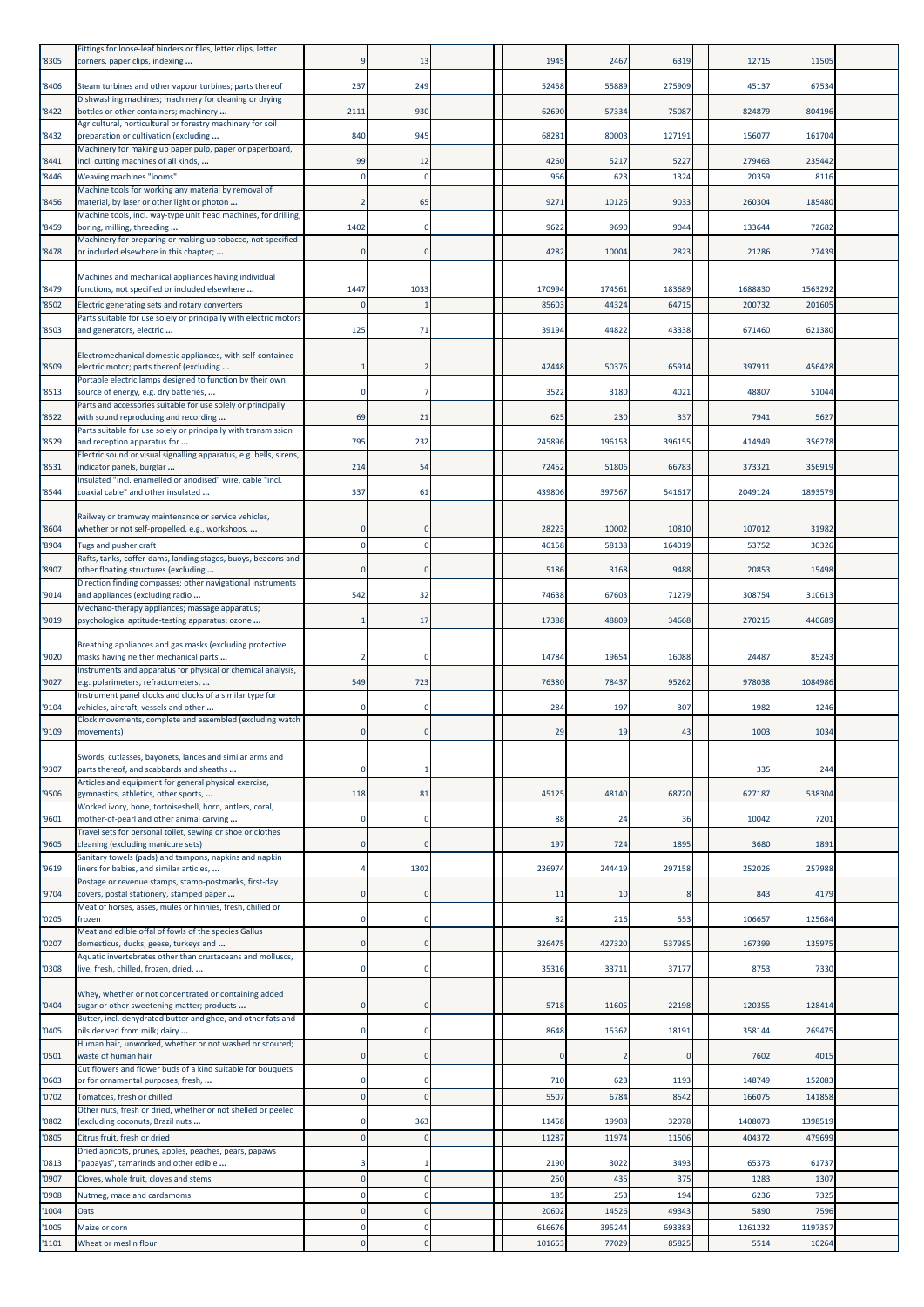| '1201 | Soya beans, whether or not broken                                                                            |             |              | 278193 | 415348 | 407712      | 778878  | 889337  |  |
|-------|--------------------------------------------------------------------------------------------------------------|-------------|--------------|--------|--------|-------------|---------|---------|--|
| 1208  | Flours and meals of oil seeds or oleaginous fruits (excluding<br>mustard)                                    |             | $\Omega$     | 1780   | 1713   | 2221        | 24184   | 12766   |  |
| '1404 | Vegetable products, n.e.s.                                                                                   | 14          | $\Omega$     | 18441  | 17324  | 15164       | 9959    | 1122    |  |
| 1505  | Wool grease and fatty substances derived therefrom, incl.<br>lanolin                                         |             | $\mathbf 0$  | 83     | 167    | 162         | 2898    | 3340    |  |
| '1508 | Groundnut oil and its fractions, whether or not refined, but<br>not chemically modified                      |             | 0            |        |        | 3           | 54033   | 6582    |  |
| '1510 | Other oils and their fractions, obtained solely from olives,<br>whether or not refined, but not              | $\Omega$    | $\Omega$     | 335    | 339    | 314         | 58933   | 31726   |  |
| '1511 | Palm oil and its fractions, whether or not refined (excluding<br>chemically modified)                        |             | 0            | 11068  | 10200  | 27723       | 1037222 | 124668  |  |
| 1804  | Cocoa butter, fat and oil                                                                                    |             | $\mathbf{0}$ | 2029   | 1136   | 1203        | 194009  | 23725   |  |
| 1903  | Tapioca and substitutes therefor prepared from starch, in the<br>form of flakes, grains, pearls,             |             |              |        |        |             | 493     | 66      |  |
| 1904  | Prepared foods obtained by the swelling or roasting of<br>cereals or cereal products, e.g. corn              | $\Omega$    | $\mathbf 0$  | 29779  | 37993  | 46687       | 254326  | 245069  |  |
| '2105 | Ice cream and other edible ice, whether or not containing<br>cocoa                                           | 75          | $\Omega$     | 53034  | 57014  | 85379       | 109942  | 119259  |  |
| 2208  | Undenatured ethyl alcohol of an alcoholic strength of < 80%;<br>spirits, liqueurs and other spirituous       | 745         | 837          | 182079 | 168466 | 202767      | 705696  | 604792  |  |
| 2209  | Vinegar, fermented vinegar and substitutes for vinegar<br>obtained from acetic acid                          |             | $\mathbf 0$  | 1587   | 1860   | 1760        | 29580   | 24145   |  |
| '2301 | Flours, meals and pellets, of meat or meat offal, of fish or of<br>crustaceans, molluscs or other            | 23          | 74           | 87350  | 110622 | 145640      | 156596  | 155892  |  |
| '2303 | Residues of starch manufacture and similar residues, beet-<br>pulp, bagasse and other waste of               | 24790       | 32318        | 221537 | 240289 | 261923      | 119126  | 124480  |  |
| 2306  | Oilcake and other solid residues, whether or not ground or in<br>the form of pellets, resulting              | 46424       | 47839        | 414834 | 432735 | 577566      | 206270  | 21598   |  |
| '2508 | Clays, andalusite, kyanite and sillimanite, whether or not<br>calcined; mullite; chamotte or dinas           |             |              | 8583   | 9249   | 10342       | 199086  | 159106  |  |
| '2509 | Chalk                                                                                                        |             | $\mathbf 0$  | 2398   | 2036   | 2550        | 970     | 100     |  |
| '2528 | Borates, natural, and concentrates thereof, whether or not<br>calcined, and natural boric acids              |             | $\Omega$     | 1735   | 2573   | 1311        | 494     | 505     |  |
| '2604 | Nickel ores and concentrates                                                                                 |             | $\mathbf{0}$ | 19738  | 8202   | 299936      | 724     | 66      |  |
| 2607  | Lead ores and concentrates                                                                                   |             | $\Omega$     | 561126 | 48930: | 566799      | 209609  | 192949  |  |
| 2812  | Halides and halide oxides of non-metals                                                                      | 38          | 287          | 10673  | 1135   | 10402       | 10910   | 10666   |  |
| '2813 | Sulphides of non-metals; commercial phosphorus trisulphide                                                   |             |              | 11634  | 11328  | 12140       | 373     | 292     |  |
| '2817 | Zinc oxide; zinc peroxide                                                                                    | 1419        | 154          | 25294  | 20531  | 41219       | 35618   | 27101   |  |
| 2829  | Chlorates and perchlorates; bromates and perbromates;<br>iodates and periodates                              |             | $\Omega$     | 226    | 220    | 126         | 7284    | 11711   |  |
| '2832 | Sulphites; thiosulphates                                                                                     |             | $\Omega$     | 1888   | 2114   | 3013        | 4761    | 427     |  |
| 2833  | Sulphates; alums; peroxosulphates "persulphates"                                                             | 322         | 131          | 86481  | 100341 | 149893      | 109947  | 94112   |  |
|       | Carbonates; peroxocarbonates "percarbonates"; commercial                                                     |             |              |        |        |             |         |         |  |
| '2836 | ammonium carbonate containing ammonium                                                                       | 1163        | 790          | 231514 | 198690 | 207599      | 19653   | 184639  |  |
| '2849 | Carbides, whether or not chemically defined<br>Hydrides, nitrides, azides, silicides and borides, whether or | 1714        | 1314         | 42721  | 48278  | 55319       | 52903   | 4705    |  |
| 2850  | not chemically defined (excluding                                                                            |             |              | 700    | 99     | 212         | 14409   | 1461    |  |
| '2902 | <b>Cyclic hydrocarbons</b>                                                                                   | 6949        | 2151         | 397064 | 261923 | 286790      | 503270  | 35329   |  |
| '2910 | Epoxides, epoxyalcohols, epoxyphenols and epoxyethers,<br>with a three-membered ring, and their              | 509         | 804          | 17575  | 15691  | 12492       | 168457  | 149148  |  |
| '2929 | Compounds with other nitrogen function (excluding amine-<br>function compounds; oxygen-function              |             | $\Omega$     | 4150   | 4811   | 10053       | 325088  | 268332  |  |
| '2942 | Separate chemically defined organic compounds, n.e.s.                                                        |             | $\mathbf 0$  | 2036   | 2658   | 2464        | 49499   | 30789   |  |
| 3405  | Shoe polish, furniture wax and floor waxes, polishes and<br>creams for coachwork, glass or metal,            |             | 2            | 16526  | 18042  | 18739       | 45247   | 4269    |  |
| '3406 | Candles, tapers and the like                                                                                 |             | $\mathbf{0}$ | 2350   | 2769   | 4792        | 61876   | 5477    |  |
| 3606  | Ferro-cerium and other pyrophoric alloys in all forms;<br>metaldehyde, hexamethylenetetramine                | 0           | $\mathbf 0$  | 790    | 1034   | $\mathbf 0$ | 28948   | 23125   |  |
| 3701  | Photographic plates and film in the flat, sensitised,<br>unexposed, of any material other than               | $\Omega$    | $\mathbf{0}$ | 4258   | 5494   | 7376        | 137375  | 120882  |  |
| '3703 | Photographic paper, paperboard and textiles, sensitised,<br>unexposed                                        | 12          | 3            | 602    | 463    | 518         | 17416   | 12442   |  |
| '3706 | Cinematographic film, exposed and developed, whether or<br>not incorporating soundtrack or consisting        |             | $\mathbf 0$  | 21     |        | $\mathbf 0$ | 27      | 20      |  |
| 3814  | Organic composite solvents and thinners, n.e.s.; prepared<br>paint or varnish removers (excluding            | $\mathbf 0$ | $\mathbf 0$  | 61296  | 51630  | 108517      | 56693   | 52897   |  |
| '3817 | Mixed alkylbenzenes and mixed alkylnaphthalenes produced<br>by the alkylation of benzene and naphthalene     | 0           | $\bf{0}$     | 18424  | 10307  | 24980       | 7999    | 5247    |  |
| '3907 | Polyacetals, other polyethers and epoxide resins, in primary<br>forms; polycarbonates, alkyd resins,         | 3880        | 5769         | 139871 | 149476 | 270347      | 2399288 | 2075257 |  |
| '3914 | Ion-exchangers based on polymers of heading 3901 to 3913,<br>in primary forms                                |             | $\mathbf 0$  | 8140   | 3850   | 9412        | 38298   | 35866   |  |
| 3917  | Tubes, pipes and hoses, and fittings therefor, e.g. joints,<br>elbows, flanges, of plastics                  | 872         | 232          | 183800 | 183777 | 235893      | 588519  | 535171  |  |
| '3923 | Articles for the conveyance or packaging of goods, of plastics;<br>stoppers, lids, caps and other            | 434         | 780          | 222121 | 228041 | 308937      | 1416587 | 1287572 |  |
| 4015  | Articles of apparel and clothing accessories, incl. gloves,<br>mittens and mitts, for all purposes,          |             | $\mathbf 0$  | 8428   | 12432  | 17507       | 232954  | 434596  |  |
| 4017  | Hard rubber, e.g. ebonite, in all forms, incl. waste and scrap;<br>articles of hard rubber, n.e.s.           | $\mathbf 0$ | $\mathbf 0$  | 321    | 424    | 662         | 6081    | 5195    |  |
| 4106  | Tanned or crust hides and skins of goats or kids, pigs, reptiles<br>and other animals, without               | $\Omega$    | $\mathbf 0$  | 979    | 822    | 574         | 133180  | 81295   |  |
| 4417  | Tools, tool bodies, tool handles, broom or brush bodies and<br>handles, of wood; boot or shoe                |             | $\mathbf 0$  | 2128   | 1592   | 2133        | 4416    | 4869    |  |
| 4418  | Builders' joinery and carpentry, of wood, incl. cellular wood<br>panels, assembled flooring panels,          | 14835       | 8538         | 303214 | 265601 | 463774      | 511049  | 532013  |  |
|       |                                                                                                              |             |              |        |        |             |         |         |  |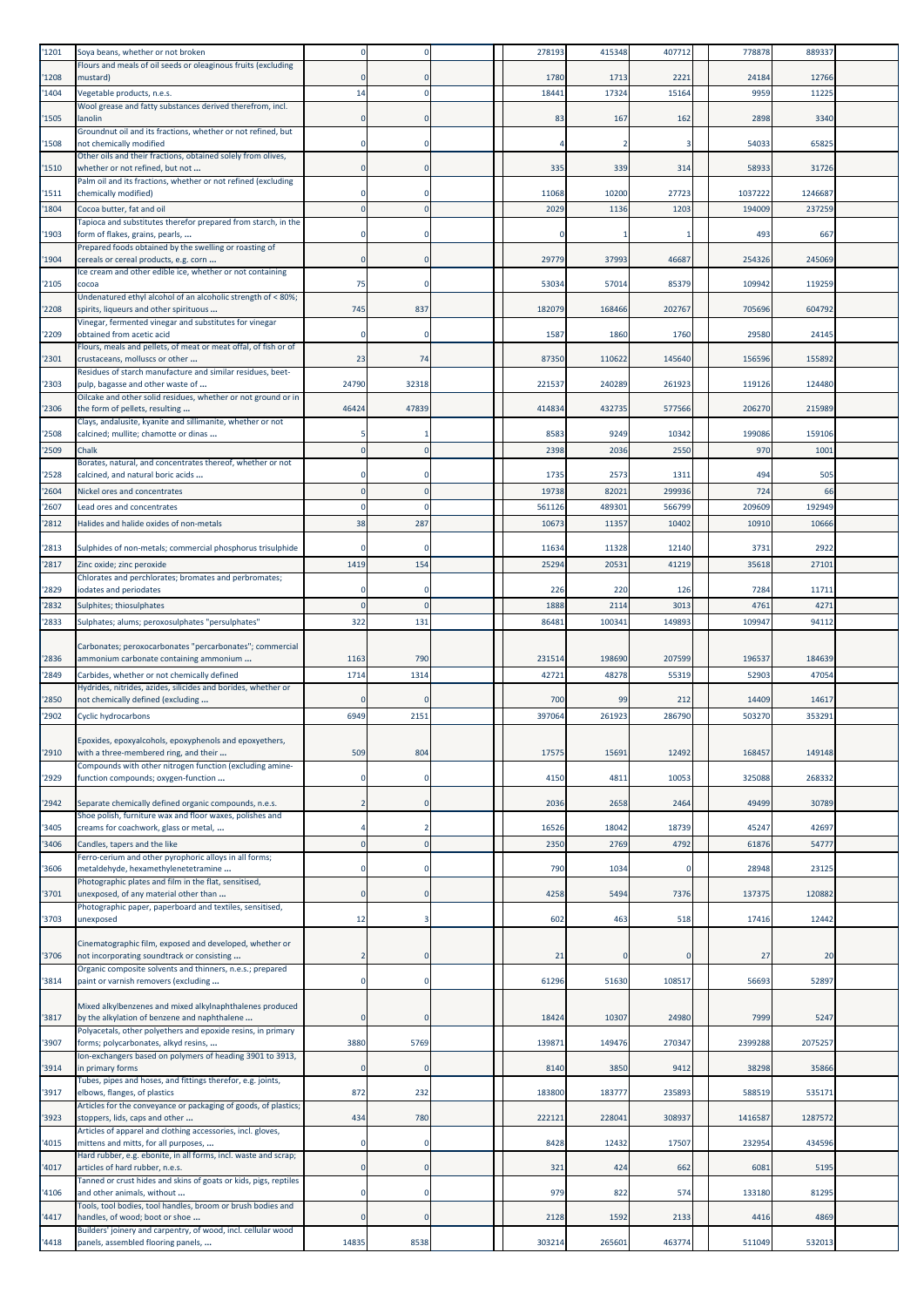| '4809          | Carbon paper, self-copy paper and other copying or transfer<br>papers, incl. coated or impregnated             |          |                          | 248          | 209          | 176            | 24942          | 15973          |  |
|----------------|----------------------------------------------------------------------------------------------------------------|----------|--------------------------|--------------|--------------|----------------|----------------|----------------|--|
| '4813          | Cigarette paper, whether or not cut to size or in the form of<br>booklets or tubes                             |          |                          | 7757         | 7897         | 11112          | 43705          | 36732          |  |
| '4814          | Wallpaper and similar wallcoverings of paper; window<br>transparencies of paper                                | 249      | 48                       | 102225       | 107931       | 146140         | 10404          | 10946          |  |
| '4903          | Children's picture, drawing or colouring books<br>Wool and fine or coarse animal hair, carded or combed, incl. |          | 3                        | 4672         | 4040         | 5323           | 11605          | 9718           |  |
| '5105          | combed wool in fragments                                                                                       |          |                          | 625          | 1691         | 1509           | 398306         | 242522         |  |
| '5110          | Yarn of coarse animal hair or of horsehair, incl. gimped<br>horsehair yarn, whether or not put                 |          | 0                        | $\Omega$     |              |                | 189            | 193            |  |
| '5111          | Woven fabrics of carded wool or of carded fine animal hair<br>(excluding fabrics for technical                 |          |                          | 1564         | 963          | 1606           | 23142          | 19013          |  |
| '5305          | Coconut, abaca "Manila hemp or Musa textilis Nee", ramie,<br>agave and other vegetable textile                 |          |                          | 16           | 50           | 37             | 3618           | 273            |  |
| 5401           | Sewing thread of man-made filaments, whether or not put up<br>for retail sale                                  |          | $\Omega$                 | 2570         | 2858         | 2996           | 30050          | 29362          |  |
| '5504          | Artificial staple fibres, not carded, combed or otherwise<br>processed for spinning                            |          | $\Omega$                 | 152          | 276          | 1137           | 44574          | 41050          |  |
| '5513          | Woven fabrics containing predominantly, but < 85% synthetic<br>staple fibres by weight, mixed                  |          |                          | 1142         | 921          | 1195           | 27662          | 19932          |  |
| '5514          | Woven fabrics containing predominantly, but < 85% synthetic<br>staple fibres by weight, mixed                  | 0        | 0                        | 6196         | 8461         | 9721           | 46721          | 44481          |  |
|                | Twine, cordage, ropes and cables, whether or not plaited or                                                    |          |                          |              |              |                |                |                |  |
| '5607          | braided and whether or not impregnated,                                                                        | 19       | $\Omega$                 | 15726        | 17218        | 16503          | 30795          | 29952          |  |
| '5608          | Knotted netting of twine, cordage or rope, by the piece or<br>metre; made-up fishing nets and                  |          | $\Omega$                 | 8340         | 11270        | 15435          | 27237          | 25532          |  |
| '5901          | Textile fabrics coated with gum or amylaceous substances, of<br>a kind used for the outer covers               |          |                          | 192          | 256          | 391            | 4931           | 3974           |  |
| '5904          | Linoleum, whether or not cut to shape; floor coverings<br>consisting of a coating or covering                  | 0        | 0                        | 23320        | 30576        | 42245          | 1270           | 803            |  |
| '5910          | Transmission or conveyor belts or belting, of textile material,<br>whether or not impregnated,                 |          | 11                       | 487          | 588          | 727            | 8376           | 8460           |  |
| '6003          | Knitted or crocheted fabrics, of a width <= 30 cm (excluding<br>those containing by weight >=                  |          |                          | 144          | 184          | 480            | 18760          | 19803          |  |
| '6006          | Fabrics, knitted or crocheted, of a width of > 30 cm (excluding<br>warp knit fabrics "incl. those              |          | $\Omega$                 | 14317        | 17470        | 24209          | 236342         | 211735         |  |
| '6106          | Women's or girls' blouses, shirts and shirt-blouses, knitted or<br>crocheted (excluding T-shirts               | 56       | 16                       | 4610         | 6734         | 7508           | 108232         | 80334          |  |
| '6115          | Pantyhose, tights, stockings, socks and other hosiery, incl.<br>graduated compression hosiery                  | 24       | 34                       | 26319        | 24773        | 27797          | 467617         | 359319         |  |
| '6212          | Brassieres, girdles, corsets, braces, suspenders, garters and<br>similar articles and parts thereof,           | 63       | 20                       | 6672         | 8222         | 10595          | 339273         | 291945         |  |
| 6214           | Shawls, scarves, mufflers, mantillas, veils and similar articles<br>(excluding knitted or crocheted)           | 56       | 13                       | 3870         | 5779         | 2484           | 187378         | 143715         |  |
| '6304          | Articles for interior furnishing, of all types of textile materials<br>(excluding blankets and                 | 163      | 201                      | 5046         | 5428         | 6571           | 70667          | 59322          |  |
| '6307          | Made-up articles of textile materials, incl. dress patterns,<br>n.e.s.                                         | 20       | 1359                     | 34835        | 71102        | 56608          | 312785         | 3682984        |  |
| '6401          | Waterproof footwear with outer soles and uppers of rubber<br>or of plastics, the uppers of which               |          |                          | 9790         | 9763         | 11164          | 71418          | 59459          |  |
|                | Parts of footwear, incl. uppers whether or not attached to                                                     |          |                          |              |              |                |                |                |  |
| '6406          | soles other than outer soles; removable<br>Hat-forms, hat bodies and hoods of felt,<br>neither blocked to      | 10       |                          | 7299         | 5924         | 8886           | 994967         | 825821         |  |
| '6501          | shape nor with made brims; plateaux<br>Hat-shapes, plaited or made by assembling strips of any                 |          |                          | 22           | 20           | 16             | 3963           | 4735           |  |
| 16502          | material (excluding blocked to shape,                                                                          |          | $\Omega$                 | $\mathbf 0$  |              | $\overline{2}$ | 5174           | 3549           |  |
| '6809          | Articles of plaster or of compositions based on plaster<br>(excluding plaster bandages for straightening       |          | $\Omega$                 | 25233        | 24510        | 28262          | 49622          | 44415          |  |
| '6901          | Bricks, blocks, tiles and other ceramic goods of siliceous fossil                                              |          | $\Omega$                 | 1691         | 1526         | 2586           | 916            | 791            |  |
|                | meals, e.g. kieselguhr, tripolite<br>Clock or watch glasses and similar glasses, glasses for non-              | $\Omega$ |                          |              |              |                |                |                |  |
| 7015           | corrective or corrective spectacles,<br>Granules and powders of pig iron, spiegeleisen, iron or steel          |          | $\mathbf 0$              | 217          | 12           | 46             | 15042          | 12912          |  |
| '7205          | (excluding granules and powders<br>Flat-rolled products of iron or non-alloy steel, of a width of <            | 797      | 885                      | 24843        | 22127        | 28438          | 115780         | 103655         |  |
| 7212           | 600 mm, hot-rolled or cold-rolled<br>Bars and rods, of iron or non-alloy steel, cold-formed or cold-           |          | 65                       | 30661        | 28869        | 51409          | 97749          | 83591          |  |
| 7215           | finished, whether or not further<br>Other bars and rods of alloy steel other than stainless, angles,           | 501      | 2998                     | 75687        | 47884        | 150714         | 85339          | 57237          |  |
| '7228          | shapes and sections of alloy<br>Sheet piling of iron or steel, whether or not drilled, punched                 | 8554     | 6909                     | 466913       | 409528       | 626446         | 575600         | 416734         |  |
| 7301           | or made from assembled elements;<br>Stranded wire, ropes, cables, plaited bands, slings and the                |          | $\Omega$                 | 20462        | 5728         | 10977          | 37706          | 29400          |  |
| '7312          | like, of iron or steel (excluding<br>Chain and parts thereof, or iron or steel (excluding watch                | 651      | 2084                     | 65147        | 62213        | 100622         | 169457         | 146479         |  |
| 7315           | chains, necklace chains and the<br>Plates, sheets and strip, of copper, of a thickness of > 0,15               |          |                          | 15259        | 13569        | 19930          | 131617         | 142572         |  |
| 7409           | mm (excluding expanded sheet<br>Nails, tacks, drawing pins, staples and similar articles, of                   |          | 0                        | 18797        | 16236        | 28267          | 455346         | 411886         |  |
| '7415          | copper or with shafts of iron<br>Table, kitchen or other household articles, sanitary ware, and                |          | $\overline{2}$           | 1150         | 1361         | 1684           | 29309          | 25845          |  |
| '7418          | parts thereof, of copper; pot<br>Waste and scrap, of nickel (excluding ingots or other similar                 |          |                          | 572          | 646          | 1169           | 31373          | 25104          |  |
| 7503           | unwrought shapes, of remelted<br>Powder and flakes, of aluminium (excluding pellets of                         | 0        | $\mathbf 0$              | 3849         | 4636         | 6410           | 7567           | 10726          |  |
| '7603          | aluminium, and spangles)                                                                                       |          | $\Omega$                 | 34964        | 33004        | 53909          | 8156           | 5715           |  |
| '7606          | Plates, sheets and strip, of aluminium, of a thickness of > 0,2<br>mm (excluding expanded plates,              | 4281     | 2930                     | 359247       | 333623       | 344969         | 1005498        | 866823         |  |
| '7616          | Articles of aluminium, n.e.s.                                                                                  | 1465     | 1067                     | 56188        | 59608        | 81317          | 397560         | 337489         |  |
| '7904<br>'7907 | Zinc bars, rods, profiles and wire, n.e.s.<br>Articles of zinc, n.e.s.                                         | $\Omega$ | $\mathbf{0}$<br>$\Omega$ | 3131<br>6169 | 3203<br>2039 | 3127<br>2831   | 10665<br>32399 | 13069<br>26808 |  |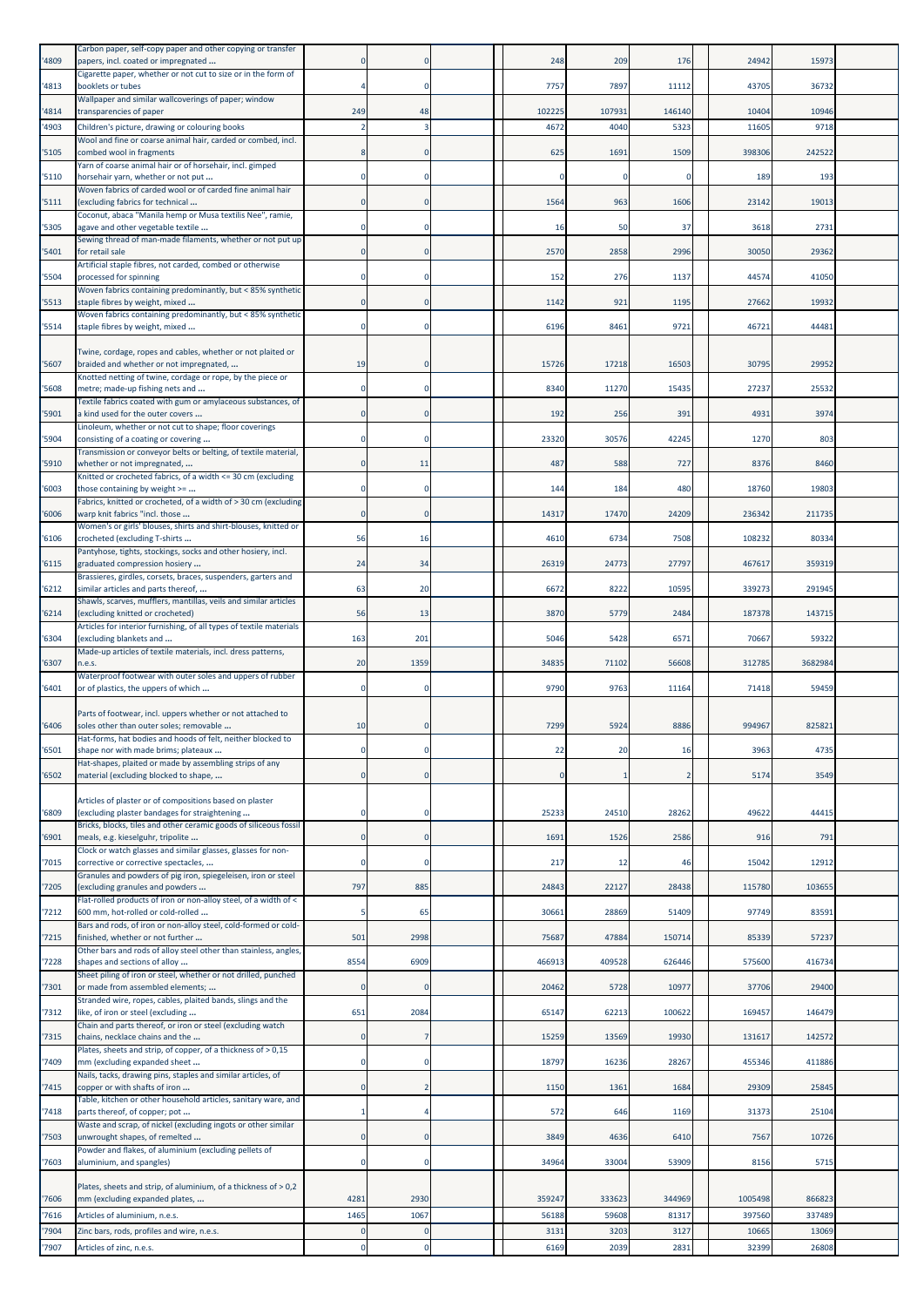|       | Tin waste and scrap (excluding ash and residues from the                                                                                                     |          |          |         |        |             |         |         |  |
|-------|--------------------------------------------------------------------------------------------------------------------------------------------------------------|----------|----------|---------|--------|-------------|---------|---------|--|
| '8002 | manufacture of tin of heading 2620,                                                                                                                          | 0        |          |         |        | $\Omega$    | 1020    | 427     |  |
| '8108 | Titanium and articles thereof, n.e.s.; titanium waste and<br>scrap (excluding ash and residues                                                               | 3529     | 3213     | 649101  | 414674 | 325187      | 285070  | 220706  |  |
| '8110 | Antimony and articles thereof, n.e.s.; antimony waste and<br>scrap (excluding ash and residues                                                               |          | $\Omega$ | 105     | 266    | 4004        | 2671    | 905     |  |
|       | Hand tools, the following: spades, shovels, mattocks, picks,                                                                                                 |          |          |         |        |             |         |         |  |
| '8201 | hoes, forks and rakes, of base                                                                                                                               |          |          | 7858    | 7899   | 10605       | 41584   | 26552   |  |
| '8202 | Handsaws, with working parts of base metal (excluding<br>power-operated saws); blades for saws<br>Stoppers, caps and lids, incl. crown corks, screw caps and |          |          | 4022    | 6812   | 6387        | 9600    | 88256   |  |
| '8309 | pouring stoppers, capsules for bottles,                                                                                                                      | 15       |          | 42943   | 53863  | 76045       | 173906  | 181701  |  |
| '8311 | Wire, rods, tubes, plates, electrodes and similar products, of<br>base metal or of metal carbides,                                                           | 0        | $\Omega$ | 25252   | 21016  | 34820       | 70098   | 59941   |  |
| '8402 | Steam or other vapour generating boilers (excluding central<br>heating hot water boilers capable                                                             | $\Omega$ |          | 34889   | 94367  | 116165      | 17766   | 9439    |  |
|       | Agricultural, horticultural, forestry, poultry-keeping or bee-                                                                                               |          |          |         |        |             |         |         |  |
| '8436 | keeping machinery, incl. germination<br>Machinery for making pulp of fibrous cellulosic material or for                                                      | 66       | 85       | 20305   | 23478  | 43353       | 91578   | 91399   |  |
| '8439 | making or finishing paper or<br>Machinery, apparatus and equipment (other than the                                                                           |          |          | 3020    | 2251   | 1992        | 135753  | 150223  |  |
| '8442 | machine-tools of headings 8456 to 8465)                                                                                                                      | 46       | 24       | 4790    | 4099   | 3949        | 46258   | 36709   |  |
| '8445 | Machines for preparing textile fibres; spinning, doubling or<br>twisting machines and other machinery                                                        |          |          | 906     | 458    | 713         | 34520   | 18860   |  |
| '8455 | Metal-rolling mills and rolls therefor; parts of metal-rolling<br>mills                                                                                      | 146      | 252      | 25865   | 27627  | 32487       | 153482  | 141605  |  |
|       | Machinery and apparatus for soldering, brazing or welding,                                                                                                   |          |          |         |        |             |         |         |  |
| '8468 | whether or not capable of cutting<br>Machines for assembling electric or electronic lamps, tubes                                                             | $\Omega$ | 3        | 1477    | 1759   | 1756        | 19568   | 25423   |  |
| '8475 | or valves or flashbulbs, in glass<br>Primary cells and primary batteries, electrical; parts thereof                                                          | 488      | 184      | 1833    | 1281   | 1683        | 77421   | 100845  |  |
| '8506 | (excluding spent)<br>Electric instantaneous or storage water heaters and                                                                                     |          |          | 13548   | 10352  | 10750       | 173212  | 194575  |  |
| '8516 | immersion heaters; electric space-heating                                                                                                                    | 4426     | 4209     | 214606  | 227586 | 319943      | 1719648 | 1799441 |  |
| '8518 | Microphones and stands therefor (excluding cordless<br>microphones with built-in transmitter);                                                               | 68       | 72       | 36232   | 41655  | 53105       | 583387  | 578569  |  |
| '8519 | Sound recording or sound reproducing apparatus                                                                                                               |          |          | 8357    | 584    | 7790        | 68444   | 59749   |  |
| '8526 | Radar apparatus, radio navigational aid apparatus and radio<br>remote control apparatus                                                                      | 703      | 567      | 1026002 | 219329 | 676177      | 368723  | 345249  |  |
| '8528 | Monitors and projectors, not incorporating television<br>reception apparatus; reception apparatus                                                            | 32       | 10       | 346440  | 331959 | 456500      | 1872897 | 1783706 |  |
| '8535 | Electrical apparatus for switching or protecting electrical<br>circuits, or for making connections                                                           | 32       | 58       | 66134   | 70588  | 83484       | 156841  | 152834  |  |
|       | Electrical apparatus for switching or protecting electrical                                                                                                  | 74       |          |         | 164036 | 202746      | 2171355 | 2042807 |  |
| '8536 | circuits, or for making connections<br>Insulating fittings for electrical machines, appliances or                                                            |          | 423      | 174738  |        |             |         |         |  |
| '8547 | equipment, being fittings wholly<br>Rail locomotives powered from an external source of                                                                      | 2        | $\Omega$ | 6197    | 5326   | 8275        | 86463   | 82352   |  |
| '8601 | electricity or by electric accumulators<br>Motorcycles, incl. mopeds, and cycles fitted with an auxiliary                                                    |          |          | 2326    | 22423  | 41626       | 82630   | 11477   |  |
| '8711 | motor, with or without side-cars;                                                                                                                            |          |          | 14111   | 14910  | 17976       | 1134799 | 1074471 |  |
| '8805 | Aircraft launching gear (excluding motor winches for<br>launching gliders); deck-arrestor or similar                                                         |          |          |         |        |             |         | 187     |  |
| '9006 | Photographic cameras, photographic flashlight apparatus and<br>flashbulbs (excluding discharge                                                               |          | 88       | 6170    | 3264   | 7006        | 44005   | 27839   |  |
| '9013 | Liquid crystal devices not constituting articles provided for<br>more specifically in other heading;                                                         | 556      | 510      | 419561  | 227580 | 268517      | 253455  | 220466  |  |
| '9028 | Gas, liquid or electricity supply or production meters, incl.<br>calibrating meters therefor                                                                 | 11       | 43       | 35818   | 38906  | 48146       | 555918  | 466097  |  |
|       |                                                                                                                                                              |          |          |         |        |             |         |         |  |
| '9103 | Clocks with watch movements (excluding wrist-watches,<br>pocket-watches and other watches of heading                                                         |          | $\Omega$ | 15      |        | 29          | 4873    | 2161    |  |
| '9302 | Revolvers and pistols (excluding those of heading 9303 or<br>9304 and sub-machine guns for military                                                          | 26       | $\Omega$ |         |        |             | 7485    | 6627    |  |
| '9305 | Parts and accessories for weapons and the like of heading<br>9301 to 9304, n.e.s.                                                                            | 59       | 82       |         |        |             | 19873   | 15878   |  |
| '9604 | Hand sieves and hand riddles (excluding colanders)                                                                                                           |          |          | 457     | 540    | 696         | 940     | 120     |  |
| '9608 | Ball-point pens; felt tipped and other porous-tipped pens and<br>markers; fountain pens, stylograph                                                          | 3        |          | 9025    | 11285  | 12995       | 147674  | 108407  |  |
| '9612 | Typewriter or similar ribbons, inked or otherwise prepared<br>for giving impressions, whether                                                                | 0        |          | 1109    | 1257   | 1517        | 61293   | 46421   |  |
| '0202 | Meat of bovine animals, frozen                                                                                                                               | $\Omega$ |          | 24816   | 74342  | 191736      | 268163  | 278803  |  |
| '0209 | Pig fat, free of lean meat, and poultry fat, not rendered or<br>otherwise extracted, fresh, chilled,                                                         | 0        | 0        | 7556    | 1025   | 13224       | 9716    | 13471   |  |
| '0210 | Meat and edible offal, salted, in brine, dried or smoked;<br>edible flours and meals of meat or                                                              | $\Omega$ | $\Omega$ | 109     | 428    | 500         | 140580  | 124548  |  |
| '0305 | Fish, fit for human consumption, dried, salted or in brine;<br>smoked fish, fit for human consumption,                                                       |          |          | 22044   | 22267  | 27510       | 563156  | 528348  |  |
|       | Milk and cream, concentrated or containing added sugar or                                                                                                    |          |          |         |        |             |         |         |  |
| '0402 | other sweetening matter<br>Buttermilk, curdled milk and cream, yogurt, kephir and other                                                                      | $\Omega$ | $\Omega$ | 23974   | 26073  | 27672       | 342903  | 378387  |  |
| '0403 | fermented or acidified milk and<br>Turtles' eggs, birds' nests and other edible products of animal                                                           |          |          | 81088   | 82550  | 95947       | 392716  | 431506  |  |
| '0410 | origin, n.e.s.<br>Pigs', hogs' or boars' bristles and hair; badger hair and other                                                                            | 0        | $\Omega$ | 344     | 201    | 141         | 6235    | 3116    |  |
| '0502 | brush making hair; waste of<br>Bones and horn-cores and their powder and waste,                                                                              | $\Omega$ |          |         | 16     | $\mathbf 0$ | 4167    | 3539    |  |
| '0506 | unworked, defatted, simply prepared, treated                                                                                                                 |          |          |         | 14     | 41          | 7266    | 6095    |  |
| '0507 | lvory, tortoiseshell, whalebone and whalebone hair, horns,<br>antlers, hooves, nails, claws and                                                              | 0        |          | 7064    | 4944   | 6117        | 3246    | 1773    |  |
| '0602 | Live plants incl. their roots, cuttings and slips; mushroom<br>spawn (excluding bulbs, tubers,                                                               |          |          | 3792    | 2258   | 2524        | 226190  | 310261  |  |
| '0707 | Cucumbers and gherkins, fresh or chilled                                                                                                                     | $\Omega$ |          | 4611    | 15002  | 25097       | 18115   | 16793   |  |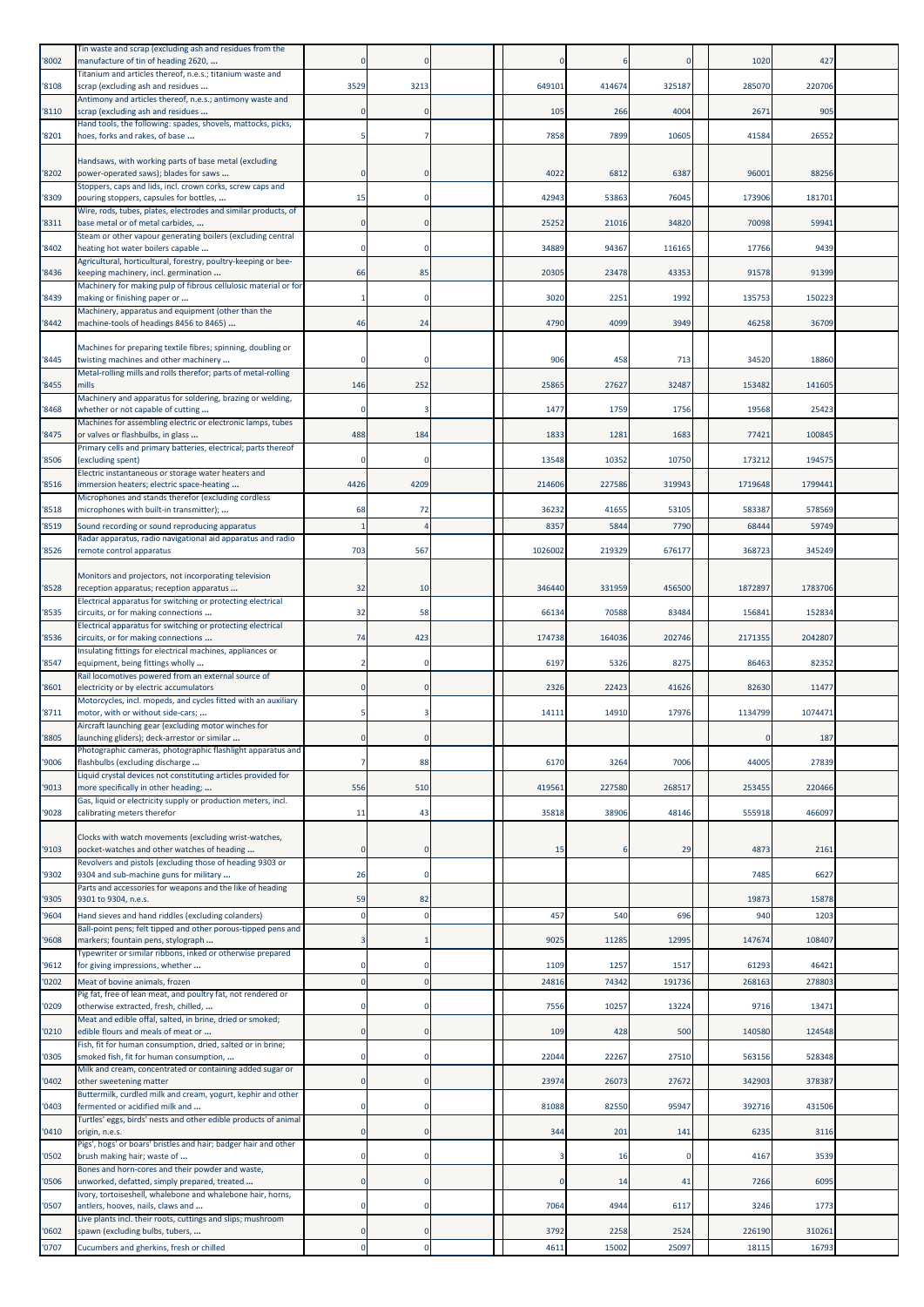| '0713          | Dried leguminous vegetables, shelled, whether or not skinned<br>or split                                               | 16190                      | 27850                   | 358849          | 318512        | 639408         | 253264         | 334291          |  |
|----------------|------------------------------------------------------------------------------------------------------------------------|----------------------------|-------------------------|-----------------|---------------|----------------|----------------|-----------------|--|
| '0804          | Dates, figs, pineapples, avocados, guavas, mangoes and<br>mangosteens, fresh or dried                                  |                            |                         | 1066            | 2015          | 3274           | 29558          | 28161           |  |
| '0902          | Tea, whether or not flavoured                                                                                          | 376                        | 423                     | 102237          | 105418        | 115011         | 77785          | 75477           |  |
| '1006          | Rice                                                                                                                   |                            |                         | 7807            | 67172         | 71466          | 171208         | 18781           |  |
| '1007          | Grain sorghum                                                                                                          | $\Omega$                   | $\Omega$                | 3317            | 4012          | 6789           | 19517          | 1999            |  |
| '1107          | Malt, whether or not roasted                                                                                           | $\Omega$                   | $\Omega$                | 54306           | 71048         | 136969         | 74223          | 7334            |  |
| '1203          | Copra                                                                                                                  | $\Omega$                   | $\Omega$                |                 |               | n              |                |                 |  |
| '1206          | Sunflower seeds, whether or not broken<br>Other animal fats and oils and their fractions, whether or not               | 6253                       | 6001                    | 251465          | 562510        | 62049          | 120882         | 100820          |  |
| '1506          | refined, but not chemically                                                                                            | $\mathbf 0$                | $\mathbf 0$             | 28              | 12            | 6              | 22566          | 25119           |  |
| '1516          | Animal or vegetable fats and oils and their fractions, partly or<br>wholly hydrogenated, inter-esterified,             | $\mathbf 0$                | $^{\circ}$              | 24296           | 38874         | 104259         | 86824          | 163609          |  |
| '1704          | Sugar confectionery not containing cocoa, incl. white<br>chocolate                                                     | 222                        | 15                      | 174469          | 178579        | 209374         | 165298         | 137444          |  |
| '2009          | Fruit juices, incl. grape must, and vegetable juices,<br>unfermented, not containing added spirit,                     | $\Omega$                   | $\Omega$                | 43757           | 44297         | 54850          | 231628         | 245430          |  |
| '2102          | Yeasts, active or inactive; other dead single-cell micro-<br>organisms, prepared baking powders                        | 117                        | 259                     | 78207           | 90098         | 104527         | 67925          | 68623           |  |
| '2206          | Cider, perry, mead and other fermented beverages and<br>mixtures of fermented beverages and non-alcoholic              | $\mathbf 0$                | $^{\circ}$              | 626             | 6874          | 9926           | 10143          | 10554           |  |
|                | Oilcake and other solid residues, whether or not ground or in                                                          |                            |                         |                 |               |                |                |                 |  |
| '2304          | the form of pellets, resulting<br>Sulphur of all kinds (excluding sublimed sulphur, precipitated                       | $\mathbf 0$                | $\mathbf 0$             | 194504          | 235072        | 488248         | 679710         | 603219          |  |
| '2503          | sulphur and colloidal sulphur)<br>Dolomite, whether or not calcined or sintered, incl. dolomite                        | $\Omega$                   | $\Omega$                | 272465          | 160140        | 255062         | 7510           | 4252            |  |
| '2518          | roughly trimmed or merely cut,                                                                                         | $\mathbf 0$                | $\Omega$                | 2487            | 2248          | 2937           | 2266           | 2073            |  |
| '2605          | Cobalt ores and concentrates                                                                                           | $\Omega$                   | $\Omega$                |                 |               | $\Omega$       | 32             | 70              |  |
| '2618          | Granulated slag "slag sand" from the manufacture of iron or<br>steel                                                   | $\mathbf 0$                |                         | 2668            | 2545          | 2581           | 4759           | 1185            |  |
| '2621          | Slag and ash, incl. seaweed ash "kelp"; ash and residues from<br>the incineration of municipal                         | 6                          | $^{\circ}$              | 9262            | 4777          | 1431           | 4463           | 5742            |  |
| '2708          | Pitch and pitch coke, obtained from coal tar or from other<br>mineral tars                                             | $\mathbf 0$                | $\Omega$                | 8525            | 9080          | 10899          | 8647           | 5513            |  |
|                | Petroleum jelly, paraffin wax, micro- crystalline petroleum                                                            |                            |                         |                 |               |                |                |                 |  |
| '2712          | wax, slack wax, ozokerite, lignite                                                                                     | 76                         |                         | 114825          | 102819        | 155470         | 69344          | 68813           |  |
| '2809          | Diphosphorus pentaoxide; phosphoric acid; polyphosphoric<br>acids, whether or not chemically defined                   | 0                          |                         | 1623            | 1062          | 1319           | 69595          | 71256           |  |
| '2810          | Oxides of boron; boric acids                                                                                           | $\Omega$                   | $\Omega$                | 36201           | 36457         | 39377          | 10177          | 9222            |  |
| '2811          | Inorganic acids and inorganic oxygen compounds of non-<br>metals (excluding hydrogen chloride "hydrochloric            | $\overline{2}$             | $\mathbf 0$             | 823             | 11394         | 19503          | 122227         | 93998           |  |
| '2815          | Sodium hydroxide "caustic soda", potassium hydroxide<br>"caustic potash"; peroxides of sodium                          | 367                        | 499                     | 149154          | 127293        | 126217         | 153898         | 124567          |  |
| '2820          | <b>Manganese oxides</b>                                                                                                | $\Omega$                   | $\Omega$                | 17              | 111           | 202            | 3163           | 2905            |  |
|                | Chlorides, chloride oxides and chloride hydroxides; bromides                                                           |                            |                         |                 |               |                |                |                 |  |
| '2827          | and bromide oxides; iodides and                                                                                        | 733                        | 615                     | 27290           | 24904         | 38228          | 59615          | 57558           |  |
| '2830          | Sulphides; polysulphides, whether or not chemically defined                                                            | $\mathbf 0$                | $\Omega$                | 320             | 277           | 508            | 23194          | 20257           |  |
|                | Silicates; commercial alkali metal silicates (excluding                                                                |                            |                         |                 |               |                | 22859          |                 |  |
| '2839<br>'2840 | inorganic or organic compounds of mercury)<br>Borates; peroxoborates "perborates"                                      | $\mathbf{0}$               | $^{\circ}$<br>$\Omega$  | 2339<br>2595    | 1913<br>3087  | 2664<br>3223   | 12852          | 1943<br>11792   |  |
|                |                                                                                                                        |                            |                         |                 |               |                |                |                 |  |
| '2847          | Hydrogen peroxide, whether or not solidified with urea<br>Phenols; phenol-alcohols                                     | $\Omega$<br>905            | 93                      | 8334            | 7489          | 6281           | 39672          | 42589<br>105120 |  |
| '2907          | Aldehydes, whether or not with other oxygen function; cyclic                                                           |                            |                         | 59652           | 73399         | 96158          | 122629         |                 |  |
| '2912          | polymers of aldehydes; parafo                                                                                          | $\mathbf 0$                | $\Omega$                | 8925            | 7053          | 7783           | 61192          | 55630           |  |
|                | Phosphoric esters and their salts, incl. lactophosphates; their                                                        |                            |                         |                 |               |                |                |                 |  |
| '2919<br>'2926 | halogenated, sulphonated, nitrated<br>Nitrile-function compounds                                                       | $\mathbf 0$<br>$\mathbf 0$ | $\Omega$<br>$\mathbf 0$ | 263<br>187276   | 404<br>105474 | 2173<br>198083 | 41329<br>61917 | 32084<br>330086 |  |
|                |                                                                                                                        |                            |                         |                 |               |                |                |                 |  |
| '2932          | Heterocyclic compounds with oxygen hetero-atom[s] only<br>Vegetable alkaloids, natural or reproduced by synthesis, and | $\mathbf 0$                | $\mathbf 0$             | 1276            | 1430          | 1984           | 149911         | 174758          |  |
| '2939          | their salts, ethers, esters and                                                                                        | $\mathbf 0$                | $\Omega$                | 42 <sup>2</sup> | 198           | 255            | 98153          | 75769           |  |
| '2940          | Sugars, chemically pure (excluding sucrose, lactose, maltose,<br>glucose and fructose); sugar                          | $\overline{2}$             | $\Omega$                | 764             | 635           | 689            | 33922          | 33687           |  |
| '3002          | Human blood; animal blood prepared for therapeutic,<br>prophylactic or diagnostic uses; antisera                       | 3035                       | 393                     | 241887          | 250732        | 1638232        | 9218320        | 8900595         |  |
|                | Synthetic organic tanning substances; inorganic tanning                                                                |                            |                         |                 |               |                |                |                 |  |
| '3202          | substances; tanning preparations, whether<br>Paints and varnishes, incl. enamels and lacquers, based on                | 0                          | 137                     | 389             | 413           | 404            | 49720          | 34458           |  |
| '3209          | synthetic polymers or chemically<br>Fireworks, signalling flares, rain rockets, fog signals and other                  | 0                          | 33                      | 22751           | 20979         | 30374          | 131973         | 121412          |  |
| '3604          | pyrotechnic articles (excluding<br>Photographic film in rolls, sensitised, unexposed, of any                           | $\mathbf 0$                | $\Omega$                | 13063           | 23705         | $\Omega$       | 26850          | 17533           |  |
| '3702          | material other than paper, paperboard<br>Photographic plates, film, paper, paperboard and textiles,                    | $\mathbf 0$                | $\Omega$                | 1139            | 535           | 732            | 5449           | 3817            |  |
| '3704          | exposed but not developed                                                                                              | $\mathbf 0$                | $\mathbf 0$             | 35              |               | $\mathbf{0}$   | 374            | 358             |  |
| '3802          | Activated carbon; activated natural mineral products; animal<br>black, whether or not spent                            | 22                         | 67                      | 7159            | 8752          | 8646           | 7941:          | 80932           |  |
| '3804          | Residual lyes from the manufacture of wood pulp, whether or<br>not concentrated, desugared or                          | $\mathbf 0$                | $\Omega$                | 18506           | 19472         | 41132          | 5755           | 5690            |  |
|                |                                                                                                                        |                            |                         |                 |               |                |                |                 |  |
| '3812          | Prepared rubber accelerators; compound plasticisers for<br>rubber or plastics, n.e.s.; anti-oxidising                  | 476                        | 305                     | 12784           | 12697         | 16065          | 123861         | 114203          |  |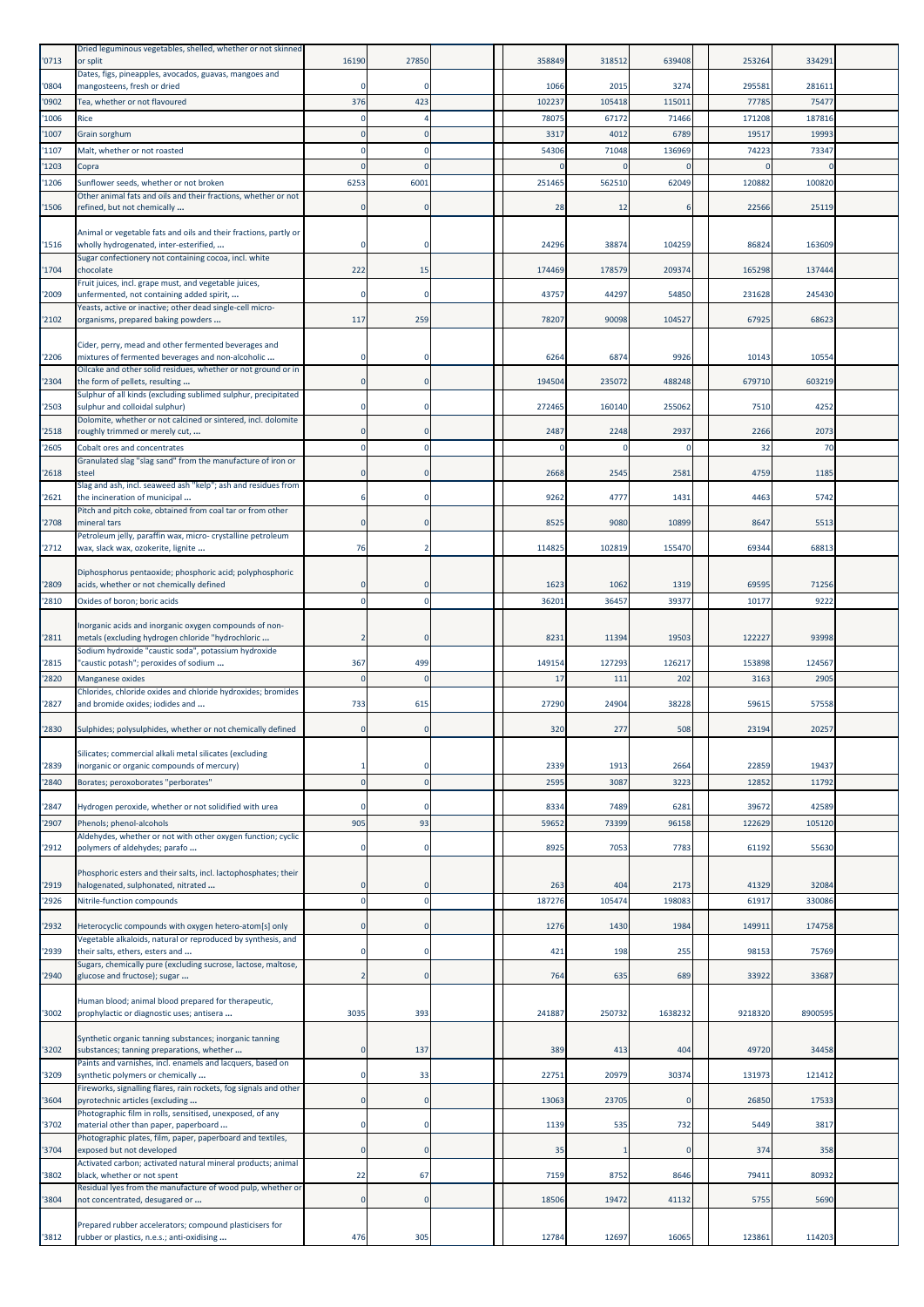| '3819         | Hydraulic brake fluids and other prepared liquids for<br>hydraulic transmission not containing                                                                     | 3139      | 1422                  | 28392          | 17725          | 27729          | 17957           | 1364           |  |
|---------------|--------------------------------------------------------------------------------------------------------------------------------------------------------------------|-----------|-----------------------|----------------|----------------|----------------|-----------------|----------------|--|
| 3901          | Polymers of ethylene, in primary forms                                                                                                                             | 1715      | 4326                  | 37424          | 822739         | 1565433        | 257071          | 219463         |  |
|               | Polymers of vinyl chloride or of other halogenated olefins, in                                                                                                     |           |                       |                |                |                |                 |                |  |
| '3904         | primary forms                                                                                                                                                      | 18268     | 22697                 | 242247         | 240902         | 423083         | 92640           | 832903         |  |
| '3911         | Petroleum resins, coumarone-indene resins, polyterpenes,<br>polysulphides, polysulphones and other                                                                 | 623       | 1874                  | 6037           | 8019           | 9261           | 349878          | 32267          |  |
|               | Plates, sheets, film, foil and strip, of plastics, reinforced,                                                                                                     |           |                       |                |                |                |                 |                |  |
| '3921<br>4013 | laminated, supported or similarly<br>Inner tubes, of rubber                                                                                                        | 2995      | 3999<br>$\Omega$      | 185324<br>6095 | 202949<br>5096 | 348978<br>6258 | 672476<br>21076 | 61852<br>2209  |  |
|               | Raw hides and skins of bovine "incl. buffalo" or equine                                                                                                            |           |                       |                |                |                |                 |                |  |
| 4101          | animals, fresh, or salted, dried, limed,<br>Leather further prepared after tanning or crusting "incl.                                                              | 465       | 224                   | 1678           | 88             | 821            | 665397          | 482722         |  |
| 4113          | parchment-dressed leather", of goats                                                                                                                               |           | $\mathbf 0$           | 730            | 706            | 943            | 77152           | 45785          |  |
| 4201          | Saddlery and harness for any animal, incl. traces, leads, knee<br>pads, muzzles, saddle cloths,                                                                    | $\Omega$  | $\Omega$              | 525            | 920            | 1363           | 36652           | 38957          |  |
|               |                                                                                                                                                                    |           |                       |                |                |                |                 |                |  |
| '4407         | Wood sawn or chipped lengthwise, sliced or peeled, whether<br>or not planed, sanded or end-jointed,                                                                | 23674     | 22664                 | 4506757        | 4211526        | 6048523        | 1251750         | 1160317        |  |
| 4416          | Casks, barrels, vats, tubs and other coopers' products parts<br>thereof, of wood, incl. staves                                                                     | 211       | 103                   | 2494           | 2434           | 1957           | 23633           | 18775          |  |
|               | Agglomerated cork, with or without a binding substance, and                                                                                                        |           |                       |                |                |                |                 |                |  |
| '4504         | articles of agglomerated cork (excluding                                                                                                                           |           | $\mathbf 0$           | 1546           | 1382           | 1559           | 120884          | 13011          |  |
|               | Vegetable parchment, greaseproof papers, tracing papers                                                                                                            |           |                       |                |                |                |                 |                |  |
| 4806          | and glassine and other glazed transparent                                                                                                                          | 1338      | 1248                  | 14283          | 13058          | 16661          | 90925           | 9973           |  |
| 4811          | Paper, paperboard, cellulose wadding and webs of cellulose<br>fibres, coated, impregnated, covered,                                                                | 267       | 493                   | 138949         | 154504         | 192889         | 704842          | 697107         |  |
| 4818          | Toilet paper and similar paper, cellulose wadding or webs of<br>cellulose fibres, of a kind used                                                                   |           | 539                   | 80273          | 95707          | 101975         | 127092          | 127188         |  |
|               | Paper, paperboard, cellulose wadding and webs of cellulose                                                                                                         |           |                       |                |                |                |                 |                |  |
| 4823<br>4908  | fibres, in strips or rolls of a<br>Transfers "decalcomanias"                                                                                                       | 298<br>34 | 327<br>$\overline{2}$ | 46108<br>244   | 51516<br>239   | 63856<br>440   | 194452<br>31158 | 202772<br>2312 |  |
|               | Silk waste, incl. cocoons unsuitable for reeling, yarn waste                                                                                                       |           |                       |                |                |                |                 |                |  |
| '5003         | and garnetted stock<br>Silk yarn and yarn spun from silk waste, put up for retail sale;                                                                            |           | $\Omega$              |                |                | $\Omega$       | 17804           | 16426          |  |
| 5006          | silkworm gut                                                                                                                                                       | $\Omega$  | $\mathbf 0$           |                |                | 5              | 724             | 391            |  |
| '5102         | Fine or coarse animal hair, neither carded nor combed<br>(excluding wool, hair and bristles used                                                                   |           | $\mathbf 0$           | 74             |                | 49             | 312337          | 192348         |  |
|               | Cotton yarn other than sewing thread, containing >= 85%                                                                                                            |           |                       |                |                |                |                 | 217284         |  |
| 5205          | cotton by weight (excluding that put<br>Artificial filament yarn, incl. artificial monofilament of < 67                                                            | 1066      | 1179                  | 4054           | 5029           | 6171           | 293065          |                |  |
| 5403          | decitex (excluding sewing thread                                                                                                                                   |           | $\mathbf 0$           | 61             | 157            | 503            | 135448          | 91621          |  |
| '5501         | Synthetic filament tow as specified in Note 1 to chapter 55                                                                                                        | $\Omega$  | $\Omega$              | 199            | 179            | 12             | 27940           | 21957          |  |
| 5508          | Sewing thread of man-made staple fibres, whether or not put<br>up for retail sale                                                                                  |           | $\mathbf 0$           | 565            | 559            | 627            | 9659            | 8586           |  |
|               | Textile-covered rubber thread and cord; textile yarn, strip and                                                                                                    |           |                       |                |                |                |                 |                |  |
| 5604          | the like of heading 5404 and<br>Gimped yarn, gimped strip and the like of heading 5404 or                                                                          | 0         | $\mathbf 0$           | 954            | 1409           | 1434           | 872             | 8395           |  |
| 5606          | 5405; chenille yarn, incl. flock                                                                                                                                   |           | $\Omega$              | 494            | 421            | 718            | 50312           | 50482          |  |
| 5802          | Terry towelling and similar woven terry fabrics, tufted textile<br>fabrics (excluding narrow woven                                                                 |           | $\mathbf 0$           | 27             | 21             | 93             | 929             | 1025           |  |
| 5811          | Quilted textile products in the piece, composed of one or<br>more layers of textile materials                                                                      |           | 0                     | 1020           | 1771           | 2846           | 4873            | 2363           |  |
|               | Tyre cord fabric of high-tenacity yarn of nylon or other                                                                                                           |           |                       |                |                |                |                 |                |  |
| '5902         | polyamides, polyesters or viscose<br>Knitted or crocheted fabrics, of a width <= 30 cm, containing                                                                 | $\Omega$  | $\Omega$              | 8703           | 4182           | 15529          | 46050           | 45548          |  |
| 6002          | by weight >= 5% of elastomeric                                                                                                                                     |           | $\mathbf 0$           | 743            | 706            | 654            | 1997            | 3145           |  |
| 6004          | Knitted or crocheted fabrics, of a width > 30 cm, containing<br>by weight >= 5% of elastomeric                                                                     | $\Omega$  | $\overline{2}$        | 5438           | 4431           | 5344           | 194628          | 185684         |  |
| 6104          | Women's or girls' suits, ensembles, jackets, blazers, dresses,<br>skirts, divided skirts, trousers,                                                                | 278       | 114                   | 34971          | 49136          | 61347          | 864690          | 778080         |  |
|               |                                                                                                                                                                    |           |                       |                |                |                |                 |                |  |
| '6117         | Made-up clothing accessories, knitted or crocheted; knitted<br>or crocheted parts of garments                                                                      | 14        |                       | 3468           | 4543           | 4835           | 63963           | 59004          |  |
| 6216          | Gloves, mittens and mitts, of all types of textile materials<br>(excluding knitted or crocheted<br>Sacks and bags, of a kind used for the packing of goods, of all |           | $\mathbf 0$           | 2513           | 2475           | 3189           | 32488           | 28348          |  |
| 6305          | types of textile materials<br>Footwear with outer soles of rubber, plastics, leather or                                                                            | $\Omega$  | $\mathbf{0}$          | 36828          | 39963          | 48294          | 124855          | 106837         |  |
| 6403          | composition leather and uppers of<br>Footwear with outer soles of rubber, plastics, leather or                                                                     | 1754      | 591                   | 106646         | 90688          | 93630          | 2924418         | 2531990        |  |
| 6404          | composition leather and uppers of<br>Headbands, linings, covers, hat foundations, hat frames,                                                                      | 539       | 251                   | 73101          | 67455          | 68034          | 1544489         | 1419029        |  |
| '6507         | peaks and chinstraps, for headgear                                                                                                                                 |           | $\Omega$              | 55             | 68             | 49             | 19024           | 16840          |  |
| 6603          | Parts, trimmings and accessories for umbrellas and sun<br>umbrellas of heading 6601 or for walking                                                                 | $\Omega$  | $\mathbf 0$           | 24             |                | 26             | 2963            | 2789           |  |
|               | Human hair, dressed, thinned, bleached or otherwise                                                                                                                |           |                       |                |                |                |                 |                |  |
| '6703         | worked; wool, other animal hair or other                                                                                                                           |           | $\mathbf 0$           | 76             | 35             | 14             | 13487           | 1211           |  |
| 6806          | Slag-wool, rock-wool and similar mineral wools; exfoliated<br>vermiculite, expanded clays, foamed                                                                  | 65        | 87                    | 119742         | 118064         | 148661         | 203819          | 195438         |  |
| 6810          | Articles of cement, concrete or artificial stone, whether or<br>not reinforced                                                                                     | 101       | 341                   | 34598          | 33624          | 48316          | 108874          | 95287          |  |
|               | Ceramic pipes, conduits, guttering and pipe fittings (excluding                                                                                                    |           |                       |                |                |                |                 |                |  |
| 6906          | of siliceous fossil meals or<br>Safety glass, toughened "tempered", laminated safety glass                                                                         | $\Omega$  | $\mathbf{0}$          | 63             | 12             | 136            | 6139            | 9008           |  |
| 7007          | (excluding multiple-walled insulating                                                                                                                              | 6479      | 4137                  | 80261          | 65168          | 93166          | 272098          | 243198         |  |
| 7017          | Laboratory, hygienic or pharmaceutical glassware, whether or<br>not graduated or calibrated (excluding                                                             |           | $\mathbf 0$           | 3426           | 3083           | 3733           | 23364           | 20649          |  |
| '7108         | Gold, incl. gold plated with platinum, unwrought or not<br>further worked than semi-manufactured                                                                   | 17352     | 52561                 | 5740669        | 18536016       | 17362390       | 5211038         | 9712628        |  |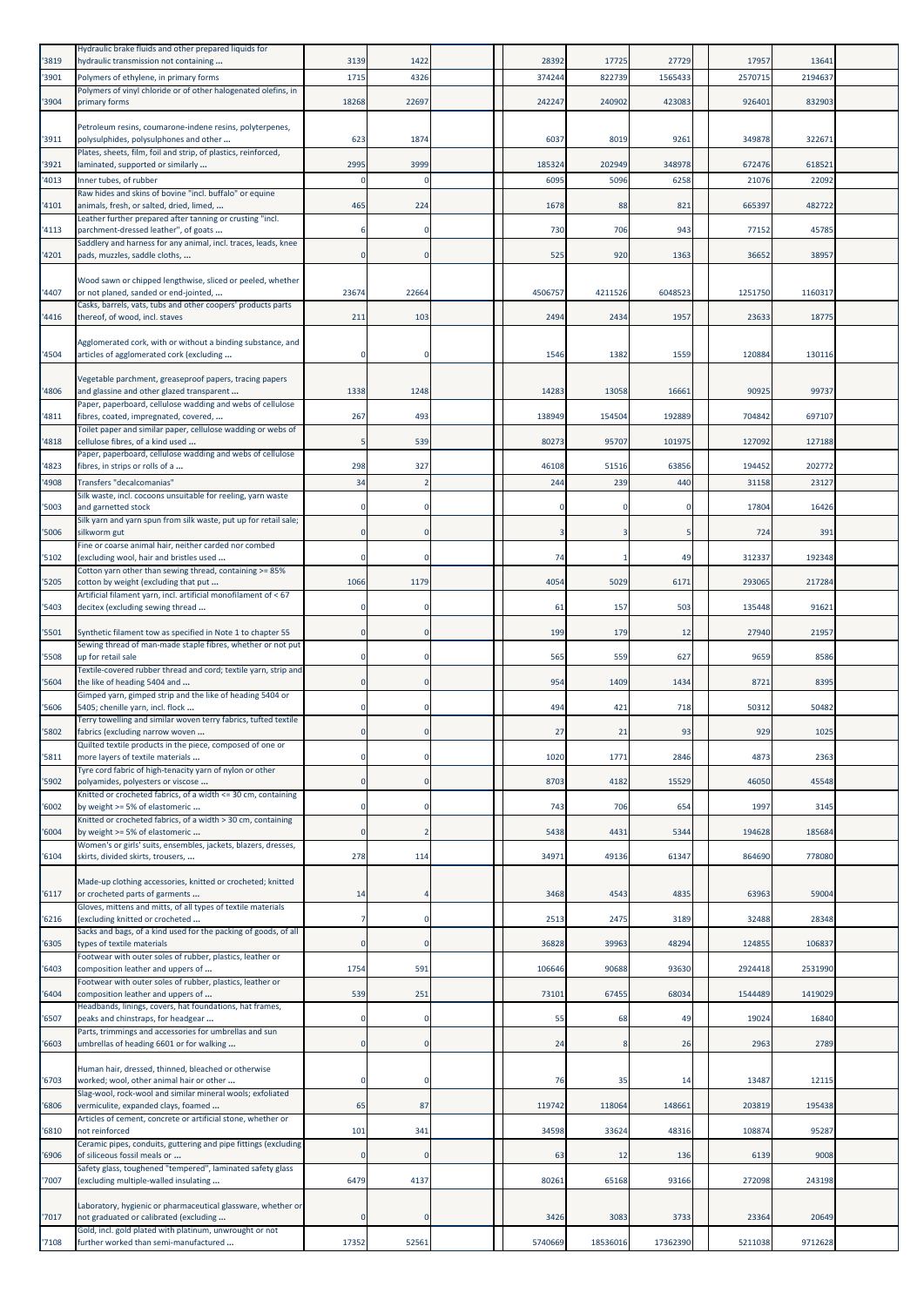| '7111         | Base metals, silver or gold, clad with platinum, not further<br>worked than semi-manufactured                                 |             |            |               |              |                | 5552           | 715           |  |
|---------------|-------------------------------------------------------------------------------------------------------------------------------|-------------|------------|---------------|--------------|----------------|----------------|---------------|--|
| '7112         | Waste and scrap of precious metal or of metal clad with<br>precious metal; other waste and scrap                              | n           | $\Omega$   | 7891          | 8457         | 5096           | 1809919        | 2280566       |  |
| '7201         | Pig iron and spiegeleisen, in pigs, blocks or other primary<br>forms                                                          | 275075      | 245927     | 1440744       | 1306840      | 1992800        | 480543         | 354330        |  |
| '7208         | Flat-rolled products of iron or non-alloy steel, of a width >=<br>600 mm, hot-rolled, not clad,                               | 186979      | 124705     | 2462416       | 2545039      | 5307219        | 3595028        | 2438111       |  |
| '7213         | Bars and rods of iron or non-alloy steel, hot-rolled, in<br>irregularly wound coils                                           | 13838       | 3881       | 460903        | 434655       | 1119332        | 382002         | 325012        |  |
| '7225         | Flat-rolled products of alloy steel other than stainless, of a<br>width of >= 600 mm, hot-rolled                              | 42886       | 40948      | 508406        | 445994       | 733328         | 988046         | 832282        |  |
| '7305         | Tubes and pipes, having circular cross-sections and an<br>external diameter of > 406,4 mm, of                                 | 2082        | 1917       | 828407        | 617920       | 387507         | 693383         | 170893        |  |
| '7311         | Containers of iron or steel, for compressed or liquefied gas<br>(excluding containers specifically                            | 55          | 191        | 23459         | 31251        | 24001          | 69770          | 71283         |  |
| 7318          | Screws, bolts, nuts, coach screws, screw hooks, rivets,<br>cotters, cotter pins, washers, incl.                               | 21          | 76         | 95362         | 91718        | 117282         | 949652         | 876497        |  |
| 7401          |                                                                                                                               |             |            | 75495         | 9666         | 2429           | 337            | 91            |  |
|               | Copper mattes; cement copper "precipitated copper"<br>Stranded wire, cables, plaited bands and the like, of copper            |             |            |               |              |                |                |               |  |
| '7413         | (excluding electrically insulated                                                                                             |             |            | 10763         | 5158         | 4776           | 84239          | 96620         |  |
| '7504         | Powders and flakes, of nickel (excluding nickel oxide sinters)<br>Articles of nickel, n.e.s. (excluding powder, flakes, bars, |             |            | 41360         | 43630        | 36420          | 11375          | 13940         |  |
| 7508          | profiles, wire, plates, sheets,<br>Aluminium wire (excluding stranded wire, cables, plaited                                   | 0           | 48         | 32846         | 24851        | 42394          | 31786          | 33620         |  |
| '7605         | bands and the like and other articles<br>Reservoirs, tanks, vats and similar containers, of aluminium,                        | 3786        | 9278       | 274658        | 317764       | 500375         | 149066         | 145120        |  |
| 7611<br>'7801 | for any material (other than<br>Unwrought lead:                                                                               | 2932        | 579        | 834<br>162870 | 47<br>170287 | 3792<br>260148 | 1652<br>195462 | 420<br>169417 |  |
| '8007         | Articles of tin, n.e.s.                                                                                                       |             | $\epsilon$ | 483           | 478          | 644            | 5088           | 6763          |  |
| '8105         | Cobalt mattes and other intermediate products of cobalt<br>metallurgy; cobalt and articles thereof,                           | 0           | $\Omega$   | 110756        | 82983        | 75173          | 33184          | 26545         |  |
| '8207         | Tools, interchangeable, for hand tools, whether or not power-<br>operated, or for machine tools                               | 744         | 1231       | 70168         | 66646        | 81610          | 587219         | 503326        |  |
| '8212         | Non-electric razors and razor blades of base metal, incl. razor<br>blade blanks in strips                                     | 22          | 34         | 52890         | 50664        | 56171          | 84752          | 74459         |  |
| '8307         | Flexible tubing of base metal, with or without fittings                                                                       |             | 2          | 8482          | 8199         | 22055          | 53290          | 52274         |  |
|               | Sign-plates, nameplates, address-plates and similar plates,                                                                   |             |            |               |              |                |                |               |  |
| '8310         | numbers, letters and other symbols,                                                                                           |             | $\Omega$   | 1440          | 1366         | 129            | 10250          | 10190         |  |
| '8418         | Refrigerators, freezers and other refrigerating or freezing<br>equipment, electric or other; heat                             | 1049        | 739        | 338646        | 368410       | 484534         | 1216681        | 1111406       |  |
| '8424         | Mechanical appliances, whether or not hand-operated, for<br>projecting, dispersing or spraying                                | 654         | 889        | 55989         | 70795        | 115002         | 526367         | 557202        |  |
|               | Self-propelled bulldozers, angledozers, graders, levellers,                                                                   |             |            |               |              |                |                |               |  |
| '8429         | scrapers, mechanical shovels, excavators,<br>Milking machines and dairy machinery (excluding                                  |             |            | 159483        | 136290       | 105229         | 895310         | 973264        |  |
| '8434         | refrigerating or heat treatment equipment,<br>Auxiliary machinery for use with machines of heading 8444,                      |             | 0          | 12777         | 11492        | 10212          | 77953          | 54771         |  |
| '8448         | 8445, 8446 or 8447, e.g. dobbies,<br>Converters, ladles, ingot moulds and casting machines of a                               |             | $\Omega$   | 156           | 1337         | 1478           | 184845         | 138085        |  |
| 8454          | kind used in metallurgy or in metal<br>Machine tools, incl. machines for nailing, stapling, glueing or                        |             | u          | 1/58          | 7666         | 1042           | 73548          | 6694:         |  |
| '8465         | otherwise assembling, for working                                                                                             | 421         | 352        | 11948         | 13047        | 14452          | 161932         | 127147        |  |
| '8472         | Office machines, e.g. hectograph or stencil duplicating<br>machines, addressing machines, automatic                           | 18          | $^{\circ}$ | 10647         | 5162         | 674            | 74312          | 72610         |  |
| '8480         | Moulding boxes for metal foundry; mould bases; moulding<br>patterns; moulds for metal (other than                             | 1081        | 667        | 14928         | 18066        | 18369          | 526889         | 473560        |  |
| '8505         | Electromagnets (excluding magnets for medical use);<br>permanent magnets and articles intended                                | 29          | 36         | 14581         | 11349        | 17800          | 251877         | 219296        |  |
| '8511         | Electrical ignition or starting equipment of a kind used for<br>spark-ignition or compression-ignition                        | 49          | 5          | 72845         | 76217        | 137440         | 489771         | 454430        |  |
|               | Electrical resistors, incl. rheostats and potentiometers                                                                      |             |            |               |              |                |                |               |  |
| '8533         | (excluding heating resistors); parts<br>Parts suitable for use solely or principally with the apparatus                       | 20          | 7          | 9277          | 6092         | 9670           | 125511         | 125528        |  |
| '8538         | of heading 8535, 8536 or 8537,                                                                                                | 48          | 154        | 75225         | 52371        | 83078          | 1296010        | 1326269       |  |
| '8542         | Electronic integrated circuits; parts thereof                                                                                 | 8209        | 111        | 5305:         | 43596        | 66323          | 1483319        | 1532265       |  |
| '8606         | Railway or tramway goods vans and wagons (excluding self-<br>propelled and luggage vans and post                              |             | 0          | 365929        | 206468       | 314367         | 25752          | 15362         |  |
| '8701         | Tractors (other than tractors of heading 8709)                                                                                | $\mathbf 0$ | $\Omega$   | 90574         | 82916        | 155892         | 1823888        | 1821026       |  |
| 8708          | Parts and accessories for tractors, motor vehicles for the<br>transport of ten or more persons,                               | 2843        | 2659       | 616999        | 560563       | 761190         | 8131453        | 6997621       |  |
|               | Trailers and semi-trailers; other vehicles, not mechanically                                                                  |             |            |               |              |                |                |               |  |
| '8716         | propelled (excluding railway and<br>Parts of aircraft and spacecraft of heading 8801 or 8802,                                 | 2061        | 248        | 290315        | 53901        | 193303         | 660434         | 471174        |  |
| '8803         | n.e.s.                                                                                                                        | 5248        | 1690       |               |              |                | 2443493        | 2465389       |  |
| '9017         | Drawing, marking-out or mathematical calculating<br>instruments, e.g. drafting machines, pantographs,                         |             | $\Omega$   | 5658          | 7007         | 8971           | 44071          | 38110         |  |
| '9029         | Revolution counters, production counters, taximeters,<br>milometers, pedometers and the like (excluding                       | 12          | 6          | 11451         | 12986        | 9426           | 139979         | 110204        |  |
| '9032         | Regulating or controlling instruments and apparatus<br>(excluding taps, cocks and valves of heading                           | 472         | 168        | 163813        | 111472       | 137392         | 651233         | 556221        |  |
| '9107         | Time switches with clock or watch movement or with<br>synchronous motor                                                       |             | 0          | 275           | 370          | 353            | 19940          | 17921         |  |
|               |                                                                                                                               |             |            |               |              |                |                |               |  |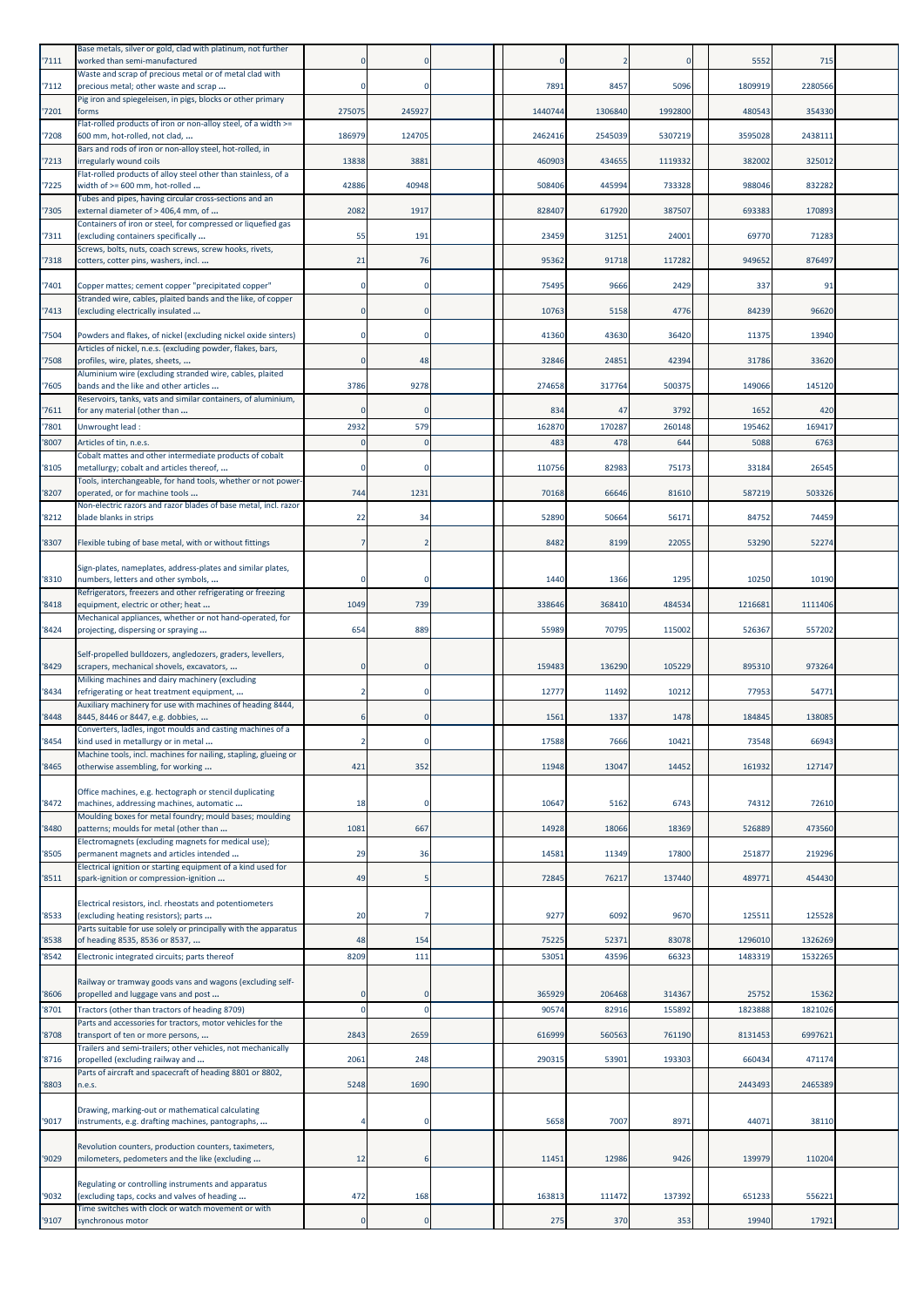|                | Complete, unassembled or partly assembled watch or clock                                                                                    |                             |                         |                   |                  |                   |                  |                 |  |
|----------------|---------------------------------------------------------------------------------------------------------------------------------------------|-----------------------------|-------------------------|-------------------|------------------|-------------------|------------------|-----------------|--|
| '9110          | movements or movement sets; incomplete<br>Percussion musical instruments, e.g. drums, xylophones,                                           |                             | $\Omega$                | 22                |                  | 3                 | 712              | 733             |  |
| '9206          | cymbals, castanets, maracas                                                                                                                 |                             |                         | 222:              | 4611             | 4729              | 6839             | 4638            |  |
| '9401          | Seats, whether or not convertible into beds, and parts<br>thereof, n.e.s. (excluding medical,                                               | 611                         | 541                     | 78615             | 85710            | 138887            | 1092741          | 999078          |  |
| '9504          | Video game consoles and machines, articles for funfair, table<br>or parlour games, incl. pintables,                                         | 23                          | 6                       | 36438             | 29110            | 38153             | 492375           | 433443          |  |
| '9614          | Smoking pipes, incl. pipe bowls, cigar or cigarette holders,<br>and parts thereof, n.e.s.                                                   |                             |                         | 2117              | 8130             | 14765             | 1138             | 704             |  |
| '9999          | Commodities not elsewhere specified                                                                                                         | 18802                       | 23171                   | 55265424          | 39315738         | 73639409          | 5532348          | 5706668         |  |
| '0206          | Edible offal of bovine animals, swine, sheep, goats, horses,<br>asses, mules or hinnies, fresh,                                             | $\Omega$                    | $\Omega$                | 39986             | 68495            | 68136             | 39332            | 44712           |  |
| '0208          | Meat and edible offal of rabbits, hares, pigeons and other<br>animals, fresh, chilled or frozen                                             | $\mathbf 0$                 | $\Omega$                | 3509              | 2893             | 2752              | 57882            | 25643           |  |
| '0307          | Molluscs, fit for human consumption, even smoked, whether<br>in shell or not, live, fresh, chilled,                                         | 0                           | 65                      | 129323            | 111782           | 90838             | 1328652          | 1059282         |  |
| '0406          | Cheese and curd                                                                                                                             | $\mathbf 0$                 | $\Omega$                | 8232              | 9599             | 125538            | 205989           | 1875478         |  |
| '0408          | Birds' eggs, not in shell, and egg yolks, fresh, dried, cooked by<br>steaming or by boiling in                                              | $\mathbf 0$                 | $\Omega$                | 3634              | 2658             | 3926              | 37664            | 40925           |  |
| '0409          | Natural honey                                                                                                                               | $\Omega$                    | $\Omega$                | 5565              | 5034             | 6608              | 79846            | 83566           |  |
| '0703          | Onions, shallots, garlic, leeks and other alliaceous vegetables<br>fresh or chilled                                                         | $\mathbf 0$                 | 0                       | 11079             | 8497             | 6145              | 121343           | 128552          |  |
| '0803          | Bananas, incl. plantains, fresh or dried                                                                                                    | $\Omega$                    |                         | 56179             | 39756            | 45542             | 519995           | 54121           |  |
| '0811          | Fruit and nuts, uncooked or cooked by steaming or boiling in<br>water, frozen, whether or not                                               |                             |                         | 20036             | 42512            | 34185             | 113576           | 110880          |  |
| '0814          | Peel of citrus fruit or melons, incl. watermelons, fresh, frozen<br>dried or provisionally preserved                                        | $\mathbf 0$                 | $\Omega$                | 13                | 22               | 39                | 3931             | 5523            |  |
| '0905          | Vanilla                                                                                                                                     | $\Omega$                    |                         | 80                | 58               | 58                | 16379            | 13778           |  |
| '0906          | Cinnamon and cinnamon-tree flowers<br>Seeds of anis, badian, fennel, coriander, cumin or caraway;                                           | $\Omega$                    | $\Omega$                | 384               | 564              | 546               | 3424             | 3294            |  |
| '0909          | juniper berries<br>Ginger, saffron, turmeric "curcuma", thyme, bay leaves, curry                                                            | 107                         | 140                     | 19673             | 23122            | 36698             | 6238             | 7781            |  |
| '0910          | and other spices (excluding pepper                                                                                                          | 0                           | $\Omega$                | 5109              | 5992             | 6450              | 37749            | 42423           |  |
| '1003          | <b>Barley</b>                                                                                                                               | $\mathbf 0$<br>$\Omega$     | $\mathbf 0$<br>$\Omega$ | 76204:<br>4817    | 898888<br>5725   | 965954<br>5552    | 103494<br>15468  | 8635<br>16398   |  |
| '1102          | Cereal flours (excluding wheat or meslin)<br>Groundnuts, whether or not shelled or broken (excluding                                        |                             |                         |                   |                  |                   |                  |                 |  |
| '1202          | roasted or otherwise cooked)<br>Other oil seeds and oleaginous fruits, whether or not broken                                                | $\Omega$                    | $\Omega$                | 2064              | 3235             | 4013              | 87023            | 85814           |  |
| '1207          | (excluding edible nuts, olives,<br>Soya-bean oil and its fractions, whether or not refined                                                  | 140                         | 584                     | 54377             | 76720            | 123855            | 82316            | 100054          |  |
| '1507          | (excluding chemically modified)                                                                                                             |                             |                         | 39799:            | 442985           | 532220            | 806              | 5973            |  |
| '1512          | Sunflower-seed, safflower or cotton-seed oil and fractions<br>thereof, whether or not refined,                                              | 4063                        | $\Omega$                | 2202804           | 2472111          | 3094339           | 526532           | 506195          |  |
| '1513          | Coconut "copra", palm kernel or babassu oil and fractions<br>thereof, whether or not refined,                                               | $\Omega$                    | $\Omega$                | 2310              | 3598             | 10017             | 126808           | 129668          |  |
| '1520          | Glycerol, crude; glycerol waters and glycerol lyes                                                                                          | $\Omega$                    | $\Omega$                | 150               | 451              | 288               | 19080            | 10919           |  |
| '1701          | Cane or beet sugar and chemically pure sucrose, in solid form                                                                               | $\mathbf 0$                 | $\Omega$                | 266129            | 461484           | 258820            | 697345           | 764660          |  |
| '1703          | Molasses resulting from the extraction or refining of sugar                                                                                 | 5344                        | 6547                    | 59797             | 76016            | 69062             | 33789            | 37448           |  |
| '1802          | Cocoa shells, husks, skins and other cocoa waste                                                                                            | $\Omega$                    | $\mathbf 0$             | 49                | 57               | 95                | 558              | 352             |  |
| '1805          | Cocoa powder, not containing added sugar or other<br>sweetening matter                                                                      |                             | $\Omega$                | 5200              | 8770             | 9734              | 87873            | 96902           |  |
| '1902          | Pasta, whether or not cooked or stuffed with meat or other<br>substances or otherwise prepared,                                             | 45                          | 17                      | 101502            | 101780           | 113922            | 98849            | 113709          |  |
|                | Bread, pastry, cakes, biscuits and other bakers' wares,                                                                                     |                             |                         |                   |                  |                   |                  |                 |  |
| '1905<br>'2106 | whether or not containing cocoa; communion<br>Food preparations, n.e.s.                                                                     | 8<br>597                    | 9<br>339                | 422989<br>270043  | 449786<br>294627 | 555957<br>395330  | 961399<br>741351 | 90629<br>775228 |  |
| '2207          | Undenatured ethyl alcohol of an alcoholic strength of >= 80%;<br>ethyl alcohol and other spirits,                                           | $\Omega$                    | $\Omega$                | 51766             | 62867            | 55896             | 132097           | 246738          |  |
|                | Bran, sharps and other residues, whether or not in the form                                                                                 |                             |                         |                   |                  | 247405            |                  |                 |  |
| '2302          | of pellets, derived from the sifting,<br>Oilcake and other solid residues, whether or not ground or in                                      | $\mathbf 0$                 | $^{\circ}$              | 144572            | 159491           |                   | 17906            | 16325           |  |
| '2305          | the form of pellets, resulting                                                                                                              | $\mathbf 0$                 | $\Omega$                |                   |                  | $\Omega$          |                  | 11              |  |
| '2507          | Kaolin and other kaolinic clays, whether or not calcined                                                                                    | 14                          | $^{\circ}$              | 1217              | 878              | 1063              | 102833           | 81361           |  |
|                | Natural magnesium carbonate "magnesite"; fused magnesia;                                                                                    |                             |                         |                   |                  |                   |                  | 34055           |  |
| '2519<br>'2526 | dead-burned "sintered" magnesia, whether<br>Natural steatite, whether or not roughly trimmed or merely<br>cut, by sawing or otherwise, into | 142<br>$\mathbf 0$          | 419<br>$\mathbf 0$      | 37054<br>739      | 29230<br>868     | 44564<br>638      | 51110<br>41918   | 36933           |  |
|                |                                                                                                                                             |                             |                         |                   |                  |                   |                  |                 |  |
| '2529<br>'2606 | Feldspar; leucite, nepheline and nepheline syenite; fluorspar<br>Aluminium ores and concentrates                                            | 48<br>$\mathbf 0$           | 40<br>$\mathbf 0$       | 9483<br>103       | 8249<br>184      | 11034<br>232      | 213198<br>15648  | 168822<br>9438  |  |
| '2609          | Tin ores and concentrates                                                                                                                   | $\overline{0}$              | $\Omega$                | 15565             | 14005            | 17548             | 40               |                 |  |
| '2701          | Coal; briquettes, ovoids and similar solid fuels manufactured<br>from coal                                                                  | 424402                      | 318710                  | 15987379          | 12388244         | 17560283          | 1197832          | 662318          |  |
|                |                                                                                                                                             |                             |                         |                   |                  |                   |                  |                 |  |
| '2803<br>'2814 | Carbon "carbon blacks and other forms of carbon", n.e.s.<br>Ammonia, anhydrous or in aqueous solution                                       | 2005<br>$\Omega$            | 1258<br>$\Omega$        | 688998<br>1114899 | 438106<br>840889 | 676939<br>1669755 | 117891<br>36370  | 105220<br>6793  |  |
| '2818          | Artificial corundum, whether or not chemically defined;<br>aluminium oxide; aluminium hydroxide                                             | 1163                        | 1010                    | 109197            | 34017            | 42193             | 254740           | 229069          |  |
|                | Fluorides; fluorosilicates, fluoroaluminates and other                                                                                      |                             |                         |                   |                  |                   |                  |                 |  |
| '2826<br>'2831 | complex fluorine salts (excluding inorganic<br>Dithionites and sulfoxylates                                                                 | $\mathbf 0$<br>$\mathbf{0}$ | $^{\circ}$<br>$\Omega$  | 2692<br>15        | 2125             | 4494<br>120       | 13412<br>2613    | 10979<br>3617   |  |
| '2834          | Nitrites; nitrates                                                                                                                          | 704                         | 1274                    | 21563             | 28119            | 27970             | 40075            | 4815            |  |
|                | Phosphinates "hypophosphites", phosphonates "phosphites"                                                                                    |                             |                         |                   |                  |                   |                  |                 |  |
| '2835          | and phosphates; polyphosphates, whether                                                                                                     | 1771                        | 1915                    | 199759            | 182287           | 257656            | 92840            | 91867           |  |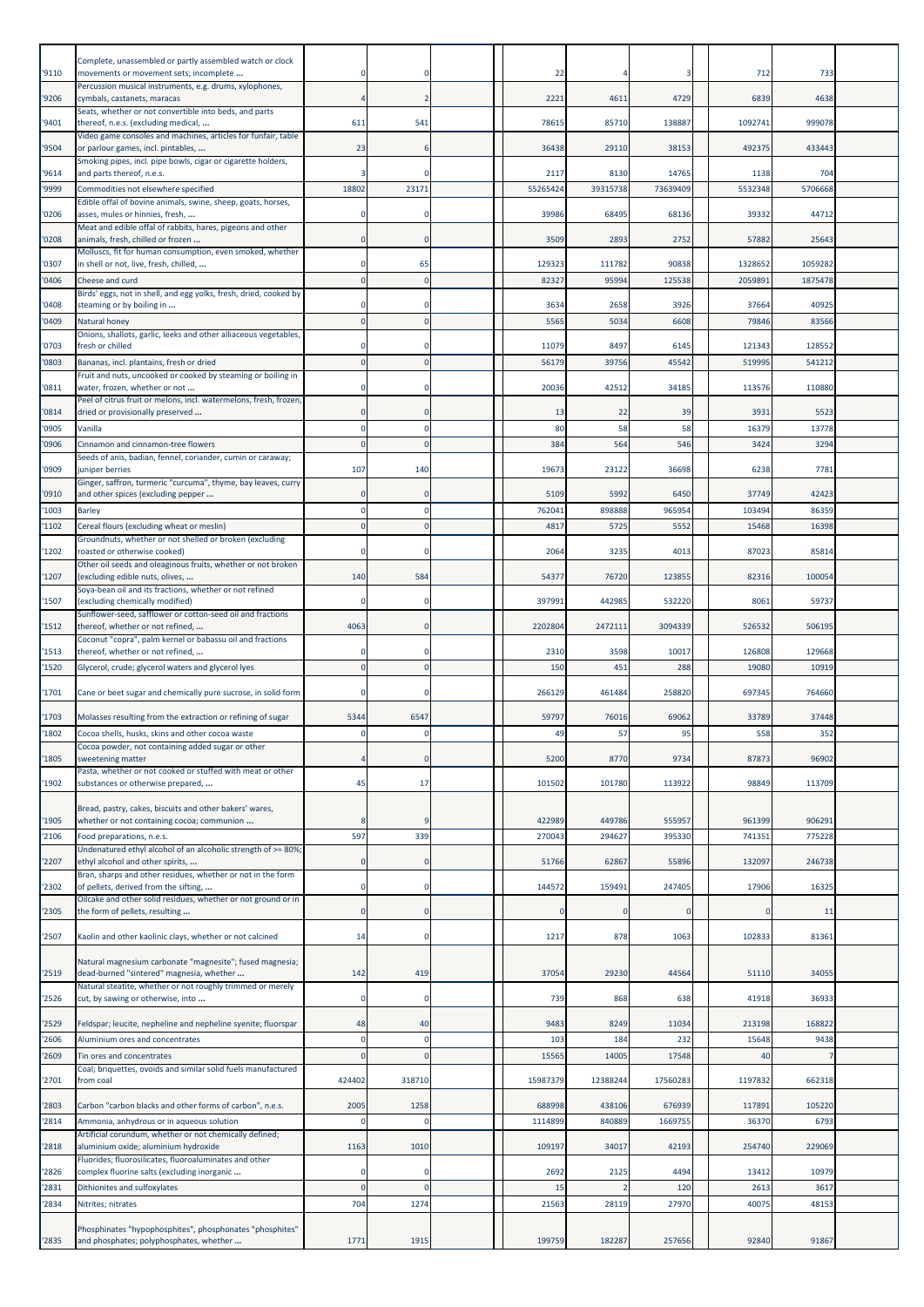| '2903          | Halogenated derivatives of hydrocarbons                                                                                | 112            | 1456             | 104613          | 124132          | 125572          | 187204          | 171481         |  |
|----------------|------------------------------------------------------------------------------------------------------------------------|----------------|------------------|-----------------|-----------------|-----------------|-----------------|----------------|--|
| '2913          | Halogenated, sulphonated, nitrated or nitrosated derivatives<br>of cyclic polymers of aldehydes                        | $\mathbf 0$    | $\Omega$         | 24              | 14              | 25              | 4671            | 3820           |  |
|                | Esters of other inorganic acids of non-metals and their salts;                                                         |                |                  |                 |                 |                 |                 |                |  |
| '2920          | their halogenated, sulphonated,<br><b>Antibiotics</b>                                                                  | $\mathbf{0}$   | $\Omega$         | 5933<br>3769    | 1952<br>12100   | 3127<br>3832    | 53783           | 4542<br>137809 |  |
| '2941          |                                                                                                                        |                |                  |                 |                 |                 | 1528206         |                |  |
| '3003          | Medicaments consisting of two or more constituents mixed<br>together for therapeutic or prophylactic                   |                | $\Omega$         | 29438           | 37367           | 18262           | 300238          | 326717         |  |
|                | Printing ink, writing or drawing ink and other inks, whether or                                                        |                |                  |                 |                 |                 |                 |                |  |
| '3215          | not concentrated or solid                                                                                              | 3              | $\Omega$         | 9942            | 11396           | 13345           | 483240          | 463385         |  |
| '3404          | Artificial waxes and prepared waxes<br>Modelling pastes, incl. those put up for children's                             | 1327           | 1409             | 8776            | 22319           | 39600           | 113180          | 117574         |  |
| '3407          | amusement; preparations known as "dental                                                                               | $\Omega$       | 8                | 6061            | 5119            | 7315            | 19024           | 16795          |  |
|                | Photographic plates and film, exposed and developed                                                                    |                |                  |                 |                 |                 |                 |                |  |
| '3705          | (excluding products made of paper, paperboard                                                                          | 0              |                  | 17              |                 |                 | 6720            | 5151           |  |
| '3815          | Reaction initiators, reaction accelerators and catalytic<br>preparations, n.e.s. (excluding rubber                     | $\overline{2}$ | $\Omega$         | 147382          | 89650           | 50794           | 444291          | 418379         |  |
|                | Refractory cements, mortars, concretes and similar                                                                     |                |                  |                 |                 |                 |                 |                |  |
| '3816<br>'3908 | compositions (excluding preparations based<br>Polyamides, in primary forms                                             | 113<br>5710    | $\Omega$<br>5812 | 44028<br>162922 | 28375<br>114194 | 32879<br>217168 | 83606<br>752874 | 75792<br>64398 |  |
|                | Amino-resins, phenolic resins and polyurethanes, in primary                                                            |                |                  |                 |                 |                 |                 |                |  |
| '3909          | forms                                                                                                                  | $\Omega$       | 223              | 113657          | 82247           | 138800          | 666793          | 602899         |  |
| '3915          | Waste, parings and scrap, of plastics                                                                                  | 78             | $\Omega$         | 511             | 3808            | 650             | 87027           | 6981           |  |
| '3916          | Monofilament of which any cross-sectional dimension > 1<br>mm, rods, sticks and profile shapes,                        | $\mathbf 0$    | $\Omega$         | 72464           | 72416           | 109491          | 181633          | 17707          |  |
| '3922          | Baths, shower-baths, sinks, washbasins, bidets, lavatory pans,<br>seats and covers, flushing cisterns                  | 34             | 290              | 18567           | 22718           | 34808           | 170365          | 153891         |  |
| '4016          | Articles of vulcanised rubber (excluding hard rubber), n.e.s.                                                          | 191            | 60               | 84970           | 83221           | 103393          | 582782          | 554228         |  |
|                | Tanned or crust skins of sheep or lambs, without wool on,                                                              |                |                  |                 |                 |                 |                 |                |  |
| '4105          | whether or not split (excluding further<br>Leather further prepared after tanning or crusting "incl.                   | $\mathbf 0$    | $\Omega$         | 215             | 20              | 3               | 131738          | 86630          |  |
| '4107          | parchment-dressed leather", of bovine                                                                                  | 22880          | 12359            | 82664           | 52824           | 72697           | 397300          | 251556         |  |
| '4112          | Leather further prepared after tanning or crusting "incl.<br>parchment-dressed leather", of sheep                      |                |                  | 139             | 94              | 117             | 109036          | 88649          |  |
|                | Sheets for veneering, incl. those obtained by slicing laminated                                                        |                |                  |                 |                 |                 |                 |                |  |
| '4408          | wood, for plywood or for other<br>Tableware and kitchenware, of wood (excluding interior                               | 4300           | 3964             | 179284          | 143048          | 185534          | 189403          | 151923         |  |
| '4419          | fittings, ornaments, cooperage products,                                                                               | 30             | 430              | 11487           | 12032           | 15819           | 35540           | 36220          |  |
| '4812          | Filter blocks, slabs and plates, of paper pulp<br>Registers, account books, notebooks, order books, receipt            |                | $\Omega$         | 715             | 815             | 1102            | 8030            | 729            |  |
| '4820          | books, letter pads, memorandum pads,                                                                                   | $\mathbf 0$    | $\mathbf 0$      | 25605           | 22029           | 25940           | 75199           | 58559          |  |
| '4904          | Music, printed or in manuscript, whether or not bound or<br>illustrated                                                | $\mathbf 0$    | $\Omega$         | 145             | 124             | 162             | 1576            | 482            |  |
|                |                                                                                                                        |                |                  |                 |                 |                 |                 |                |  |
| '5106          | Carded wool yarn (excluding that put up for retail sale)<br>Woven fabrics of combed wool or of combed fine animal hair | $\mathbf 0$    |                  | 42              | 30              | 40              | 26572           | 20027          |  |
| '5112          | (excluding fabrics for technical                                                                                       | 1              | $\Omega$         | 1318            | 1839            | 4549            | 128177          | 97428          |  |
| '5209          | Woven fabrics of cotton, containing >= 85% cotton by weight<br>and weighing $> 200$ g/m <sup>2</sup>                   | 18             | 34               | 7984            | 9507            | 10629           | 175326          | 128609         |  |
| '5404          | Synthetic monofilament of >= 67 decitex and with a cross<br>sectional dimension of <= 1 mm; strip                      |                |                  | 79:             | 802             | 1328            | 4845.           | 446/           |  |
| '5502          | Artificial filament tow as specified in Note 1 to chapter 55                                                           | $\mathbf 0$    | 245              | 23664           | 18482           | 15307           | 34686           | 22469          |  |
| '5505          | Waste of man-made staple fibres, incl. noils, yarn waste and<br>garnetted stock                                        | 179            | 247              | 1514            | 1891            | 2631            | 25755           | 24739          |  |
|                | Woven fabrics containing >= 85% synthetic staple fibres by                                                             |                |                  |                 |                 |                 |                 |                |  |
| '5512          | weight<br>Woven fabrics containing predominantly, but < 85% synthetic                                                  | $\mathbf 0$    | $\Omega$         | 6733            | 6917            | 8299            | 34557           | 35038          |  |
| '5515          | staple fibres by weight, other                                                                                         | $\mathbf 0$    | $\Omega$         | 5894            | 5916            | 7820            | 77425           | 45254          |  |
| '5609          | Articles of yarn, strip or the like of heading 5404 or 5405, or<br>of twine, cordage, ropes or                         | $\mathbf 0$    | $\overline{0}$   | 1193            | 2010            | 2174            | 17356           | 1881           |  |
|                | Carpets and other textile floor coverings, tufted "needle                                                              |                |                  |                 | 7050            | 10172           | 100896          | 73779          |  |
| '5703          | punched", whether or not made up<br>Textile fabrics impregnated, coated, covered or laminated                          | $\overline{2}$ | 25               | 5842            |                 |                 |                 |                |  |
| '5903          | with plastics (excluding tyre cord<br>Rubberised textile fabrics (excluding tyre cord fabric of high-                  | $\mathbf{1}$   | $\Omega$         | 11023           | 10893           | 14350           | 241913          | 207372         |  |
| '5906          | tenacity yarn of nylon or other                                                                                        | $\mathbf 0$    | $\mathbf 0$      | 3963            | 3670            | 6110            | 36884           | 35284          |  |
| '5911          | Textile products and articles, for technical use, specified in<br>Note 7 to chapter 59                                 | $\mathbf 0$    | 38               | 1189            | 12501           | 15933           | 144862          | 154365         |  |
|                |                                                                                                                        |                |                  |                 |                 |                 |                 |                |  |
| '6005          | Warp knit fabrics "incl. those made on galloon knitting<br>machines", of a width of > 30 cm (excluding                 | $\bf{0}$       | $\Omega$         | 1564            | 1658            | 2260            | 82516           | 70567          |  |
|                | Men's or boys' shirts, knitted or crocheted (excluding                                                                 |                |                  |                 |                 |                 |                 |                |  |
| '6105          | nightshirts, T-shirts, singlets and<br>Garments, knitted or crocheted, rubberised or impregnated,                      | 6              | 12               | 3356            | 4035            | 4748            | 349966          | 272212         |  |
| '6113          | coated or covered with plastics                                                                                        | $\bf{0}$       | $\mathbf 0$      | 781             | 1603            | 2222            | 46088           | 41734          |  |
| '6116          | Gloves, mittens and mitts, knitted or crocheted (excluding for<br>babies)                                              | $\overline{7}$ | 1                | 9120            | 10589           | 12472           | 92759           | 85928          |  |
| '6211          | Tracksuits, ski suits, swimwear and other garments, n.e.s.<br>(excluding knitted or crocheted)                         | 52             | 30               | 22254           | 19747           | 25338           | 314831          | 285266         |  |
|                | Handkerchiefs, of which no side exceeds 60 cm (excluding                                                               |                |                  |                 |                 |                 |                 |                |  |
| '6213          | knitted or crocheted)<br>Tarpaulins, awnings and sunblinds; tents; sails for boats,                                    | $\overline{2}$ | $\mathbf 0$      | 226             | 1122            | 238             | 3744            | 10630          |  |
| '6306          | sailboards or landcraft; camping                                                                                       | 14             | $^{\circ}$       | 4306            | 6157            | 9351            | 75498           | 75567          |  |
| '6504          | Hats and other headgear, plaited or made by assembling<br>strips of any material, whether or not                       | $\mathbf 0$    | $\mathbf 0$      | 423             | 362             | 494             | 7627            | 4924           |  |
|                |                                                                                                                        |                |                  |                 |                 |                 |                 |                |  |
| '6902          | Refractory bricks, blocks, tiles and similar refractory ceramic<br>constructional goods (excluding                     | 3              | 6                | 77077           | 67913           | 86402           | 142946          | 97606          |  |
| '7013          | Glassware of a kind used for table, kitchen, toilet, office,<br>indoor decoration or similar purposes                  | 581            | 597              | 58998           | 54407           | 72622           | 225906          | 193176         |  |
|                |                                                                                                                        |                |                  |                 |                 |                 |                 |                |  |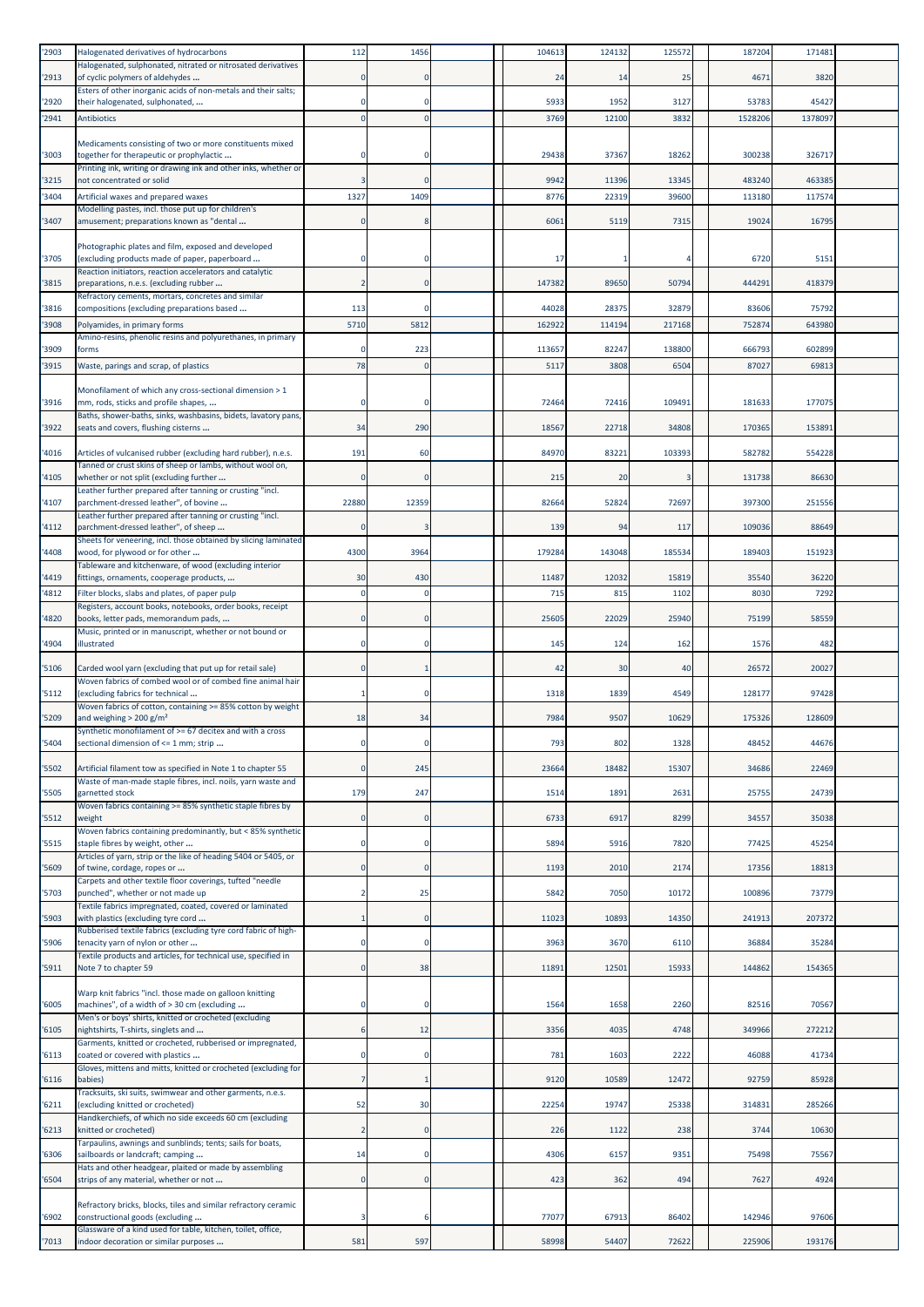| '7014 | Signalling glassware and optical elements of glass, not<br>optically worked (excluding clock or                 |              |                | 1624            | 1491       | 1758    | 2550    | 3388    |  |
|-------|-----------------------------------------------------------------------------------------------------------------|--------------|----------------|-----------------|------------|---------|---------|---------|--|
| '7020 | Articles of glass, n.e.s.                                                                                       |              | $\Omega$       | 6475            | 7710       | 10464   | 74765   | 66570   |  |
|       | Ferrous waste and scrap; remelting scrap ingots of iron or                                                      |              |                |                 |            |         |         |         |  |
| 7204  | steel (excluding slag, scale and<br>Bars and rods, of iron or non-alloy steel, not further worked               |              | $\mathbf 0$    | 1172660         | 1273016    | 1787638 | 1785564 | 1541074 |  |
| 7214  | than forged, hot-rolled, hot-drawn                                                                              | 4164         | 1904           | 783004          | 851844     | 1112504 | 171285  | 130840  |  |
| '7226 | Flat-rolled products of alloy steel other than stainless, of a<br>width of < 600 mm, hot-rolled                 | 26569        | 23521          | 70597           | 57944      | 72283   | 127161  | 119958  |  |
|       | Wire of alloy steel other than stainless, in coils (excluding                                                   |              |                |                 |            |         |         |         |  |
| 7229  | bars and rods)<br>Barbed wire of iron or steel; twisted hoop or single flat wire,                               |              | 1281           | 6786            | 67262      | 142139  | 64774   | 50116   |  |
| '7313 | barbed or not, and loosely                                                                                      |              | $\mathbf 0$    | 2366            | 1549       | 2468    | 992     | 69C     |  |
| '7314 | Cloth, incl. endless bands, grill, netting and fencing, of iron or<br>steel wire, expanded metal                | 588          | 1937           | 23868           | 24176      | 34718   | 124008  | 119678  |  |
| 7601  | Unwrought aluminium                                                                                             | 514143       | 312327         | 4640930         | 421887     | 7077754 | 2561970 | 196566  |  |
| 7604  | Bars, rods and profiles, of aluminium, n.e.s.                                                                   | 2207         | 2410           | 198666          | 203810     | 351185  | 288748  | 275832  |  |
| 7615  | Table, kitchen or other household articles, sanitary ware, and<br>parts thereof, of aluminium,                  |              |                | 31124           | 40766      | 54000   | 164104  | 139503  |  |
| '7806 | Articles of lead, n.e.s.                                                                                        |              | $\mathbf{0}$   | 1727            | 2424       | 1578    | 13979   | 1862    |  |
| 7905  | Zinc plates, sheets, strip and foil                                                                             |              | $\mathbf 0$    | 324             | 761        | 365     | 36944   | 30860   |  |
| 8003  | Tin bars, rods, profiles and wire, n.e.s.<br>Zirconium and articles thereof, n.e.s.; zirconium waste and        |              | $\Omega$       | 66 <sup>S</sup> | 504        | 815     | 10883   | 5424    |  |
| '8109 | scrap (excluding ash and residues                                                                               |              |                | 6508            | 15942      | 23427   | 2490    | 3040    |  |
| '8111 | Manganese and articles thereof, n.e.s.; manganese waste and<br>scrap (excluding ash and residues                | $\Omega$     | $\mathbf 0$    | 248             | 206        | 331     | 10993   | 6110    |  |
|       |                                                                                                                 |              |                |                 |            |         |         |         |  |
| '8112 | Beryllium, chromium, germanium, vanadium, gallium,<br>hafnium "celtium", indium, niobium "columbium",           | 1634         | 1161           | 193367          | 144476     | 209292  | 27502   | 20183   |  |
|       | Files, rasps, pliers, incl. cutting pliers, pincers and tweezers                                                |              |                |                 |            |         |         |         |  |
| 8203  | for non-medical use, metal-cutting<br>Filing cabinets, card-index cabinets, paper trays, paper rests,           |              | $\mathbf 0$    | 3723            | 4167       | 5752    | 47076   | 43683   |  |
| '8304 | pen trays, office-stamp stands                                                                                  |              |                | 187             | 131        | 366     | 13093   | 2326    |  |
| 8308  | Clasps, frames with clasps, buckles, buckle-clasps, hooks,<br>eyes, eyelets and the like, of base               | 13           | $\overline{2}$ | 2432            | 2158       | 3482    | 204988  | 178397  |  |
| '8401 | Nuclear reactors; fuel elements "cartridges", non-irradiated,                                                   |              | $\Omega$       | 889575          | 868794     | 1033825 | 5126    | 1166    |  |
|       | for nuclear reactors; machinery<br>Machinery, plant or laboratory equipment whether or not                      |              |                |                 |            |         |         |         |  |
| 8419  | electrically heated (excluding furnaces,<br>Calendering or other rolling machines (other than for metals        | 1027         | 749            | 447425          | 459825     | 432204  | 830179  | 827621  |  |
| '8420 | or glass) and cylinders therefor;                                                                               | 56           | 258            | 2115            | 1291       | 2103    | 38282   | 35386   |  |
| '8421 | Centrifuges, incl. centrifugal dryers (excluding those for<br>isotope separation); filtering or                 | 301          | 54             | 264501          | 262794     | 314117  | 1531636 | 1571718 |  |
|       | Machines for cleaning, sorting or grading seed, grain or dried                                                  |              |                |                 |            |         |         |         |  |
| 8437  | leguminous vegetables; machinery<br>Machinery, not specified or included elsewhere in this                      |              | $\mathbf 0$    | 8437            | 10186      | 14567   | 48024   | 34928   |  |
| '8438 | chapter, for the industrial preparation                                                                         | 371          | 417            | 30617           | 23612      | 27417   | 268640  | 249950  |  |
| '8443 | Printing machinery used for printing by means of plates,<br>cylinders and other printing components             | 215          | 69             | 43124           | 46094      | 60656   | 2064300 | 1711885 |  |
|       | Machines for extruding, drawing, texturing or cutting man-                                                      |              |                |                 |            |         |         |         |  |
| '8444 | made textile materials<br>Knitting machines, stitch-bonding machines and machines for                           |              | $\Omega$       | 97              | 22         | 50      | 4908    | 5749    |  |
| '8447 | making gimped yarn, tulle, lace,                                                                                |              | 135            | 830             | <b>780</b> | 1265    | 82305   | 52977   |  |
| '8458 | Lathes, incl. turning centres, for removing metal<br>Automatic goods-vending machines, e.g. postage stamp,      |              | 65             | 11865           | 10273      | 17277   | 353708  | 182462  |  |
| '8476 | cigarette, food or beverage machines,                                                                           | 23           | $\mathbf 0$    | 3770            | 4371       | 6749    | 68955   | 49799   |  |
| '8501 | Electric motors and generators (excluding generating sets)                                                      | 714          | 1104           | 274928          | 347822     | 269804  | 1766650 | 1694691 |  |
|       | Electric, incl. electrically heated gas, laser or other light or                                                |              |                |                 |            |         |         |         |  |
| 8515  | photon beam, ultrasonic, electron<br>Telephone sets, incl. telephones for cellular networks or for              | 11           | 364            | 24982           | 29047      | 36936   | 207841  | 179401  |  |
| 8517  | other wireless networks; other                                                                                  | 305          | 480            | 555344          | 365294     | 467274  | 9103401 | 8996108 |  |
|       | Transmission apparatus for radio-broadcasting or television,                                                    |              |                |                 |            |         |         |         |  |
| '8525 | whether or not incorporating reception                                                                          | 11           | 760            | 90704           | 80662      | 92577   | 564443  | 610788  |  |
|       | Reception apparatus for radio-broadcasting, whether or not                                                      |              |                |                 |            |         |         |         |  |
| 8527  | combined, in the same housing, with                                                                             |              | 0              | 13966           | 10223      | 23541   | 259888  | 225213  |  |
| 8534  | <b>Printed circuits</b><br>Boards, panels, consoles, desks, cabinets and other bases,                           | 42           | 30             | 5869            | 4721       | 9584    | 395188  | 394367  |  |
| 8537  | equipped with two or more apparatus                                                                             | 223          | 750            | 248748          | 212376     | 431899  | 1202040 | 1196375 |  |
| 8545  | Carbon electrodes, carbon brushes, lamp carbons, battery<br>carbons and other articles of graphite              | 1422         | 1507           | 243935          | 106692     | 141534  | 363059  | 252201  |  |
|       | Electrical insulators of any material (excluding insulating                                                     |              |                |                 |            |         |         |         |  |
| '8546 | fittings)                                                                                                       | 18           | $\mathbf 0$    | 41370           | 56519      | 59681   | 63686   | 6630    |  |
|       | Rail locomotives (excluding those powered from an external                                                      |              |                |                 |            |         |         |         |  |
| '8602 | source of electricity or by accumulators);<br>Works trucks, self-propelled, not fitted with lifting or handling |              | $\mathbf 0$    | 53347           | 52582      | 69434   | 24728   | 16679   |  |
| 8709  | equipment, of the type used                                                                                     | $\mathbf{0}$ | $\mathbf{0}$   | 2240            | 2100       | 2008    | 12224   | 9939    |  |
| '8712 | Bicycles and other cycles, incl. delivery tricycles, not<br>motorised                                           | $\Omega$     | $\mathbf 0$    | 10115           | 13709      | 17752   | 196333  | 165033  |  |
|       |                                                                                                                 |              |                |                 |            |         |         |         |  |
| 8804  | Parachutes, incl. dirigible parachutes and paragliders, and<br>rotochutes; parts thereof and accessories        |              | $\overline{2}$ |                 |            |         | 3840    | 3580    |  |
| '8901 | Cruise ships, excursion boats, ferry-boats, cargo ships, barges<br>and similar vessels for the                  |              | $\mathbf 0$    | 294039          | 186470     | 1074867 | 1245523 | 269565  |  |
|       |                                                                                                                 |              |                |                 |            |         |         |         |  |
| '9007 | Cinematographic cameras and projectors, whether or not<br>incorporating sound recording or reproducing          |              | $\mathbf 0$    | 89              | 29         | 112     | 4723    | 5114    |  |
|       | Electron microscopes, proton microscopes and diffraction                                                        |              |                |                 |            |         |         |         |  |
| 9012  | apparatus<br>Instruments and appliances used in medical, surgical, dental                                       | 0            | $\mathbf 0$    | 1335            | 1034       | 840     | 18956   | 18770   |  |
| '9018 | or veterinary sciences, incl.                                                                                   | 432          | 1471           | 83537           | 103351     | 121600  | 3557725 | 3648246 |  |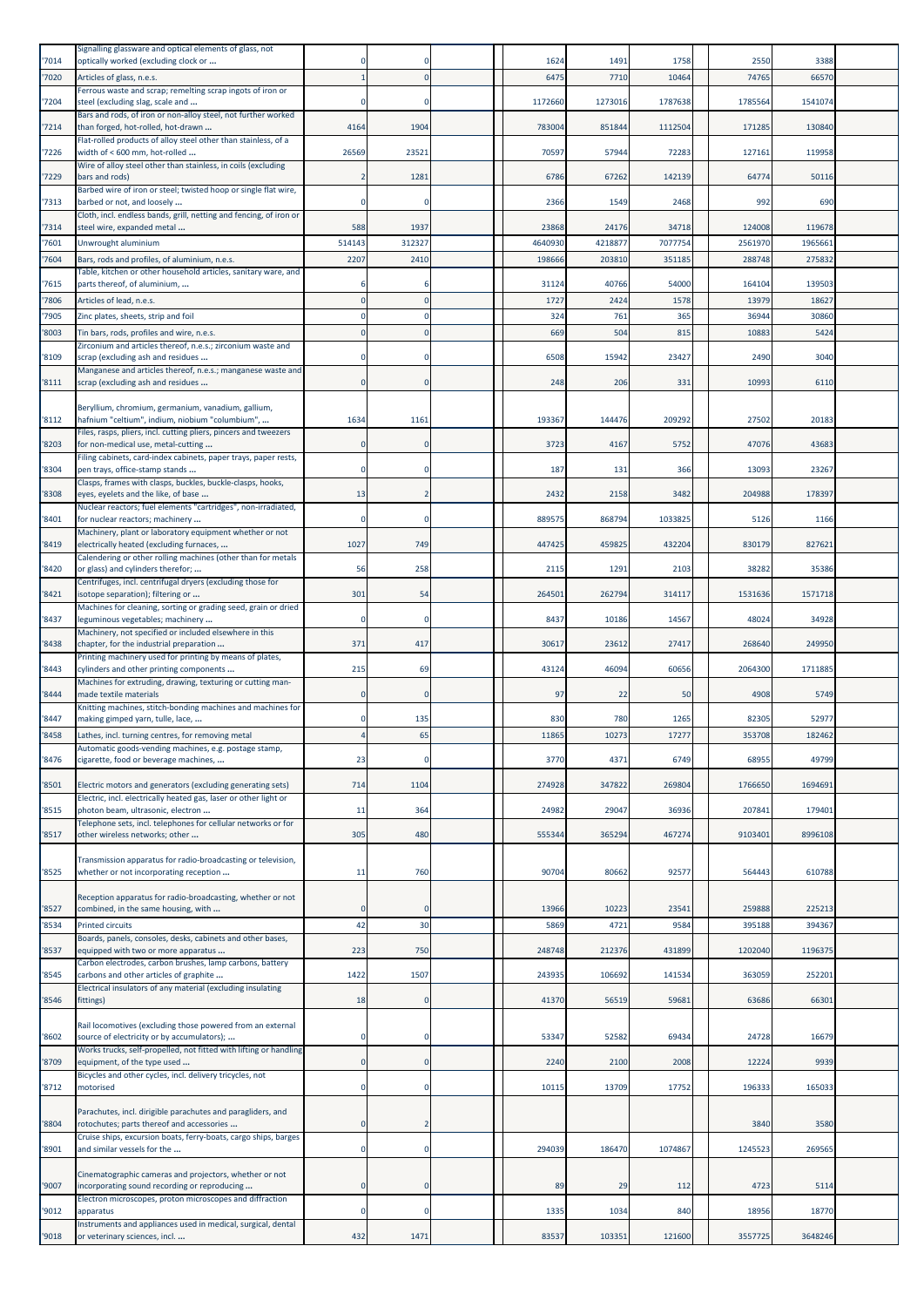|               | Wrist-watches, pocket-watches and other watches, incl. stop-                                                |              |                |               |             |             |                   |                  |  |
|---------------|-------------------------------------------------------------------------------------------------------------|--------------|----------------|---------------|-------------|-------------|-------------------|------------------|--|
| '9102         | watches (excluding of precious                                                                              | 29           | 58             | 20766         | 30606       | 12597       | 714703            | 465717           |  |
| '9108         | Watch movements, complete and assembled<br>Firearms and similar devices which operate by the firing of an   |              | $\Omega$       |               | 45          | 178         | 5445              | 4543             |  |
| '9303         | explosive charge, e.g. sporting                                                                             | 654          | 960            |               |             |             | 14617             | 15876            |  |
|               | Spring, air or gas guns and pistols, truncheons and other non-                                              |              |                |               |             |             | 4586              | 4742             |  |
| '9304         | firearms (excluding swords, cutlasses,<br>Worked vegetable or mineral carving material and articles of      |              | 16             |               |             |             |                   |                  |  |
| '9602         | these materials n.e.s; moulded                                                                              |              | $\Omega$       | 2938          | 5309        | 5287        | 22221             | 21258            |  |
| 9603          | Brooms, brushes, incl. brushes constituting parts of<br>machines, appliances or vehicles, hand-operated     | 12           | 24             | 30634         | 35305       | 45669       | 197908            | 189696           |  |
| 9607          | Slide fasteners and parts thereof                                                                           |              | $\mathbf 0$    | 3547          | 4357        | 4995        | 106486            | 83086            |  |
|               | Slates and boards, with writing or drawing surfaces, whether                                                |              |                |               |             |             |                   |                  |  |
| '9610         | or not framed                                                                                               |              | $\Omega$       | 883           | 1122        | 1006        | 8853              | 7674             |  |
| 9611          | Hand-operated date, sealing or numbering stamps, and the<br>like; hand-operated composing sticks            |              | $\Omega$       | 266           | 211         | 314         | 8286              | 4787             |  |
| '0102         | Live bovine animals                                                                                         |              | $\Omega$       | 27467         | 24227       | 16886       | 1057803           | 1421585          |  |
|               | Milk and cream, not concentrated nor containing added sugar                                                 |              |                |               |             |             |                   |                  |  |
| 0401          | or other sweetening matter<br>Animal products n.e.s.; dead animals of all types, unfit for                  |              | 0              | 24381         | 29120       | 37271       | 826808            | 678510           |  |
| '0511         | human consumption                                                                                           | 273          | 128            | 21484         | 25148       | 35458       | 52396             | 48140            |  |
|               |                                                                                                             |              |                |               |             |             |                   |                  |  |
| '0709         | Other vegetables, fresh or chilled (excluding potatoes,<br>tomatoes, alliaceous vegetables, edible          |              | $\Omega$       | 33386         | 34396       | 31145       | 406473            | 315091           |  |
|               | Dried vegetables, whole, cut, sliced, broken or in powder, but                                              |              |                |               |             |             |                   |                  |  |
| '0712         | not further prepared                                                                                        | $\Omega$     | 513            | 2922          | 5161        | 11371       | 82484             | 87283            |  |
|               | Roots and tubers of manioc, arrowroot, salep, Jerusalem                                                     |              |                |               |             |             |                   |                  |  |
| '0714         | artichokes, sweet potatoes and similar                                                                      |              | $\Omega$       | 27            | 74          | 61          | 17179             | 13313            |  |
| 0808          | Apples, pears and quinces, fresh                                                                            |              | $\Omega$       | 5437          | 4682        | 5492        | 122948            | 14995            |  |
| 1008          | Buckwheat, millet, canary seed and other cereals (excluding<br>wheat and meslin, rye, barley,               |              | 148            | 31343         | 40555       | 63033       | 34165             | 40762            |  |
|               |                                                                                                             |              |                |               |             |             |                   |                  |  |
| '1105         | Flour, meal, powder, flakes, granules and pellets of potatoes                                               | 975          | 20             | 10239         | 9324        | 3413        | 67730             | 61044            |  |
| '1204         | Linseed, whether or not broken                                                                              | 7738         | 12134          | 219227        | 230375      | 441921      | 18347             | 26310            |  |
| 1205          | Rape or colza seeds, whether or not broken<br>Plants and parts of plants, incl. seeds and fruits, of a kind |              | $\Omega$       | 175864        | 292589      | 158522      | 8105              | 2108             |  |
| 1211          | used primarily in perfumery,                                                                                |              | $\Omega$       | 13129         | 12771       | 13642       | 83573             | 86438            |  |
|               | Lac; natural gums, resins, gum-resins, balsams and other                                                    |              |                |               |             |             |                   |                  |  |
| 1301          | natural oleoresins<br>Pig fat, incl. lard, and poultry fat, rendered or otherwise                           |              | $\mathbf 0$    | 981           | 704         | 1290        | 16696             | 13502            |  |
| '1501         | extracted (excluding lard stearin                                                                           |              | $\Omega$       | 23            | 136         | 17          | 5322              | 5543             |  |
| 1503          | Lard stearin, lard oil, oleostearin, oleo-oil and tallow oil<br>(excluding emulsified, mixed or             |              | $\mathbf 0$    |               |             |             | 1837              | 1282             |  |
|               | Degras; residues resulting from the treatment of fatty                                                      |              |                |               |             |             |                   |                  |  |
| '1522         | substances or animal or vegetable waxes                                                                     |              | $\mathbf 0$    | 1451          | 1081        | 1771        | 3365              | 11759            |  |
|               | Prepared or preserved meat, offal or blood (excluding                                                       |              |                |               |             |             |                   |                  |  |
| '1602         | sausages and similar products, and meat                                                                     |              | $\mathbf 0$    | 51154         | 53166       | 74716       | 223561            | 216345           |  |
|               | Prepared or preserved fish; caviar and caviar substitutes                                                   |              |                |               |             |             |                   |                  |  |
| '1604<br>1801 | prepared from fish eggs                                                                                     |              | $\mathbf{0}$   | 60820<br>1460 | 74122<br>21 | 90775<br>49 | 1220710<br>248037 | 1319990<br>30229 |  |
|               | Cocoa beans, whole or broken, raw or roasted<br>Vegetables, fruit, nuts and other edible parts of plants,   |              |                |               |             |             |                   |                  |  |
| '2001         | prepared or preserved by vinegar                                                                            | $\mathbf 0$  | $\mathbf 0$    | 8993          | 10831       | 14945       | 26413             | 24547            |  |
| '2003         | Mushrooms and truffles, prepared or preserved otherwise<br>than by vinegar or acetic acid                   |              | $\mathbf 0$    | 792           | 1028        | 1301        | 25150             | 23499            |  |
|               | Waters, incl. mineral waters and aerated waters, containing                                                 |              |                |               |             |             |                   |                  |  |
| 2202          | added sugar or other sweetening                                                                             |              | 1              | 189276        | 217420      | 348907      | 259036            | 251086           |  |
| '2203         | Beer made from malt                                                                                         | 249          | 90             | 147928        | 13050       | 160993      | 676147            | 54749            |  |
| '2205         | Vermouth and other wine of fresh grapes, flavoured with<br>plants or aromatic substances                    |              | $\mathbf 0$    | 155           | 295         | 237         | 3348              | 4117             |  |
| '2307         | Wine lees; argol                                                                                            | $\Omega$     | $\Omega$       | $\Omega$      |             | 177         | 1591              | 1856             |  |
| 2309          | Preparations of a kind used in animal feeding                                                               | 422          | 4255           | 179522        | 239800      | 318604      | 982325            | 108263:          |  |
| '2504         | Natural graphite                                                                                            | 15           | $\overline{2}$ | 1062          | 2577        | 2402        | 6079              | 4595             |  |
|               | Quartz (excluding natural sands); quartzite, whether or not                                                 |              | $\mathbf 0$    | 6754          | 9349        |             | 35825             | 36500            |  |
| 2506          | roughly trimmed or merely cut,<br>Natural calcium phosphates and natural aluminium calcium                  |              |                |               |             | 11676       |                   |                  |  |
| '2510         | phosphates, natural and phosphatic                                                                          | $\mathbf{0}$ | $\mathbf 0$    | 32997         | 255816      | 287284      | 12884             | 10970            |  |
| '2512         | Siliceous fossil meals, e.g. kieselguhr, tripolite and diatomite,<br>and similar siliceous earths,          | $\Omega$     | 8              | 2322          | 2449        | 2903        | 9512              | 8165             |  |
|               | Marble, travertine, ecaussine and other calcareous                                                          |              |                |               |             |             |                   |                  |  |
| '2515         | monumental or building stone of an apparent                                                                 |              | $\mathbf 0$    | 435           | 556         | 446         | 132661            | 70944            |  |
| '2517         | Pebbles, gravel, broken or crushed stone, for concrete<br>aggregates, for road metalling or for             | 0            | 0              | 18392         | 20111       | 22243       | 22234             | 24544            |  |
|               |                                                                                                             |              |                |               |             |             |                   |                  |  |
| '2522         | Quicklime, slaked lime and hydraulic lime (excluding pure<br>calcium oxide and calcium hydroxide)           | $\Omega$     | $\mathbf 0$    | 14043         | 15870       | 20860       | 4771              | 4125             |  |
| '2524         | Asbestos (excluding products made from asbestos)                                                            |              | $\mathbf 0$    | 188147        | 17489       | 185543      |                   |                  |  |
|               |                                                                                                             |              |                |               |             |             |                   |                  |  |
| '2530         | Vermiculite, perlite and other mineral substances, n.e.s.                                                   | 1354         | 1753           | 67567         | 93385       | 118549      | 67265             | 50331            |  |
|               | Manganese ores and concentrates, incl. ferruginous                                                          |              |                |               |             |             |                   |                  |  |
| '2602         | manganese ores and concentrates, with a                                                                     |              | $\Omega$       | 4842          | 1156        | 510         | 3329              | 3031             |  |
| '2610         | Chromium ores and concentrates                                                                              | $\Omega$     | $\Omega$       | 1417          | 8154        | 338         | 8064              | 6890             |  |
| 2612          | Uranium or thorium ores and concentrates                                                                    |              | $\Omega$       |               |             | 8673        |                   |                  |  |
| 2620          | Slag, ash and residues containing metals, arsenic or their<br>compounds (excluding those from               | 4097         | 5857           | 9725          | 9922        | 14273       | 11465             | 139932           |  |
|               | Petroleum oils and oils obtained from bituminous minerals,                                                  |              |                |               |             |             |                   |                  |  |
| '2709         | crude                                                                                                       | 4224336      | 1606174        | 121443990     | 72564294    | 110119384   | 29102359          | 16165051         |  |
| 2801          | Fluorine, chlorine, bromine and iodine                                                                      |              | $\mathbf 0$    | 1883          | 2609        | 2323        | 59150             | 77032            |  |
| '2807         | Sulphuric acid; oleum<br>Hydroxide and peroxide of magnesium; oxides, hydroxides                            |              | $\Omega$       | 12492         | 12579       | 13637       | 5923              | 4786             |  |
| '2816         | and peroxides, of strontium or barium                                                                       | 113          | 297            | 22072         | 35229       | 36474       | 19612             | 18506            |  |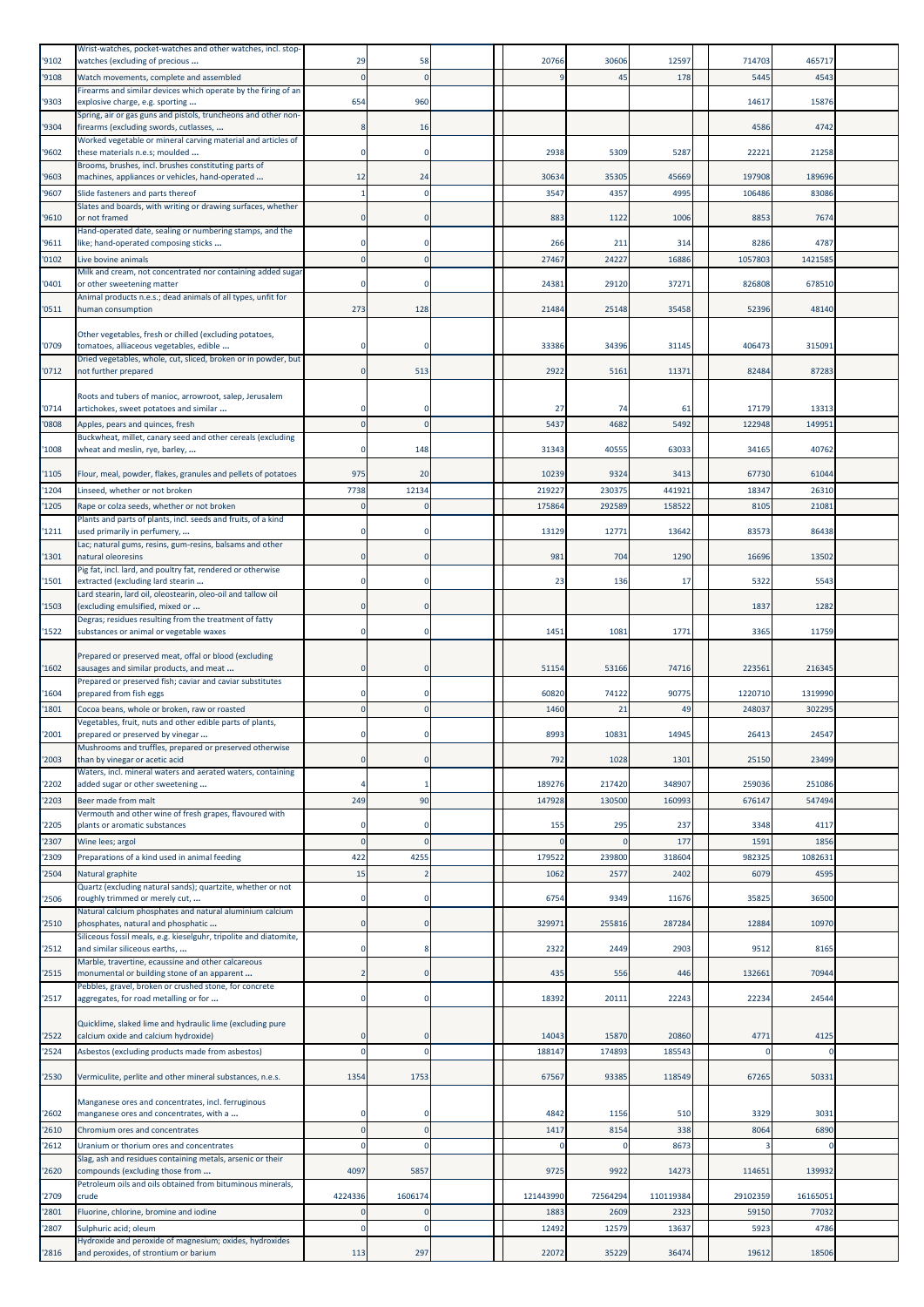| '2828          | Hypochlorites; commercial calcium hypochlorite; chlorites;<br>hypobromites                                                                                        |                            | 26             | 2592      | 5026    | 3705         | 18586          | 23151          |  |
|----------------|-------------------------------------------------------------------------------------------------------------------------------------------------------------------|----------------------------|----------------|-----------|---------|--------------|----------------|----------------|--|
| '2841          | Salts of oxometallic or peroxometallic acids                                                                                                                      | $\Omega$                   | 597            | 25090     | 22957   | 1633         | 34089          | 25180          |  |
| '2843          | Colloidal precious metals; inorganic or organic compounds of<br>precious metals, whether or not                                                                   | $\mathbf 0$                | $\Omega$       | 7290      | 2016    | 7381         | 65538          | 94729          |  |
| '2852          | Compounds, inorganic or organic, of mercury, whether or not<br>chemically defined (excluding amalgams)                                                            | $\Omega$                   | $\Omega$       | 66        | 53      | 125          | 2849           | 787            |  |
| '2909          | Ethers, ether-alcohols, ether-phenols, ether-alcohol-phenols,<br>alcohol peroxides, ether peroxide,                                                               | 22                         |                | 347909    | 175312  | 113251       | 552893         | 419593         |  |
| '2911          | Acetals and hemiacetals, whether or not with other oxygen<br>function, and their halogenated,                                                                     | 0                          |                |           |         | 15           | 2527           | 2886           |  |
| '2917          | Polycarboxylic acids, their anhydrides, halides, peroxides and<br>peroxyacids; their halogenated,                                                                 | 148                        | 95             | 78140     | 70734   | 129745       | 756876         | 578386         |  |
|                | Carboxyamide-function compounds; amide-function                                                                                                                   |                            |                |           |         |              |                |                |  |
| '2924          | compounds of carbonic acid<br>Glycosides, natural or reproduced by synthesis, and their                                                                           | $\Omega$                   | $\Omega$       | 4088      | 2760    | 5372         | 247154         | 253552         |  |
| '2938          | salts, ethers, esters and other                                                                                                                                   | 0                          |                | 91        | 131     | 286          | 19443          | 19062          |  |
| '3001          | Dried glands and other organs for organo-therapeutic uses,<br>whether or not powdered; extracts<br>Mineral or chemical phosphatic fertilisers (excluding those in | 0                          | $\Omega$       | 18064     | 22028   | 25330        | 187721         | 233323         |  |
| '3103          | tablets or similar forms, or                                                                                                                                      | $\mathbf 0$                |                | 497       | 246     | 182          | 15274          | 13069          |  |
| '3105          | Mineral or chemical fertilisers containing two or three of the<br>fertilising elements nitrogen,                                                                  | 44461                      | 27211          | 3165128   | 2731325 | 4692133      | 301616         | 273376         |  |
| '3208          | Paints and varnishes, incl. enamels and lacquers, based on<br>synthetic polymers or chemically                                                                    | 41                         | 57             | 108479    | 107728  | 135252       | 341452         | 311126         |  |
| '3211          | Prepared driers                                                                                                                                                   |                            |                | 258       | 315     | 341          | 5825           | 6360           |  |
| '3213          | Artist's, student's or signboard painter's colours, modifying<br>tints, amusement colours and                                                                     |                            |                | 11467     | 12968   | 15488        | 11734          | 11470          |  |
| '3301          | Essential oils, whether or not terpeneless, incl. concretes and<br>absolutes; resinoids; extracted                                                                | $\mathbf 0$                | 13             | 12398     | 18412   | 25436        | 7501:          | 81833          |  |
| '3306          | Preparations for oral or dental hygiene, incl. denture fixative<br>pastes and powders; yarn used                                                                  | $\overline{2}$             | 169            | 69628     | 68999   | 78075        | 168478         | 148849         |  |
| '3401          | Soap; organic surface-active products and preparations for<br>use as soap, in the form of bars,                                                                   | 690                        | 223            | 112660    | 139723  | 144589       | 231046         | 268599         |  |
| '3501          | Casein, caseinates and other casein derivatives; casein glues<br>(excluding those packaged as                                                                     |                            | $\Omega$       | 101       | 354     | 445          | 45890          | 54846          |  |
|                | Prepared glues and other prepared adhesives, n.e.s.;                                                                                                              | $\mathbf 0$                | 17             |           |         |              |                | 228057         |  |
| '3506          | products suitable for use as glues or<br>Safety fuses; detonating fuses; percussion or detonating caps;                                                           |                            |                | 30189     | 29608   | 35009        | 244257         |                |  |
| '3603          | igniters; electric detonators                                                                                                                                     | $\mathbf 0$                |                | 41261     | 37066   | $\mathbf 0$  | 11816          | 10673          |  |
| '3605          | Matches (excluding pyrotechnic articles of heading 3604)<br>Artificial graphite; colloidal or semi-colloidal graphite;                                            | $\mathbf 0$                |                | 8528      | 10055   | $\mathbf{0}$ | 1174           | 946            |  |
| '3801          | preparations based on graphite or<br>Plates, sheets, film, foil and strip, of non-cellular plastics, not                                                          | $\Omega$                   |                | 29902     | 26263   | 30313        | 43486          | 34833          |  |
| '3920          | reinforced, laminated,<br>Tableware, kitchenware, other household articles and toilet                                                                             | 9672                       | 14464          | 267778    | 316645  | 438363       | 1864485        | 1875480        |  |
| '3924          | articles, of plastics (excluding                                                                                                                                  |                            | 30             | 5287      | 62349   | 77347        | 312749         | 311691         |  |
| '3926          | Articles of plastics and articles of other materials of heading<br>3901 to 3914, n.e.s.                                                                           | 449                        | 538            | 12356     | 139979  | 177549       | 1947742        | 174375         |  |
| '4002          | Synthetic rubber and factice derived from oils, in primary<br>forms or in plates, sheets or strip;                                                                | 20719                      | 13099          | 1578122   | 1255919 | 1896531      | 618985         | 489115         |  |
| '4007          | vuicanised rubber thread and cord (excluding ungimped<br>single thread with a diameter of > 5                                                                     | $\Omega$                   | $\Omega$       | 127       | 163     | 268          | 12151          | 12613          |  |
| '4009          | Tubes, pipes and hoses, of vulcanised rubber other than hard<br>rubber, with or without their                                                                     | 125                        | 101            | 51990     | 49871   | 60392        | 271288         | 207994         |  |
| '4012          | Retreaded or used pneumatic tyres of rubber; solid or<br>cushion tyres, tyre treads and tyre flaps,                                                               | 5                          | 17             | 2262      | 2001    | 2060         | 75330          | 65514          |  |
|                | Hygienic or pharmaceutical articles, incl. teats, of vulcanised                                                                                                   |                            |                |           |         |              |                |                |  |
| '4014          | rubber (excluding hard rubber),                                                                                                                                   | $\mathbf 0$                | $\Omega$       | 11293     | 12356   | 16221        | 42818          | 41061          |  |
| '4114          | Chamois leather, incl. combination chamois leather<br>(excluding glacé-tanned leather subsequently                                                                | $\Omega$                   | $\Omega$       | 436       | 390     | 306          | 29005          | 14418          |  |
| '4202          | Trunks, suitcases, vanity cases, executive-cases, briefcases,<br>school satchels, spectacle cases,                                                                | 1059                       | 590            | 45563     | 54897   | 61309        | 3397875        | 2772248        |  |
| '4401          | Fuel wood, in logs, billets, twigs, faggots or similar forms;<br>wood in chips or particles; sawdust                                                              | 15576                      | 18546          | 427575    | 485000  | 487083       | 718432         | 472427         |  |
| '4502          | Natural cork, debacked or roughly squared, or in square or<br>rectangular blocks, plates, sheets                                                                  | $\mathbf 0$                | $\Omega$       |           |         | Δ            | 485            | 225            |  |
|                | Plaits and similar products of plaiting materials, whether or                                                                                                     |                            |                |           |         |              |                |                |  |
| '4601<br>'4701 | not assembled into strips; plaiting<br>Mechanical wood pulp, not chemically treated                                                                               | $\mathbf 0$<br>$\mathbf 0$ | 0<br>$\Omega$  | 155<br>12 | 130     | 196<br>693   | 14206<br>32407 | 12979<br>30418 |  |
| '4705          | Wood pulp obtained by a combination of mechanical and<br>chemical pulping processes                                                                               | 27                         | $\mathbf 0$    | 58333     | 59308   | 65522        | 4752           | 3007           |  |
| '4805          | Other paper and paperboard, uncoated, in rolls of a width ><br>36 cm or in square or rectangular                                                                  | 13042                      | 17393          | 202232    | 312425  | 597379       | 605610         | 524099         |  |
| '4807          | Composite paper and paperboard "made by sticking flat<br>layers of paper or paperboard together                                                                   | $\Omega$                   | $\Omega$       | 1809      | 1659    | 2292         | 19108          | 18934          |  |
| '4817          | Envelopes, letter cards, plain postcards and correspondence<br>cards, of paper or paperboard;                                                                     | $\mathbf 0$                | $^{\circ}$     | 3297      | 2773    | 4452         | 17844          | 9282           |  |
| '4819          | Cartons, boxes, cases, bags and other packing containers, of<br>paper, paperboard, cellulose wadding                                                              | 132                        | 110            | 174742    | 191074  | 262123       | 720384         | 443841         |  |
| '5203          | Cotton, carded or combed<br>Woven fabrics of cotton, containing predominantly, but <                                                                              | $\mathbf 0$                | $\overline{0}$ | 798       | 51      | 262          | 2284           | 2656           |  |
| '5210          | 85% cotton by weight, mixed principally                                                                                                                           | $\mathbf{0}$               | $\Omega$       | 1461      | 906     | 1716         | 34574          | 29619          |  |
| '5212          | Woven fabrics of cotton, containing predominantly, but <<br>85% cotton by weight, other than those                                                                | $\mathbf 0$                | $\Omega$       | 2465      | 1376    | 1482         | 1693:          | 16691          |  |
| '5309          | Woven fabrics of flax<br>Woven fabrics of jute or of other textile bast fibres of heading                                                                         | 127                        | 91             | 7325      | 4459    | 4251         | 108631         | 47492          |  |
| '5310          | 5303                                                                                                                                                              |                            |                | 163       | 115     | 133          | 4762           | 5656           |  |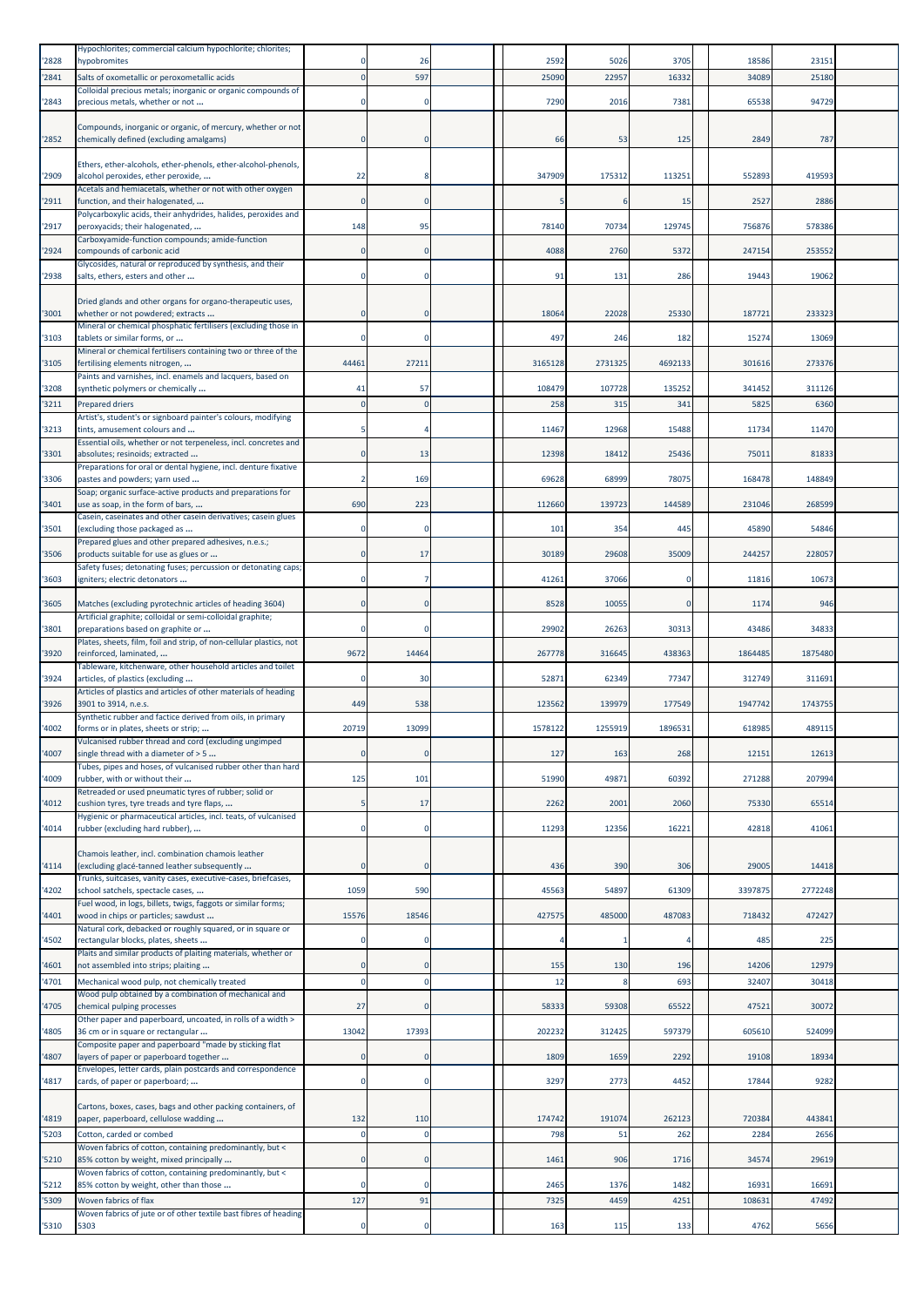| '5402 | Synthetic filament yarn, incl. synthetic monofilaments of < 67<br>decitex (excluding sewing thread                | 3624         | 2463           | 39256   | 31624   | 62292   | 673479  | 532525  |  |
|-------|-------------------------------------------------------------------------------------------------------------------|--------------|----------------|---------|---------|---------|---------|---------|--|
| '5407 | Woven fabrics of synthetic filament yarn, incl. monofilament<br>of >= 67 decitex and with a cross                 |              |                | 26429   | 32862   | 40362   | 585621  | 394279  |  |
|       | Artificial staple fibres, carded, combed or otherwise                                                             |              |                |         |         |         |         |         |  |
| '5507 | processed for spinning<br>Yarn of synthetic staple fibres (excluding sewing thread and                            | $\mathbf 0$  | $\Omega$       |         | 10      | 6       | 2880    | 3223    |  |
| '5509 | yarn put up for retail sale)<br>Yarn of man-made staple fibres, put up for retail sale                            | $\mathbf 0$  | $\Omega$       | 1306    | 1705    | 1848    | 179131  | 142247  |  |
| '5511 | (excluding sewing thread)<br>Carpets and other textile floor coverings, whether or not                            | $\Omega$     |                | 594     | 853     | 893     | 3954    | 4530    |  |
| '5705 | made up (excluding knotted, woven<br>Tulles and other net fabrics (excluding woven, knitted or                    | $\mathbf 0$  | $\Omega$       | 1836    | 2087    | 2690    | 24135   | 20268   |  |
| '5804 | crocheted fabrics); lace in the piece,                                                                            | $\mathbf{0}$ | $\Omega$       | 863     | 784     | 1092    | 29249   | 13864   |  |
| '5810 | Embroidery on a textile fabric ground, in the piece, in strips<br>or in motifs                                    | $\Omega$     | $\Omega$       | 210     | 270     | 430     | 87539   | 52752   |  |
| '5908 | Textile wicks, woven, plaited or knitted, for lamps, stoves,<br>lighters, candles or the like;                    | $\mathbf 0$  | $\Omega$       | 14      | 21      | 23      | 404     | 427     |  |
| '6103 | Men's or boys' suits, ensembles, jackets, blazers, trousers, bib<br>and brace overalls, breeches                  | 56           | 75             | 14335   | 17701   | 25601   | 419840  | 360808  |  |
| '6109 | T-shirts, singlets and other vests, knitted or crocheted                                                          | 61           | 117            | 31324   | 32184   | 39543   | 1789606 | 1450817 |  |
| '6111 | Babies' garments and clothing accessories, knitted or<br>crocheted (excluding hats)                               | $\mathbf 0$  | -2             | 7802    | 9932    | 13565   | 266234  | 220406  |  |
| '6202 | Women's or girls' overcoats, car coats, capes, cloaks, anoraks,                                                   | 783          | 294            | 39076   | 50298   | 52622   | 1047830 | 875709  |  |
|       | incl. ski jackets, windcheaters,<br>Men's or boys' singlets and other vests, underpants, briefs,                  |              |                |         |         |         |         |         |  |
| '6207 | nightshirts, pyjamas, bathrobes,<br>Babies' garments and clothing accessories of textile materials                |              |                | 699     | 1478    | 1649    | 37187   | 2957    |  |
| '6209 | (excluding knitted or crocheted<br>Ties, bow ties and cravats of textile materials (excluding                     |              | $\Omega$       | 4958    | 7680    | 9944    | 91062   | 6482    |  |
| '6215 | knitted or crocheted)<br>Made-up clothing accessories and parts of garments or                                    | 5            | $\Omega$       | 191     | 83      | 103     | 20909   | 13823   |  |
| '6217 | clothing accessories, of all types of<br>Blankets and travelling rugs of all types of textile materials           | 0            | з              | 5169    | 5063    | 6725    | 73109   | 54868   |  |
| '6301 | (excluding table covers, bedspreads                                                                               |              | 0              | 2949    | 3251    | 4663    | 55542   | 45574   |  |
| '6308 | Sets consisting of woven fabric and yarn, whether or not with<br>accessories, for making up into                  | $\mathbf 0$  | $\Omega$       | 707     | 815     | 1040    | 22765   | 4447    |  |
| '6402 | Footwear with outer soles and uppers of rubber or plastics<br>(excluding waterproof footwear of                   | 43           | 17             | 58419   | 51104   | 55019   | 1202088 | 1043708 |  |
| '6405 | Footwear with outer soles of rubber or plastics, with uppers<br>other than rubber, plastics, leather              | 16           | 10             | 14879   | 14372   | 17233   | 105898  | 78135   |  |
| '6506 | Headgear, whether or not lined or trimmed, n.e.s.<br>Artificial flowers, foliage and fruit and parts thereof, and | 3            | $^{\circ}$     | 7532    | 6046    | 10347   | 13643   | 131562  |  |
| '6702 | articles made of artificial flowers,                                                                              | $\mathbf 0$  | $\mathbf 0$    | 145     | 2000    | 2590    | 68282   | 56482   |  |
| '6704 | Wigs, false beards, eyebrows and eyelashes, switches and the<br>like, of human or animal hair                     | $\Omega$     |                | 1595    | 2248    | 2207    | 25361   | 23158   |  |
| '6804 | Millstones, grindstones, grinding wheels and the like, without<br>frameworks, for milling, grinding,              | 138          | 65             | 29650   | 28924   | 32571   | 130515  | 127727  |  |
| '6910 | Ceramic sinks, washbasins, washbasin pedestals, baths,<br>bidets, water closet pans, flushing                     | 192          | $^{\circ}$     | 50850   | 51653   | 60396   | 135953  | 130882  |  |
| '7001 | Cullet and other waste and scrap of glass; glass in the mass<br>(excluding glass in the form of                   |              |                | 37      | 74      | 183     | 6672    | 7546    |  |
| '7006 | Sheets or profiles of glass, whether or not having an<br>absorbent, reflecting or non-reflecting                  | $\mathbf 0$  | $\overline{4}$ | 2582    | 3265    | 3123    | 41219   | 40901   |  |
| '7008 | Multiple-walled insulating units of glass<br>Glass envelopes, incl. bulbs and tubes, open, and glass parts        | $\Omega$     | 77             | 12419   | 8487    | 15546   | 46376   | 49033   |  |
| '7011 | thereof, without fittings, for                                                                                    | 41           | $\Omega$       | 133     | 30      | 300     | 16906   | 918     |  |
| '7102 | Diamonds, whether or not worked, but not mounted or set<br>(excluding unmounted stones for pick-up                | 39           | 45             | 3768052 | 3246473 | 4541353 | 718497  | 436464  |  |
| '7118 | Coin, incl. legal tender (excluding medals, jewellery made<br>from coins, collectors' items of                    | $\mathbf 0$  | $\mathbf 0$    | 4164    | 7342    | 7228    | 183     | 310     |  |
| '7216 | Angles, shapes and sections of iron or non-alloy steel, n.e.s.                                                    | 491          | 439            | 382947  | 352775  | 497222  | 283392  | 204665  |  |
| '7218 | Stainless steel in ingots or other primary forms (excluding<br>remelting scrap ingots and products                | 144          | 114            | 929     | 906     | 379     | 164243  | 135926  |  |
| '7310 | Tanks, casks, drums, cans, boxes and similar containers, of<br>iron or steel, for any material                    | $\bf{0}$     | 237            | 25843   | 26974   | 36883   | 65065   | 4941    |  |
| '7322 | Radiators for central heating, non-electrically heated, and<br>parts thereof, of iron or steel;                   | $\mathbf 0$  | $\mathbf 0$    | 32550   | 37343   | 51877   | 62750   | 59033   |  |
| '7402 | Copper, unrefined; copper anodes for electrolytic refining                                                        | $\mathbf 0$  | $\Omega$       | 22      | 16      | 3       | 529     | 417     |  |
| '7404 | Waste and scrap, of copper (excluding ingots or other similar<br>unwrought shapes, of remelted                    | $\mathbf 0$  |                | 8257    | 3734    | 20531   | 820313  | 725339  |  |
| '7901 | Unwrought zinc :                                                                                                  | 593          | $\Omega$       | 1337    | 32155   | 2600    | 572574  | 44430   |  |
| '8001 | Unwrought tin                                                                                                     | $\mathbf 0$  | $\mathbf 0$    | 7577    | 12188   | 18159   | 110320  | 81856   |  |
| '8102 | Molybdenum and articles thereof, n.e.s.; molybdenum waste<br>and scrap (excluding ash and residues                | $\mathbf 0$  | $\mathbf 0$    | 1418    | 11735   | 10620   | 5249    | 4436    |  |
| '8104 | Magnesium and articles thereof, n.e.s.; magnesium waste<br>and scrap (excluding ash and residues                  | 24           | $\Omega$       | 17421   | 29653   | 33066   | 40487   | 25613   |  |
| '8106 | Bismuth and articles thereof, n.e.s.; bismuth waste and scrap<br>(excluding ash and residues containing           | $\bf{0}$     | $\overline{0}$ | 21      | 162     | 42      | 2768    | 1329    |  |
| '8306 | Bells, gongs and the like, non-electric, of base metal<br>(excluding musical instruments); statuettes             | 10           | 12             | 2268    | 5595    | 2840    | 25332   | 19824   |  |
| '8403 | Central heating boilers, non-electric; parts thereof (excluding<br>vapour generating boilers and                  | 8            | 26             | 52471   | 43418   | 54201   | 410777  | 430637  |  |
| '8405 | Producer gas or water gas generators, with or without their<br>purifiers; acetylene gas generators                | $\mathbf 0$  | 22             | 6678    | 6540    | 4036    | 32829   | 43303   |  |
| '8408 | Compression-ignition internal combustion piston engine<br>"diesel or semi-diesel engine"                          | 1370         | $\overline{0}$ | 105409  | 133067  | 158465  | 1349557 | 847880  |  |
| '8410 | Hydraulic turbines, water wheels, and regulators therefor<br>(excluding hydraulic power engines                   |              |                | 6839    | 8609    | 25446   | 12119   | 8131    |  |
|       |                                                                                                                   |              |                |         |         |         |         |         |  |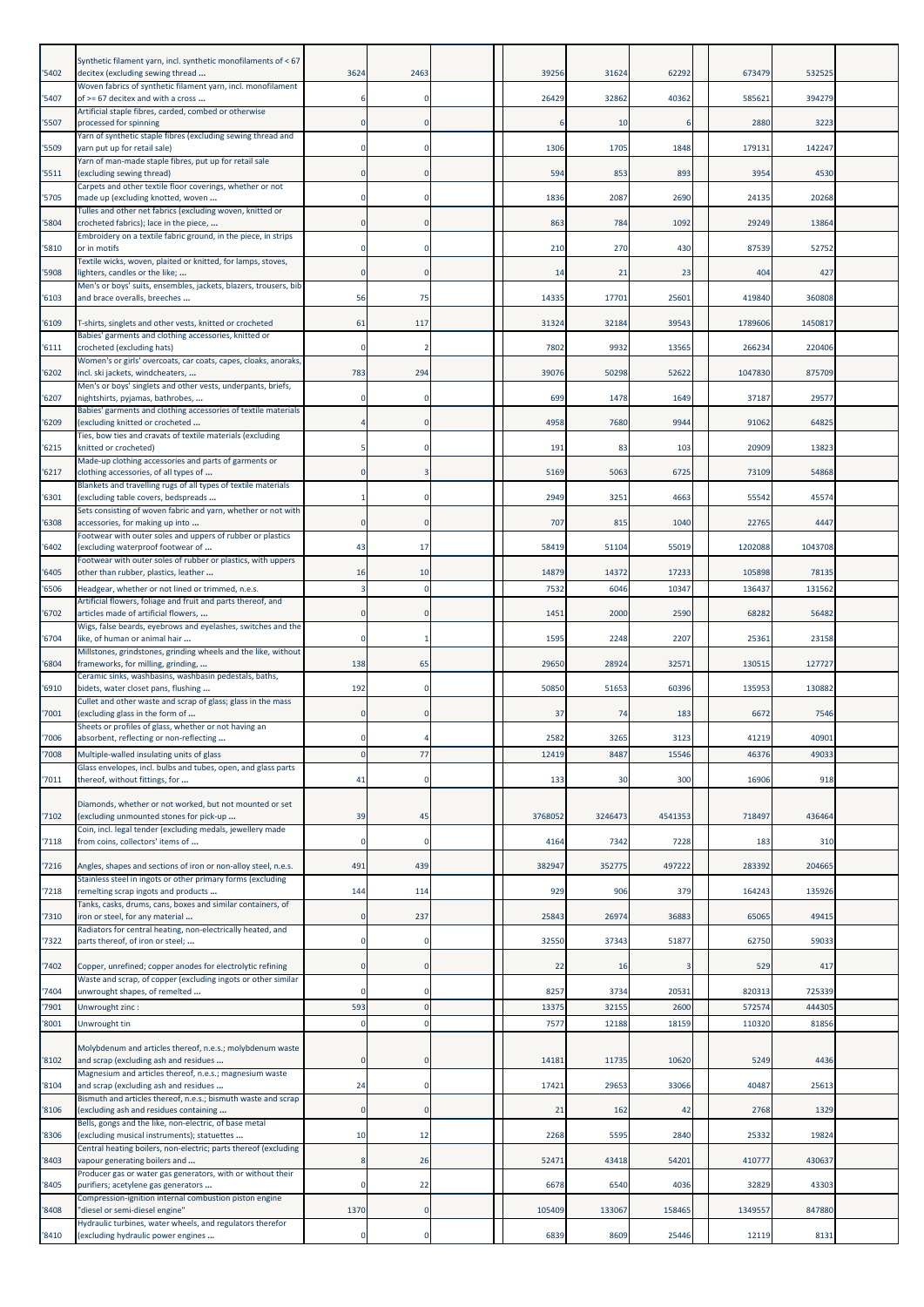| '8412          | Engines and motors (excluding steam turbines, internal<br>combustion piston engine, hydraulic                       | 303      | 571            | 310681          | 105000       | 315463        | 514098         | 424221         |  |
|----------------|---------------------------------------------------------------------------------------------------------------------|----------|----------------|-----------------|--------------|---------------|----------------|----------------|--|
| '8417          | Industrial or laboratory furnaces and ovens, non-electric, incl.<br>incinerators (excluding drying                  | 300      | 72             | 12959           | 8695         | 12400         | 117049         | 82051          |  |
| '8433          | Harvesting or threshing machinery, incl. straw or fodder<br>balers; grass or hay mowers; machines                   | 95       | 96             | 140712          | 142562       | 164362        | 523096         | 527350         |  |
| '8435          | Presses, crushers and similar machinery used in the<br>manufacture of wine, cider, fruit juices                     |          |                | 96              | 326          | 62            | 12243          | 9414           |  |
| '8463          | Machine tools for working metal, sintered metal carbides or<br>cermets, without removing material                   | 11       |                | 911             | 862          | 987           | 49952          | 24682          |  |
|                | Calculating machines and pocket-size "dimensions <= 170                                                             |          |                |                 |              |               |                |                |  |
| '8470          | mm x 100 mm x 45 mm" data recording,<br>Machines and apparatus of a kind used solely or principally                 |          |                | 22163           | 20780        | 20404         | 236455         | 205736         |  |
| '8486          | for the manufacture of semiconductor<br>Video recording or reproducing apparatus, whether or not                    |          | $\Omega$       | 6333            | 1960         | 2859          | 208789         | 212817         |  |
| '8521          | incorporating a video tuner (excluding<br>Discs, tapes, solid-state non-volatile storage devices, "smart            |          | $\Omega$       | 5031            | 4453         | 7661          | 48636          | 44413          |  |
| '8523          | cards" and other media for the<br>Self-propelled railway or tramway coaches, vans and trucks                        | 218      | 164            | 229251          | 260240       | 249966        | 807144         | 748299         |  |
| '8603          | (excluding those of heading 8604)                                                                                   |          | $\Omega$       | 68219           | 32936        | 99055         | 44047          | 54280          |  |
| '8605          | Railway or tramway passenger coaches, luggage vans, post<br>office coaches and other special purpose                |          | $\Omega$       | 76757           | 194239       | 285018        | 2476           | 21431          |  |
| '8702          | Motor vehicles for the transport of >= 10 persons, incl. driver                                                     |          | $\Omega$       | 80815           | 43349        | 84688         | 790637         | 609303         |  |
| '8707          | Bodies, incl. cabs, for tractors, motor vehicles for the<br>transport of ten or more persons,                       |          |                | 230192          | 213937       | 278637        | 254832         | 153113         |  |
| '8801          | Balloons and dirigibles; gliders, hang gliders and other non-<br>powered aircraft                                   |          |                |                 |              |               | 496            | 732            |  |
| '8802          | Powered aircraft "e.g. helicopters and aeroplanes";<br>spacecraft, incl. satellites, and suborbital                 | 1253     |                |                 |              |               | 162556         | 103322         |  |
| '8905          | Light-vessels, fire-floats, dredgers, floating cranes, and other<br>vessels the navigability of                     |          | O              | 72807           | 97314        | $\Omega$      | 4329           | 817            |  |
| '8906          | Vessels, incl. warships and lifeboats (excluding rowing boats                                                       |          |                |                 |              |               | 5786           | 6200           |  |
|                | and other vessels of heading                                                                                        |          |                |                 |              |               |                |                |  |
| '8908          | Vessels and other floating structures for breaking up<br>Lenses, prisms, mirrors and other optical elements, of any |          |                | 2224            | 4570         | 6540          | 4711           | 106            |  |
| '9002          | material, mounted, being parts of<br>Balances of a sensitivity of 50 mg or better, with or without                  |          | 48             | 10932           | 9857         | 12036         | 101634         | 86491          |  |
| '9016          | weights<br>Measuring or checking instruments, appliances and machines                                               |          |                | 879             | 633          | 711           | 9490           | 8280           |  |
| '9031          | not elsewhere specified in chapter<br>Parts and accessories for machines, appliances, instruments                   | 1098     | 566            | 38961           | 379575       | 361528        | 920953         | 855170         |  |
| '9033          | or other apparatus in chapter 90,<br>Time of day recording apparatus and apparatus for                              |          | 0              | 8366            | 5115         | 6826          | 63547          | 76050          |  |
| '9106          | measuring, recording or otherwise indicating<br>Pianos, incl. automatic; harpsichords and other keyboard            |          |                | 30 <sup>2</sup> | 501          | 251           | 16070          | 657            |  |
| '9201          | stringed instruments                                                                                                |          |                | 557             | 371          | 682           | 11768          | 8295           |  |
| '9306          | Bombs, grenades, torpedos, mines, missiles, cartridges and<br>other ammunition and projectiles                      | 447      | 247            |                 |              |               | 60317          | 42338          |  |
| '9503          | Tricycles, scooters, pedal cars and similar wheeled toys; dolls'<br>carriages; dolls; other toys;                   | 104      | 107            | 84907           | 105683       | 137442        | 1183013        | 999576         |  |
| '9505          | Festival, carnival or other entertainment articles, incl.<br>conjuring tricks and novelty jokes,                    |          |                | 6431            | 7886         | 10979         | 157584         | 137464         |  |
| '9613          | Cigarette lighters and other lighters, whether or not<br>mechanical or electrical and parts thereof,                | $\Omega$ | $\mathbf 0$    | 4199            | 4779         | 4797          | 58302          | 54915          |  |
| '9701          | Paintings, e.g. oil paintings, watercolours and pastels, and<br>drawings executed entirely by                       | 51       | 52             | 602             | 1163         | 934           | 106856         | 68587          |  |
| '9703          | Original sculptures and statuary, in any material                                                                   | 88       | $\Omega$       | 368             | 119          | 2319          | 50269          | 48604          |  |
| '0104          | Live sheep and goats<br>Live animals (excluding horses, asses, mules, hinnies, bovine                               |          | $\Omega$       | 2590            | 6399         | 2482          | 60410          | 46879          |  |
| '0106<br>'0301 | animals, swine, sheep, goats,<br>Live fish                                                                          |          | 17<br>$\Omega$ | 3034<br>1558    | 3648<br>1211 | 6179<br>1012  | 29089<br>19725 | 24317<br>17864 |  |
| '0504          | Guts, bladders and stomachs of animals (other than fish),<br>whole and pieces thereof, fresh,                       |          | 24             | 31891           | 32310        | 28962         | 121278         | 110410         |  |
| '0604          | Foliage, branches and other parts of plants, without flowers<br>or flower buds, and grasses, mosses                 |          | $\Omega$       | 632             | 833          | 1258          | 20496          | 19004          |  |
| '0705          | Lettuce "Lactuca sativa" and chicory "Cichorium spp.", fresh<br>or chilled                                          |          | $\Omega$       | 560             | 255          | 516           | 115130         | 109742         |  |
|                | Vegetables, uncooked or cooked by steaming or boiling in                                                            |          | 185            | 4924            | 8979         |               | 306038         | 290489         |  |
| '0710'         | water, frozen<br>Fresh strawberries, raspberries, blackberries, back, white or                                      |          |                |                 |              | 11038         |                |                |  |
| '0810<br>'1002 | red currants, gooseberries and<br>Rye                                                                               |          | 0<br>$\Omega$  | 2282<br>10066   | 3640<br>1792 | 3213<br>21073 | 364026<br>3588 | 402518<br>281  |  |
| '1103          | Cereal groats, meal and pellets                                                                                     |          | $\Omega$       | 18362           | 17874        | 18505         | 9685           | 9216           |  |
| '1109          | Wheat gluten, whether or not dried<br>Seeds, fruits and spores, for sowing (excluding leguminous                    |          | $\Omega$       | 52641           | 68419        | 77029         | 19881          | 19516          |  |
| '1209          | vegetables and sweetcorn, coffee,<br>Cereal straw and husks, unprepared, whether or not                             | 745      | 684            | 9198            | 14147        | 15434         | 327293         | 338137         |  |
| '1213          | chopped, ground, pressed or in the form                                                                             |          | $\mathbf{0}$   | 10              | 15           | 35            | 9500           | 5960           |  |
| '1518          | Animal or vegetable fats and oils and their fractions, boiled,<br>oxidised, dehydrated, sulphurised,                |          | $\mathbf 0$    | 34122           | 52627        | 99643         | 34051          | 45366          |  |
| '1901          | Malt extract; food preparations of flour, groats, meal, starch<br>or malt extract, not containing                   |          | $\Omega$       | 133681          | 165308       | 209627        | 361099         | 327480         |  |
| '2005          | Other vegetables prepared or preserved otherwise than by<br>vinegar or acetic acid, not frozen                      |          | $\Omega$       | 128001          | 151209       | 181552        | 322793         | 298059         |  |
| '2007          | Jams, fruit jellies, marmalades, fruit or nut purée and fruit or<br>nut pastes, obtained by cooking,                |          | 15             | 28104           | 36196        | 46816         | 106433         | 112602         |  |
| '2104          | Soups and broths and preparations therefor; food<br>preparations consisting of finely homogenised                   |          |                | 15014           | 14571        | 15928         | 87002          | 55339          |  |
| '2401          | Unmanufactured tobacco; tobacco refuse<br>Salts, incl. table salt and denatured salt, and pure sodium               | 51       | 39             | 27009           | 27964        | 24792         | 175336         | 14331:         |  |
| '2501          | chloride, whether or not in aqueous                                                                                 | 37       | $\Omega$       | 12021           | 11791        | 11345         | 72330          | 52363          |  |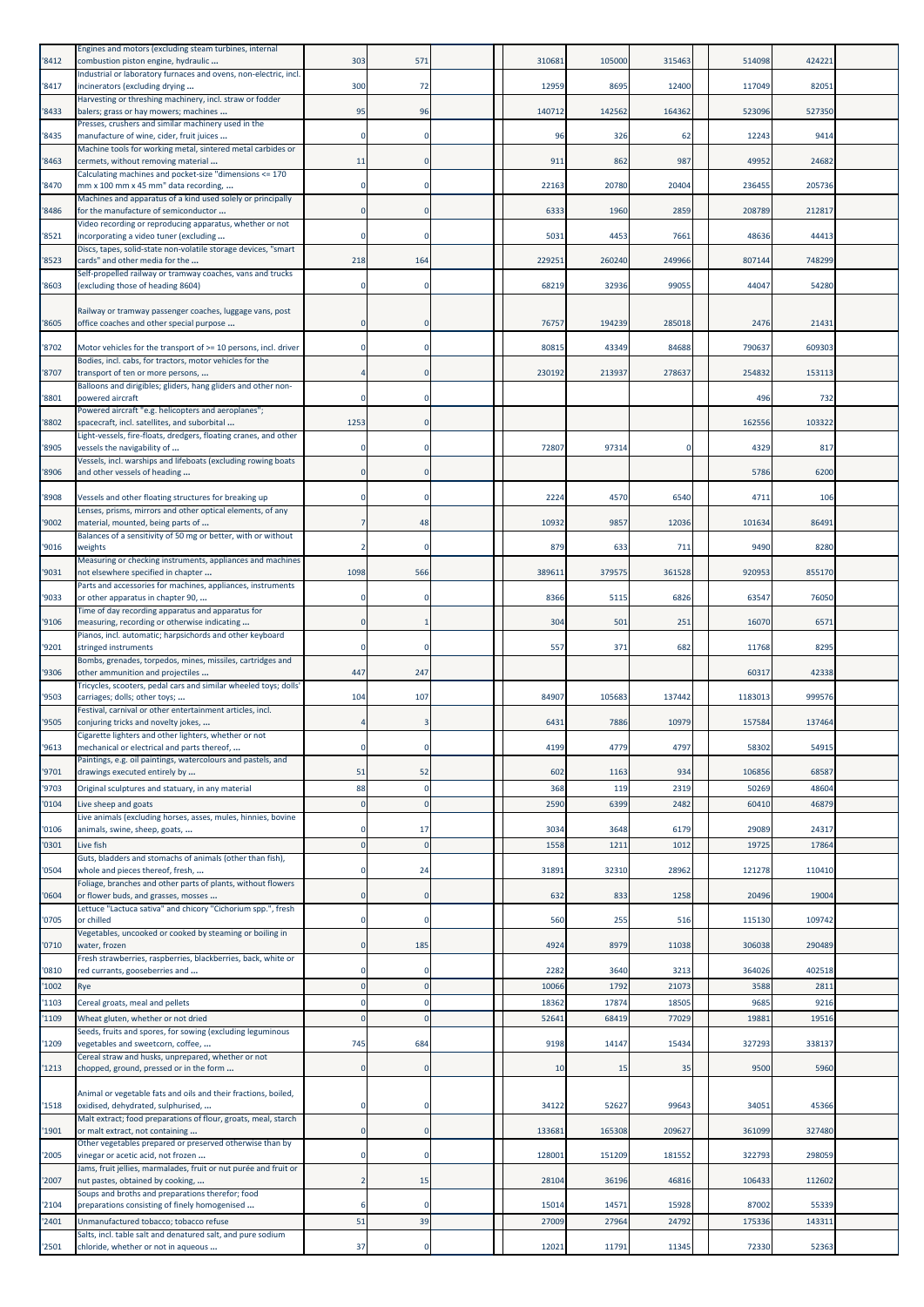| '2513 | Pumice stone; emery; natural corundum, natural garnet and<br>other natural abrasives, whether          |              |                | 1602    | 744     | 1685    | 7587        | 5558    |  |
|-------|--------------------------------------------------------------------------------------------------------|--------------|----------------|---------|---------|---------|-------------|---------|--|
| '2520 | Gypsum; anhydrite; plasters consisting of calcined gypsum or<br>calcium sulphate, whether or not       |              | $\Omega$       | 9520    | 9990    | 8811    | 7991        | 6146    |  |
| '2614 | <b>Titanium ores and concentrates</b>                                                                  |              |                | 395     | 309     | 851     | 25065       | 49272   |  |
| '2616 | Precious-metal ores and concentrates<br>Coal gas, water gas, producer gas, lean gas and similar gases  |              |                | 809195  | 76207   | 927916  | 2172        | 1816    |  |
| 2705  | (excluding petroleum gases and                                                                         |              | 0              |         |         | 2       | 3901        | 14      |  |
| '2707 | Oils and other products of the distillation of high temperature<br>coal tar; similar products          |              |                | 4458175 | 1705703 | 65443   | 173777      | 182768  |  |
| '2716 | <b>Electrical energy</b><br>Alkali or alkaline-earth metals; rare-earth metals, scandium               |              | $\Omega$       | 911300  | 488773  | 1327372 | 2335474     | 1795828 |  |
| '2805 | and yttrium, whether or not intermixed                                                                 |              | $\mathbf 0$    | 40450   | 32964   | 34253   | 7596        | 11278   |  |
| '2822 | Cobalt oxides and hydroxides; commercial cobalt oxides                                                 |              | $\mathbf 0$    | 332     | 20      | 132     | 14319       | 14374   |  |
| '2824 | Lead oxides; red lead and orange lead<br>Acyclic alcohols and their halogenated, sulphonated, nitrated |              | $\Omega$       | 2300    | 1509    | 2749    | 3434        | 2548    |  |
| '2905 | or nitrosated derivatives<br>Saturated acyclic monocarboxylic acids and their anhydrides,              | 313          | 258            | 659554  | 491920  | 819850  | 816855      | 672971  |  |
| '2915 | halides, peroxides and peroxyacids;                                                                    | 3517         | 1630           | 79999   | 69352   | 134079  | 518434      | 452210  |  |
| 2922  | Oxygen-function amino-compounds                                                                        |              | $\Omega$       | 33533   | 25888   | 43924   | 521792      | 509193  |  |
| '2928 | Organic derivatives of hydrazine or of hydroxylamine                                                   |              | $\Omega$       | 5200    | 2465    | 1573    | 147218      | 152084  |  |
| '2934 | Nucleic acids and their salts, whether or not chemically<br>defined; heterocyclic compounds (excluding |              | $\Omega$       | 4499    | 5487    | 4624    | 664275      | 862896  |  |
|       | Provitamins and vitamins, natural or reproduced by synthesis,                                          |              |                |         |         |         |             |         |  |
| '2936 | incl. natural concentrates, derivatives                                                                | 68           | $\mathbf 0$    | 1686    | 4218    | 6615    | 211238      | 239595  |  |
| '3005 | Wadding, gauze, bandages and the like, e.g. dressings,<br>adhesive plasters, poultices, impregnated    |              | 0              | 13296   | 11069   | 12286   | 202976      | 214422  |  |
| '3101 | Animal or vegetable fertilisers, whether or not mixed<br>together or chemically treated; fertilisers   |              | 0              | 2687    | 2781    | 2634    | 44810       | 44549   |  |
| '3204 | Synthetic organic colouring matter, whether or not<br>chemically defined; preparations based on        | 27           | $\Omega$       | 12813   | 13581   | 15272   | 565182      | 453519  |  |
|       | Inorganic or mineral colouring matter, n.e.s.; preparations                                            |              |                |         |         |         |             |         |  |
| '3206 | based on inorganic or mineral colouring<br>Mixtures of odoriferous substances and mixtures, incl.      | 62           | $\mathbf 0$    | 102647  | 89739   | 92078   | 588130      | 541028  |  |
| '3302 | alcoholic solutions, based on one or<br>Beauty or make-up preparations and preparations for the        |              | $\mathbf 0$    | 27898   | 32028   | 39247   | 678137      | 665658  |  |
| '3304 | care of the skin, incl. sunscreen or                                                                   | 185          | 77             | 203106  | 254050  | 255353  | 1170486     | 1004423 |  |
| '3502 | Albumins, incl. concentrates of two or more whey proteins<br>containing by weight > 80% whey proteins, |              | $\mathbf 0$    | 1533    | 1622    | 2742    | 30762       | 40076   |  |
| '3504 | Peptones and their derivatives; other protein substances and<br>their derivatives, n.e.s.; hide        | 147          | $\Omega$       | 5046    | 9765    | 18779   | 66024       | 83184   |  |
| '3806 | Rosin, resin acids and derivatives thereof; rosin spirit and<br>rosin oils; run gums                   |              | $\mathbf 0$    | 4893    | 4114    | 5535    | 55810       | 53900   |  |
| 3808  | Insecticides, rodenticides, fungicides, herbicides, anti-<br>sprouting products and plant-growth       |              | 41             | 150824  | 200276  | 233122  | 874691      | 1016447 |  |
| '3821 | Prepared culture media for the development or maintenance<br>of micro-organisms "incl. viruses         |              |                | 2067    | 3281    | 4008    | 54883       | 58017   |  |
| 3823  | Industrial monocarboxylic fatty acids; acid oils from refining;<br>industrial fatty alcohols           | 77           | 21             | 16142   | 36726   | 32911   | 356544      | 404860  |  |
| '3906 | Acrylic polymers, in primary forms<br>Waste, parings and scrap of soft rubber and powders and          | 57           | 107            | 48383   | 43099   | 68783   | 630232      | 59123   |  |
| 4004  | granules obtained therefrom<br>Rods, bars, tubes, profiles and other forms of unvulcanised             |              |                | 296     | 550     | 588     | 935         | 1175    |  |
| 4006  | rubber, incl. mixed rubber, and                                                                        | $\mathbf{0}$ | $\bf{0}$       | 1193    | 745     | 1336    | 15194       | 14640   |  |
| 4010  | Conveyor or transmission belts or belting, of vulcanised<br>rubber                                     | $\Omega$     | 6              | 45892   | 50178   | 54036   | 149695      | 132988  |  |
| 4206  | Articles of gut, goldbeater's skin, bladders or tendons<br>(excluding silkworm gut, sterile catgut,    | $\Omega$     | $\mathbf 0$    | 632     | 528     | 1552    | 5899        | 7668    |  |
| 4302  | Tanned or dressed furskins, incl. heads, tails, paws and other<br>pieces, scraps and remnants,         | 507          | 185            | 2996    | 10666   | 14003   | 54577       | 40219   |  |
| 4403  | Wood in the rough, whether or not stripped of bark or<br>sapwood, or roughly squared (excluding        | $\Omega$     | $\overline{0}$ | 1115340 | 1018379 | 1021665 | 251363      | 179536  |  |
| 4405  | Wood wool; wood flour "wood powder able to pass through<br>a fine", 0,63 mm mesh, sieve with a         |              | $\mathbf 0$    | 208     | 280     | 336     | 1360        | 1771    |  |
|       | Particle board, oriented strand board "OSB" and similar board                                          |              |                |         |         |         |             |         |  |
| 4410  | "e.g. waferboard" of wood or                                                                           | 159          | 43             | 365557  | 332127  | 676309  | 292938      | 256955  |  |
| '4412 | Plywood, veneered panel and similar laminated wood<br>(excluding sheets of compressed wood, cellular   | 40605        | 29558          | 1141303 | 1154108 | 1932788 | 231172      | 212276  |  |
| 4420  | Wood marquetry and inlaid wood; caskets and cases for<br>jewellery or cutlery, and similar articles,   |              | $\mathbf 0$    | 7081    | 4898    | 5849    | 40490       | 27946   |  |
| 4703  | Chemical wood pulp, soda or sulphate (excluding dissolving<br>grades)                                  | 2601         | 2061           | 1009050 | 993514  | 1301304 | 2124493     | 1563847 |  |
| 4707  | Recovered "waste and scrap" paper or paperboard (excluding<br>paper wool)                              |              | 42             | 50225   | 27445   | 25126   | 90099       | 63051   |  |
| 4801  | Newsprint as specified in Note 4 to chapter 48, in rolls of a<br>width > 36 cm or in square or         | 863          | 56             | 553986  | 356043  | 401502  | 287954      | 194757  |  |
| 4803  | Toilet or facial tissue stock, towel or napkin stock and similar<br>paper for household or sanitary    | 77           | 128            | 46262   | 67077   | 57030   | 114003      | 3458    |  |
| 4911  | Printed matter, incl. printed pictures and photographs, n.e.s.                                         | 56           | 22             | 27994   | 23921   | 28338   | 164113      | 125703  |  |
| 5001  | Silkworm cocoons suitable for reeling                                                                  | $\Omega$     | $\Omega$       |         |         |         | $\mathbf 0$ |         |  |
| 5104  | Garnetted stock of wool or of fine or coarse animal hair,<br>neither carded nor combed                 |              | $\mathbf 0$    |         |         | 0       | 293         | 161     |  |
| 5201  | Cotton, neither carded nor combed                                                                      |              | $\mathbf{0}$   | 581     | 1496    | 997     | 61865       | 56089   |  |
| '5207 | Cotton yarn put up for retail sale (excluding sewing thread)                                           |              | $\mathbf 0$    | 368     | 425     | 434     | 2680        | 3937    |  |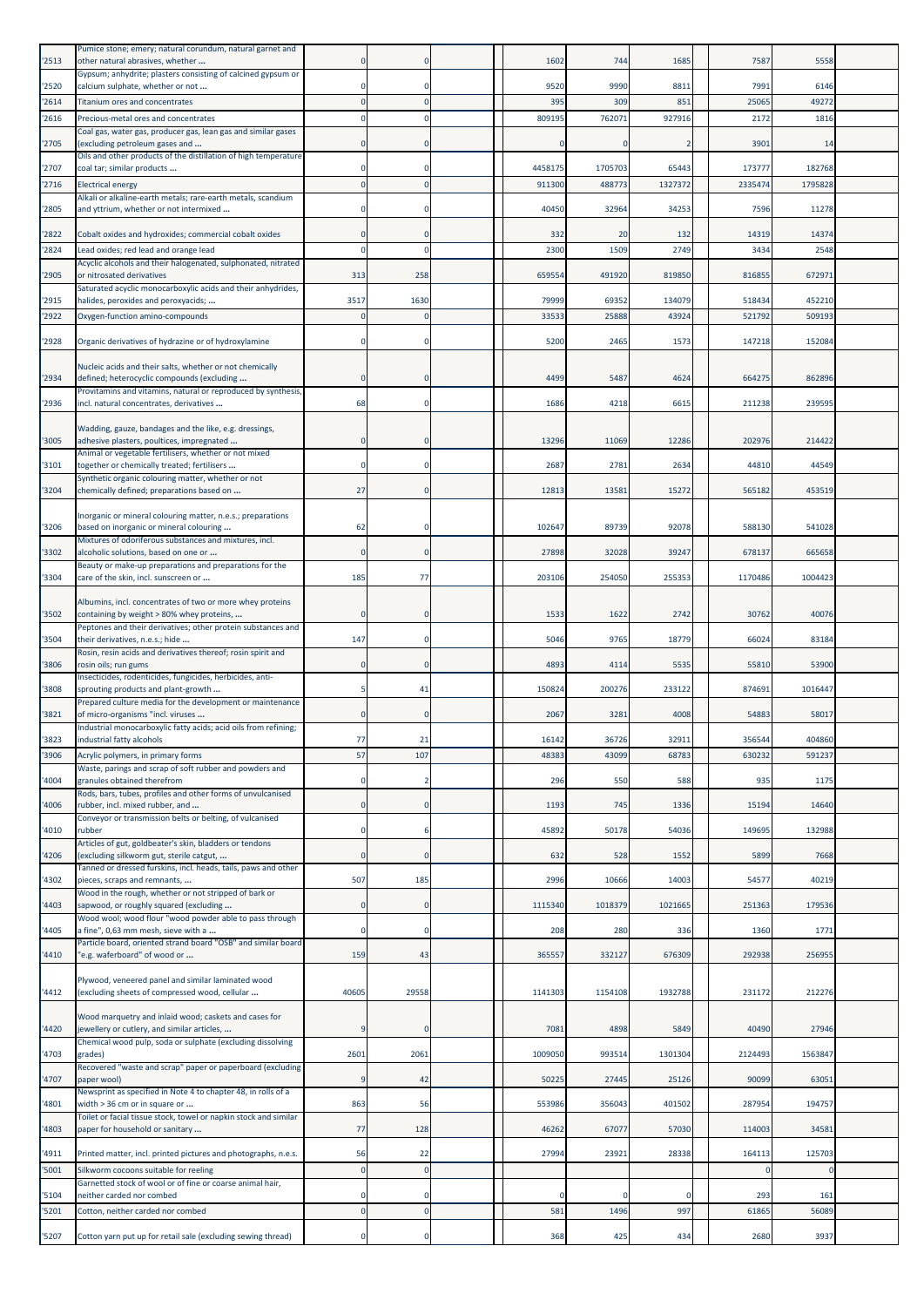| '5307 | Yarn of jute or of other textile bast fibres of heading 5303                                              |       |             | 467    | 267    | 315     | 845     | 758     |  |
|-------|-----------------------------------------------------------------------------------------------------------|-------|-------------|--------|--------|---------|---------|---------|--|
| '5602 | Felt, whether or not impregnated, coated, covered or<br>laminated, n.e.s.                                 |       |             | 1635   | 1269   | 1928    | 20820   | 21467   |  |
| '5701 | Carpets and other textile floor coverings, of textile materials,<br>knotted, whether or not made          |       | q           | 27     |        | 24      | 23808   | 19419   |  |
| '5806 | Narrow woven fabrics of textile materials, with a width of <=<br>30 cm (excluding labels, badges          |       |             | 5837   | 4563   | 6173    | 61772   | 59008   |  |
| '5808 | Braids of textile materials, in the piece; ornamental<br>trimmings of textile materials, in the           |       |             | 1139   | 1286   | 1166    | 7978    | 658     |  |
| '6107 | Men's or boys' underpants, briefs, nightshirts, pyjamas,<br>bathrobes, dressing gowns and similar         |       | n           | 5429   | 5749   | 7273    | 260991  | 228413  |  |
| '6203 | Men's or boys' suits, ensembles, jackets, blazers, trousers, bib<br>and brace overalls, breeches          | 113   | 37          | 37807  | 35022  | 39601   | 1759499 | 1411306 |  |
| '6205 | Men's or boys' shirts (excluding knitted or crocheted,<br>nightshirts, singlets and other vests)          | 43    |             | 4775   | 4215   | 5044    | 515768  | 384671  |  |
| '6303 | Curtains, incl. drapes, and interior blinds; curtain or bed<br>valances of all types of textile           | 816   |             | 7879   | 11475  | 11718   | 66748   | 54693   |  |
|       |                                                                                                           |       | 554         |        |        |         |         |         |  |
| '6601 | Umbrellas and sun umbrellas, incl. walking-stick umbrellas,<br>garden umbrellas and similar umbrellas     |       |             | 1752   | 1343   | 1628    | 70980   | 6171    |  |
| '6802 | Monumental or building stone, natural (excluding slate),<br>worked, and articles; mosaic cubes            | 24    |             | 5702   | 5281   | 6850    | 93283   | 88989   |  |
| '6808 | Panels, boards, tiles, blocks and similar articles of vegetable<br>fibre, of straw or of shavings,        | 277   | 63          | 12422  | 12015  | 18584   | 9208    | 4568    |  |
| '6813 | Friction material and articles thereof, e.g., sheets, rolls, strips,<br>segments, discs, washers,         |       |             | 5539   | 4217   | 4996    | 29095   | 27341   |  |
| '6815 | Articles of stone or of other mineral substances, incl. carbon<br>fibres, articles of carbon fibres       | 751   | 282         | 58937  | 48583  | 44812   | 433734  | 388134  |  |
| '6913 | Statuettes and other ornamental ceramic articles, n.e.s.                                                  |       | $\Omega$    | 826    | 1065   | 1375    | 55385   | 50564   |  |
| '7002 | Glass in balls, rods or tubes, unworked (excluding glass<br>microspheres <= 1 mm in diameter,             | 390   | 631         | 2280   | 2978   | 2906    | 49591   | 54906   |  |
| '7004 | Sheets of glass, drawn or blown, whether or not having an<br>absorbent, reflecting or non-reflecting      |       | $\mathbf 0$ | 2590   | 2871   | 5624    | 1134    | 940     |  |
| '7104 | Precious and semi-precious stones, synthetic or<br>reconstructed, whether or not worked or graded         |       | n           | 70495  | 69923  | 80590   | 7788    | 5306    |  |
| '7106 | Silver, incl. silver plated with gold or platinum, unwrought or<br>in semi-manufactured forms,            | 25    |             | 316189 | 421086 | 743099  | 414598  | 442866  |  |
| 7114  | Articles of goldsmiths' or silversmiths' wares and parts<br>thereof, of precious metal or of metal        |       |             | 1049   | 1481   | 2021    | 17545   | 8654    |  |
| '7116 | Articles of natural or cultured pearls, precious or semi-<br>precious stones "natural, synthetic          |       | 11          | 2299   | 1328   | 1760    | 16965   | 14322   |  |
| '7206 | Iron and non-alloy steel in ingots or other primary forms<br>(excluding remelting scrap ingots,           |       | 0           | 2131   | 308    | 223     | 8130    | 5895    |  |
| '7220 | Flat-rolled products of stainless steel, of a width of < 600 mm,<br>hot-rolled or cold-rolled             |       |             | 2527   | 2223   | 7275    | 148522  | 129204  |  |
| '7223 | Wire of stainless steel, in coils (excluding bars and rods)                                               |       |             | 3066   | 2994   | 4906    | 103408  | 95050   |  |
| '7307 | Tube or pipe fittings "e.g. couplings, elbows, sleeves", of iron<br>or steel                              | 121   | 29          | 87264  | 76658  | 73424   | 442790  | 349947  |  |
| '7309 | Reservoirs, tanks, vats and similar containers, of iron or steel,<br>for any material "other than         |       | 446         | 62007  | 69753  | 57756   | 36686   | 36547   |  |
| '7324 | Sanitary ware, and parts thereof, of iron or steel (excluding<br>cans, boxes and similar containers       |       |             | 12846  | 13102  | 16164   | 43888   | 42738   |  |
| '7326 | Articles of iron or steel, n.e.s. (excluding cast articles)                                               | 951   | 1328        | 312951 | 235443 | 361277  | 1039951 | 939202  |  |
| '7406 | Powders and flakes, of copper (excluding grains of copper<br>and spangles of heading 8308)                |       | $\Omega$    | 32822  | 29815  | 52199   | 33260   | 27119   |  |
| '7408 | Copper wire (excluding surgical sutures, stranded wire,<br>cables, plaited bands and the like             |       | $\Omega$    | 858245 | 859858 | 1927848 | 802573  | 925256  |  |
| '7506 | Plates, sheets, strip and foil, of nickel (excluding expanded<br>plates, sheets or strip)                 | 77    | 52          | 7889   | 9120   | 14335   | 79794   | 84632   |  |
| '7609 | Aluminium tube or pipe fittings "e.g., couplings, elbows,<br>sleeves"                                     |       | $\Omega$    | 1419   | 1410   | 1681    | 16644   | 17381   |  |
| '7613 | Aluminium containers for compressed or liquefied gas                                                      | 37    | 38          | 806    | 694    | 666     | 12262   | 11629   |  |
| '7903 | Zinc dust, powders and flakes (excluding grains of zinc, and<br>spangles of heading 8308)                 |       | $\Omega$    | 446    | 726    | 869     | 6011    | 5937    |  |
| '8209 | Plates, sticks, tips and the like for tools, unmounted, of<br>sintered metal carbides or cermets          |       |             | 10602  | 8497   | 9735    | 335414  | 291237  |  |
| '8214 | Articles of cutlery, n.e.s., e.g. hair clippers, butchers' or<br>kitchen cleavers, choppers and           |       | 10          | 1756   | 1862   | 2539    | 19246   | 17997   |  |
| '8302 | Base metal mountings, fittings and similar articles suitable for<br>furniture, doors, staircases,         | 11    | 8           | 75298  | 79523  | 105972  | 871844  | 815280  |  |
|       | Air or vacuum pumps (excluding gas compound elevators and                                                 |       |             |        |        |         |         |         |  |
| '8414 | pneumatic elevators and conveyors);<br>Furnace burners for liquid fuel, for pulverised solid fuel or for  | 932   | 1274        | 181386 | 157600 | 183880  | 1873700 | 1743758 |  |
| '8416 | gas; mechanical stokers,<br>Ships' derricks; cranes, incl. cable cranes (excluding wheel-                 |       |             | 5090   | 9053   | 7979    | 83945   | 71421   |  |
| '8426 | mounted cranes and vehicle cranes<br>Fork-lift trucks; other works trucks fitted with lifting or          | 57    | $\Omega$    | 72388  | 67444  | 44371   | 199909  | 200702  |  |
| '8427 | handling equipment (excluding straddle<br>Parts suitable for use solely or principally with the machinery | 310   | 131         | 8535   | 7512   | 10172   | 767976  | 623670  |  |
| '8431 | of heading 8425 to 8430, n.e.s.<br>Household or laundry-type washing machines, incl. machines             | 1591  | 584         | 268938 | 246206 | 256242  | 1554224 | 1380944 |  |
| '8450 | which both wash and dry; parts thereof                                                                    | 18962 | 17840       | 337212 | 327960 | 397144  | 455819  | 453910  |  |
| '8452 | Sewing machines (other than book-sewing machines of<br>heading 8440); furniture, bases and covers         |       | 19          | 3275   | 4655   | 8953    | 76341   | 76087   |  |
| '8461 | Machine tools for planing, shaping, slotting, broaching, gear<br>cutting, gear grinding or gear           | q     | 22          | 6057   | 3997   | 8208    | 88708   | 40621   |  |
| '8467 | Tools for working in the hand, pneumatic, hydraulic or with<br>self-contained electric or non-electric    | 15    | 58          | 62066  | 69048  | 92569   | 581840  | 573249  |  |
| '8474 | Machinery for sorting, screening, separating, washing,<br>crushing, grinding, mixing or kneading          | 385   | 734         | 164117 | 200271 | 145570  | 163093  | 149822  |  |
|       |                                                                                                           |       |             |        |        |         |         |         |  |